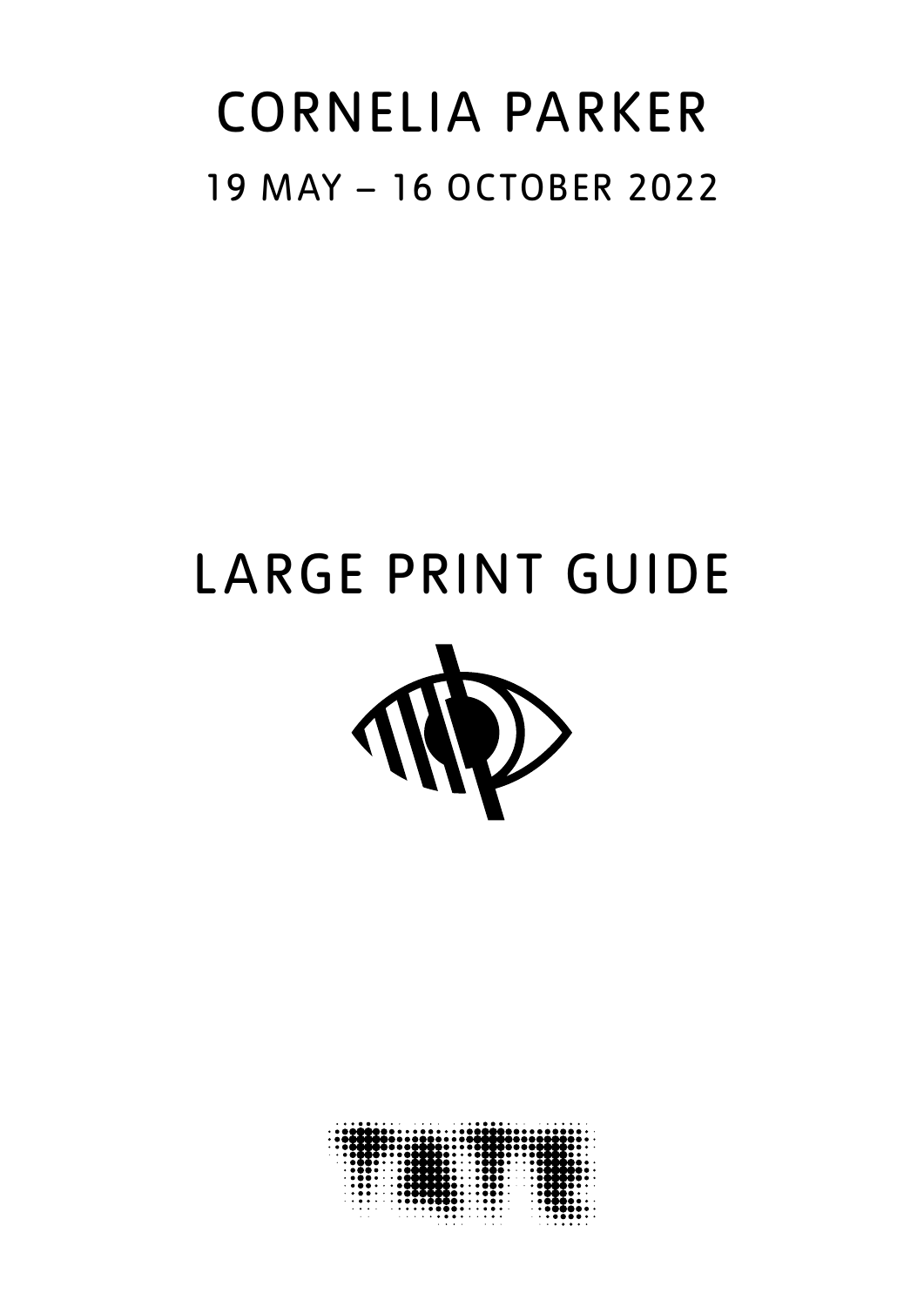# CONTENTS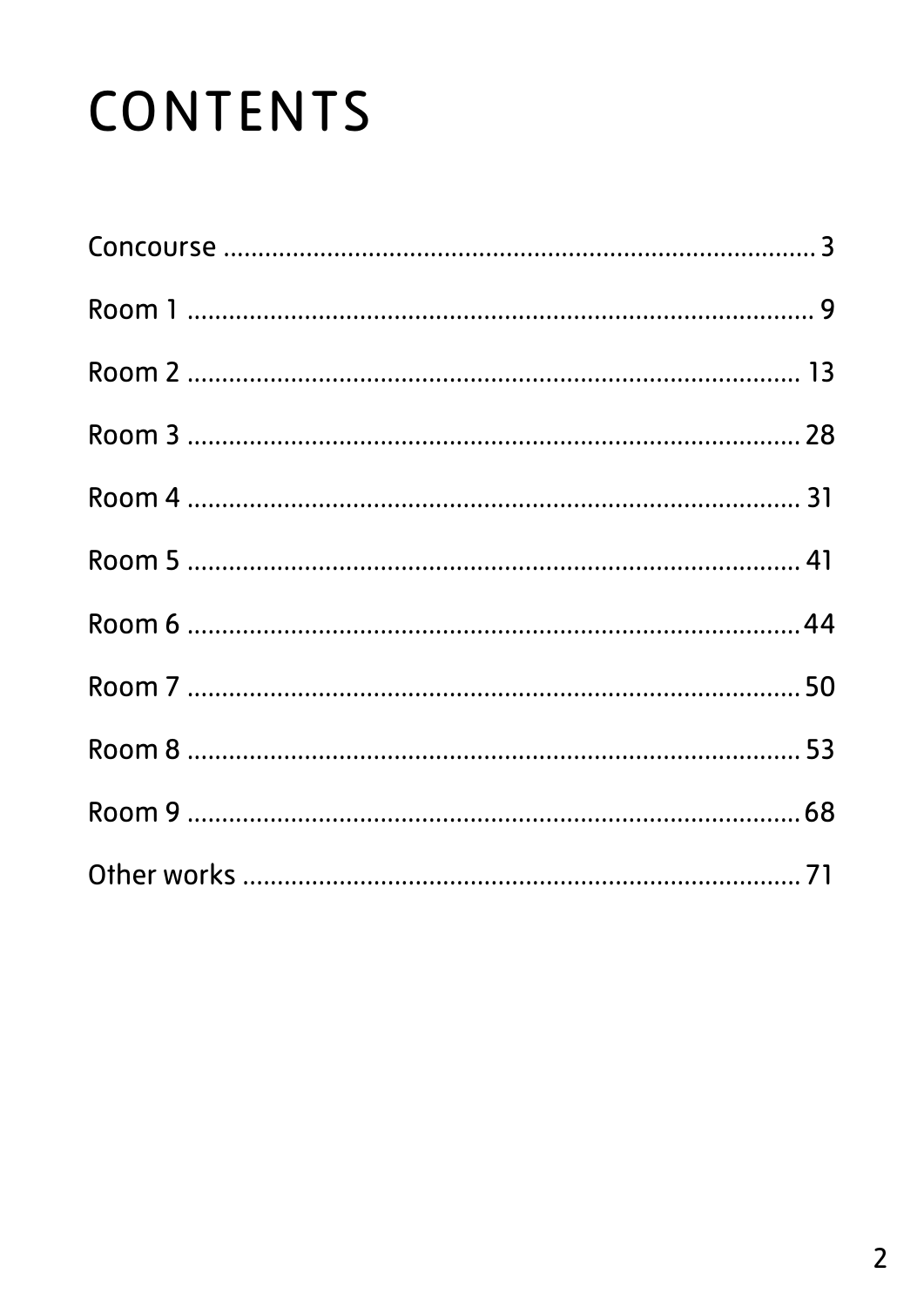#### **CORNELIA PARKER**

19 May – 16 October 2022

Cornelia Parker's widely celebrated immersive installations have become significant presences in Britain's cultural landscape. Transforming everyday objects into extraordinary works of art, she pushes the boundaries of what we understand sculpture to be. Rather than carving, modelling or casting like traditional sculptors, Parker collects familiar items which she then squashes, explodes, shoots, burns or turns inside out.

The made becomes unmade or remade, and this conversion releases not only a new reading of the object, but in its immersive reassembly, a sense of wonder and awe.

The exhibition brings together almost 100 works, spanning the last 35 years. Revealing the breadth of Parker's experimental and wide-ranging career, it includes sculptures, film, photography, embroidery and drawing as well as installations.

Parker explores the important social and political issues of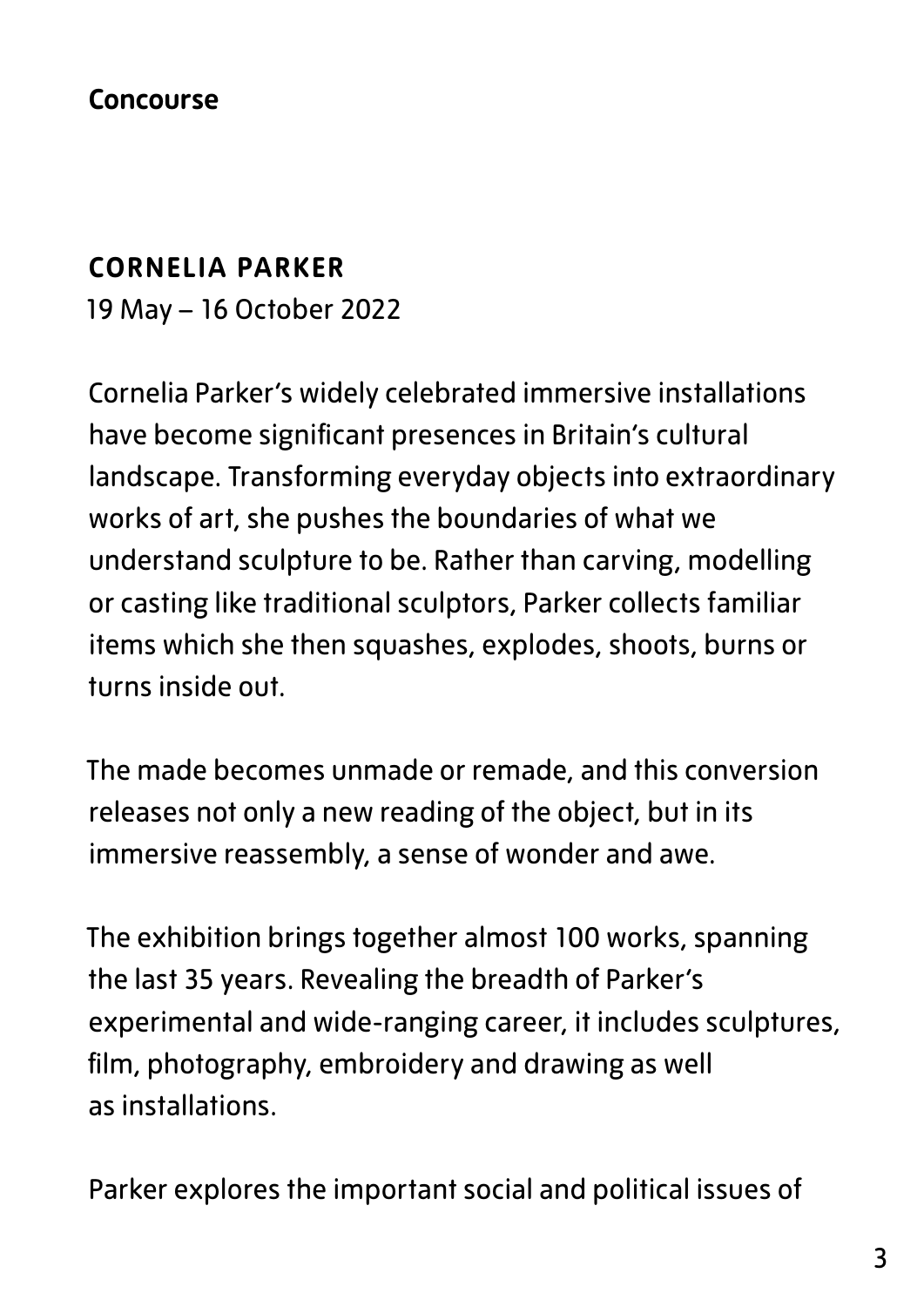our time with wit and a lightness of touch. She uses visual metaphors and storytelling to investigate the nature of violence, ecology, national identity and human rights.

The processes by which Parker makes her art are as important as its physical form. She has collaborated with the British Army, a Nobel Prize-winning scientist, the police, a celebrated actor, school children, Texan snake farmers and many others. A key characteristic of her work is the element of chance and lack of control that each alliance brings.

More of Parker's works spill out beyond the exhibition into Tate Britain's collection rooms, where they are presented alongside the historical works they reference.

Cornelia Parker was born in Cheshire in 1956. She lives and works in London.

Supported by the Cornelia Parker Exhibition Supporters Circle: Frith Street Gallery, London, Cristea Roberts Gallery, London

With additional support from Tate Americas Foundation, Tate International Council, Tate Patrons and Tate Members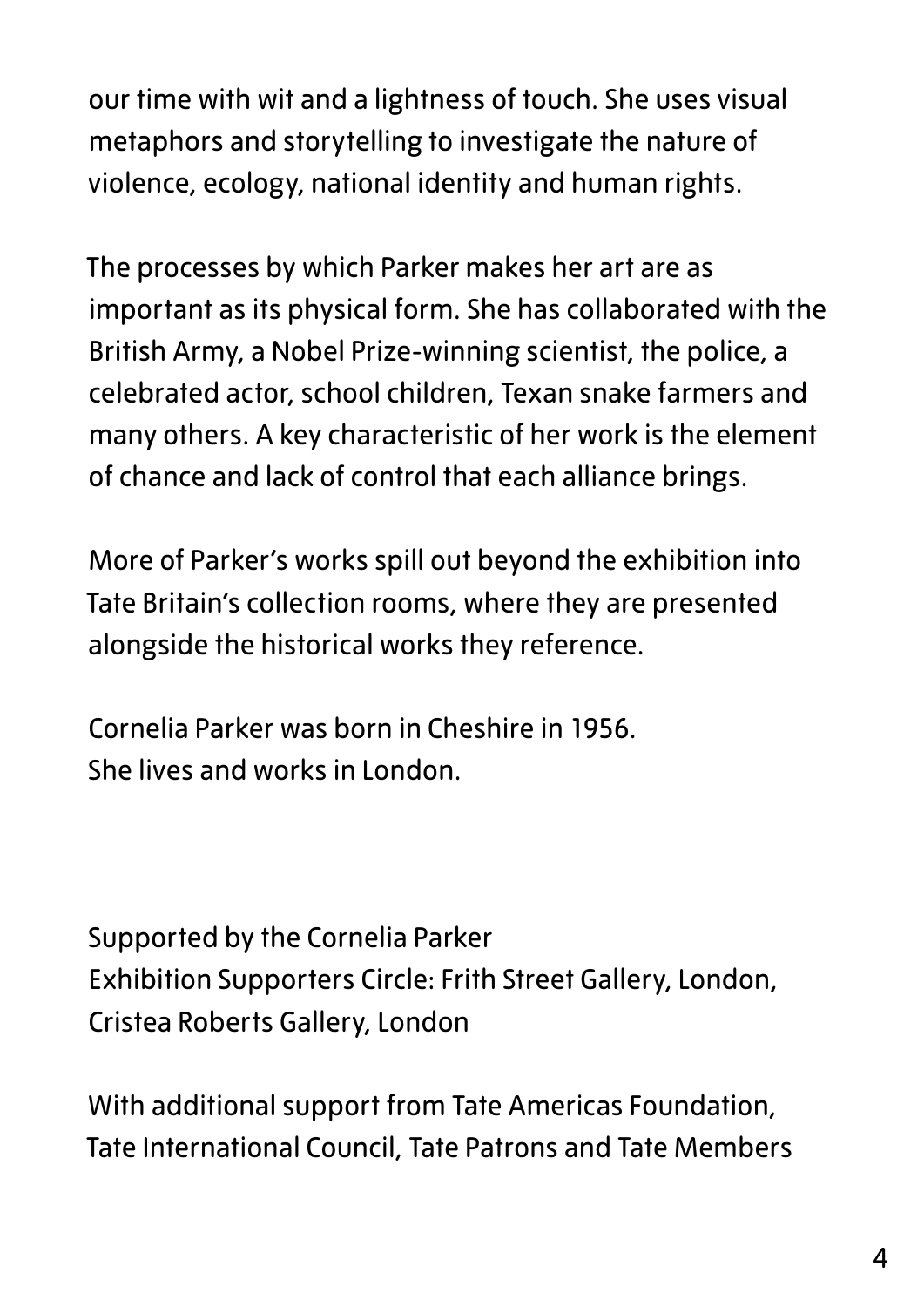Exhibition organised by Tate Britain

Curated by Andrea Schlieker, Director of Exhibitions & Displays, Tate Britain with Nathan Ladd, Assistant Curator, Contemporary British Art, Tate Britain

This exhibition has been made possible by the provision of insurance through the Government Indemnity Scheme. Tate would like to thank HM Government for providing Government Indemnity and the Department for Digital, Culture, Media and Sport and Arts Council England for arranging the indemnity.

Photography is allowed for personal, non-commercial use only, unless otherwise indicated. Please do not use flash, camera supports, or selfie sticks.

For more information about the exhibition events and to book, visit tate.org.uk or call 020 7887 8888.

Image, left: Edward Woodman **Thirty Pieces of Silver (work in progress)**, 1988

Image, opposite: Edward Woodman **Words that Define Gravity**, 1992

© Edward Woodman. All Rights Reserved, DACS 2022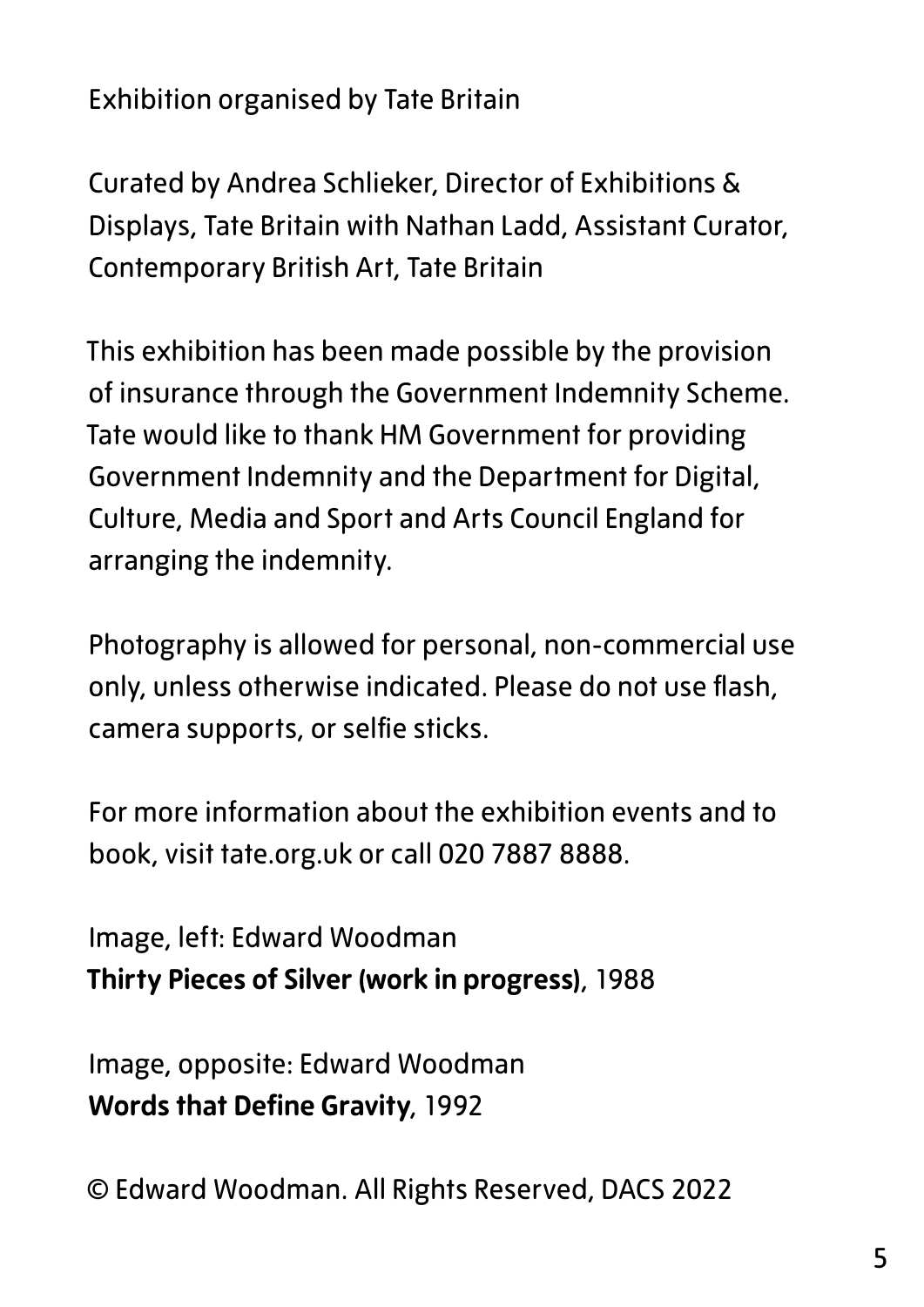**To the right of wall text**

Cornelia Parker born 1956 **Lapwing** 1974

Pencil on paper

Lily McMillan born 2001 **Lapwing** 2007

Pencil on paper

Courtesy the artists Z76458, Z76459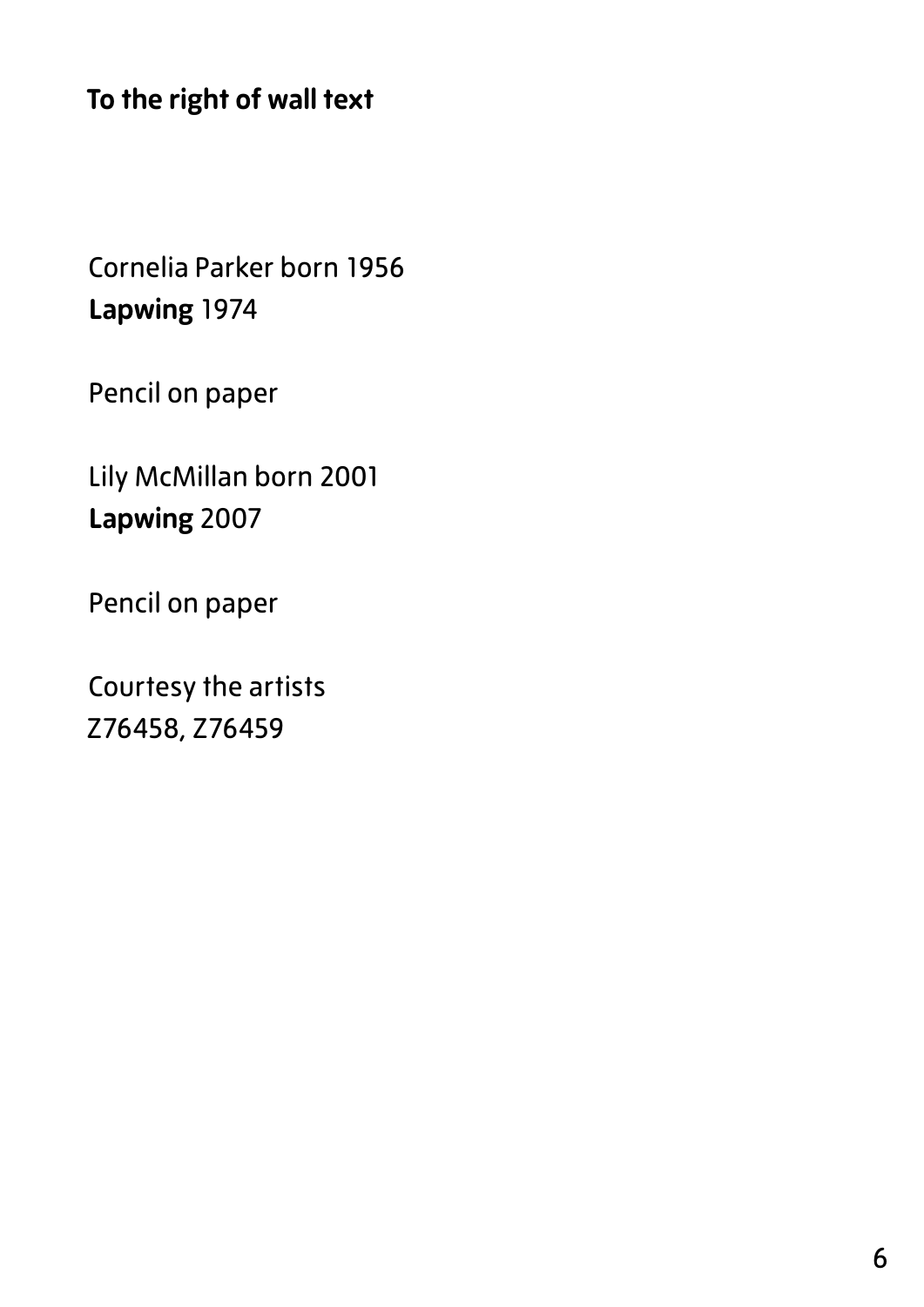At the age of 15, I went on a school trip to London to visit the museums and galleries. It was truly transforming. The idea of someday becoming an artist was just beginning to germinate. I remember standing in the Tate, the first museum I'd ever entered, and thinking 'Perhaps one day, I'll exhibit here'.

When I was nominated for the Turner Prize in 1997, my mother asked me if I wanted my drawing of a lapwing (made at the age of 18) to exhibit in the Tate show. It proudly hung on my parents' wall; they thought it was the best thing I'd ever done. When they both died, a few weeks apart in 2007, the drawing became mine again. On seeing it, my 6-yearold daughter Lily was amazed by my skill: 'I never knew you could actually draw properly, Mum!' She dashed off various copies of her own in a much freer hand.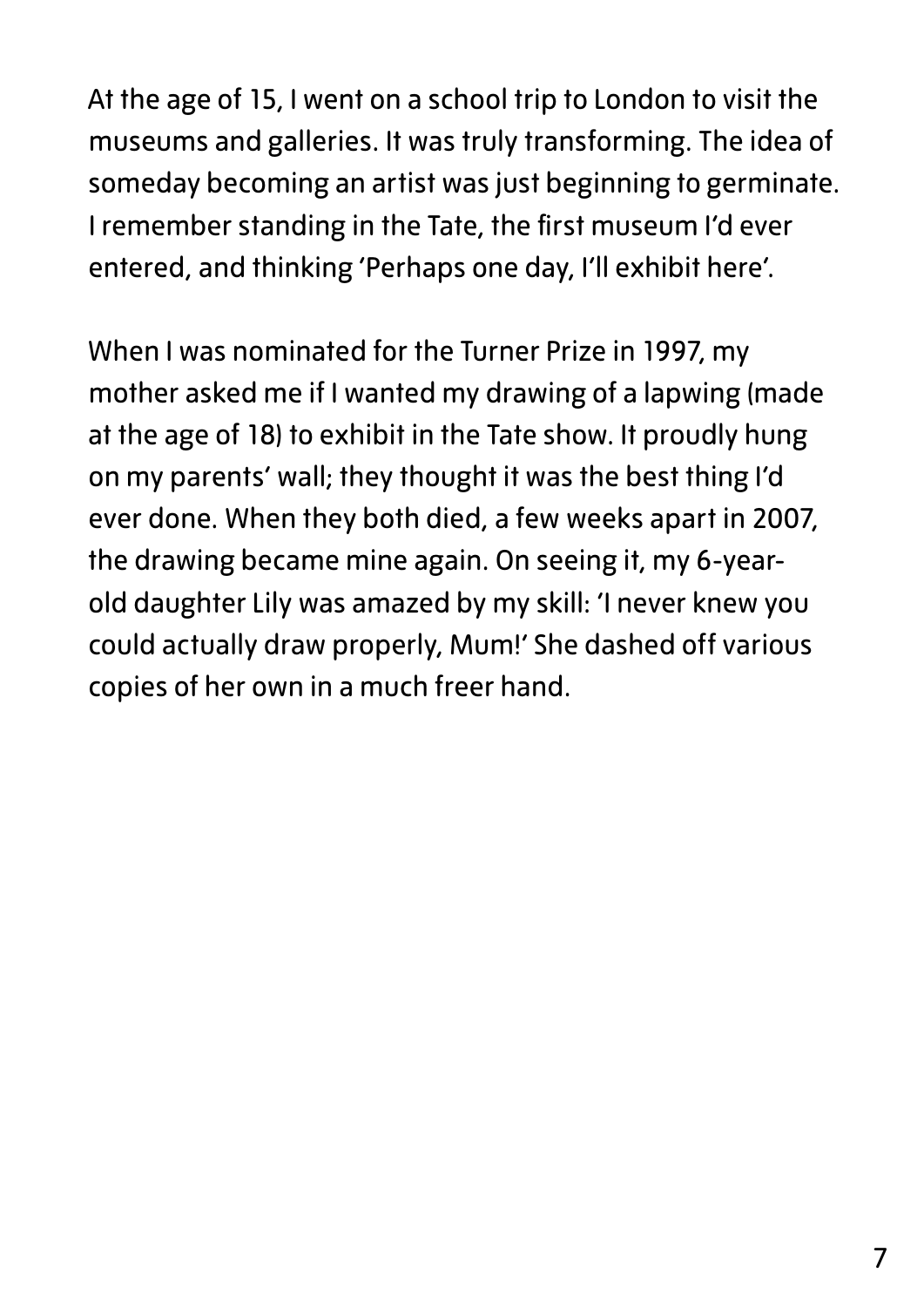## **The Making of Magna Carta (An Embroidery)** 2015

Filmed and directed by Joseph Turp 7 min 25 sec

Courtesy Cornelia Parker and the British Library

## **Cornelia Parker Election Artist: Film 2/2** 2018

Produced by The Curator's Office, UK Parliament and Wakewood 10 min 3 sec

© UK Parliament 2018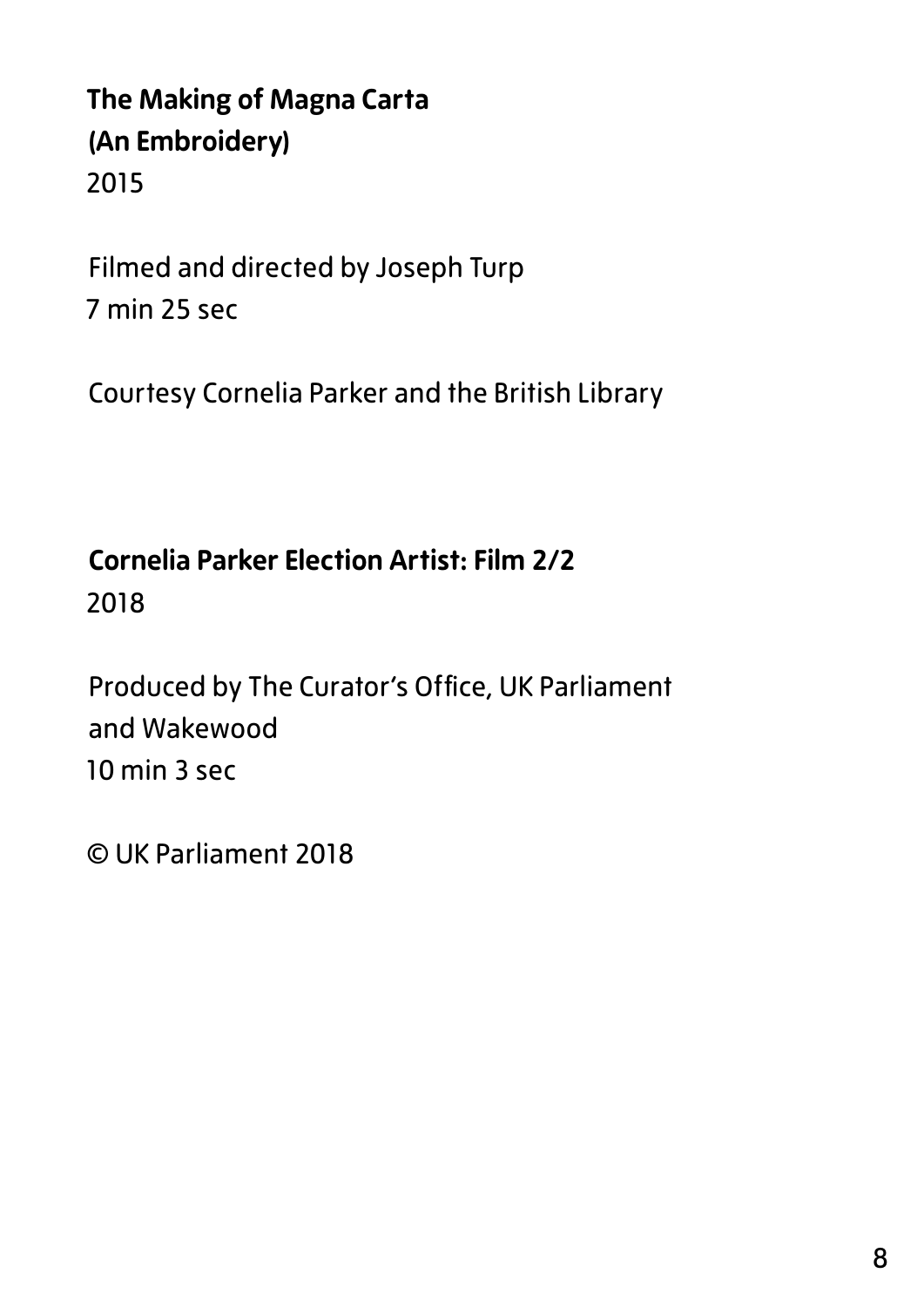# ROOM 1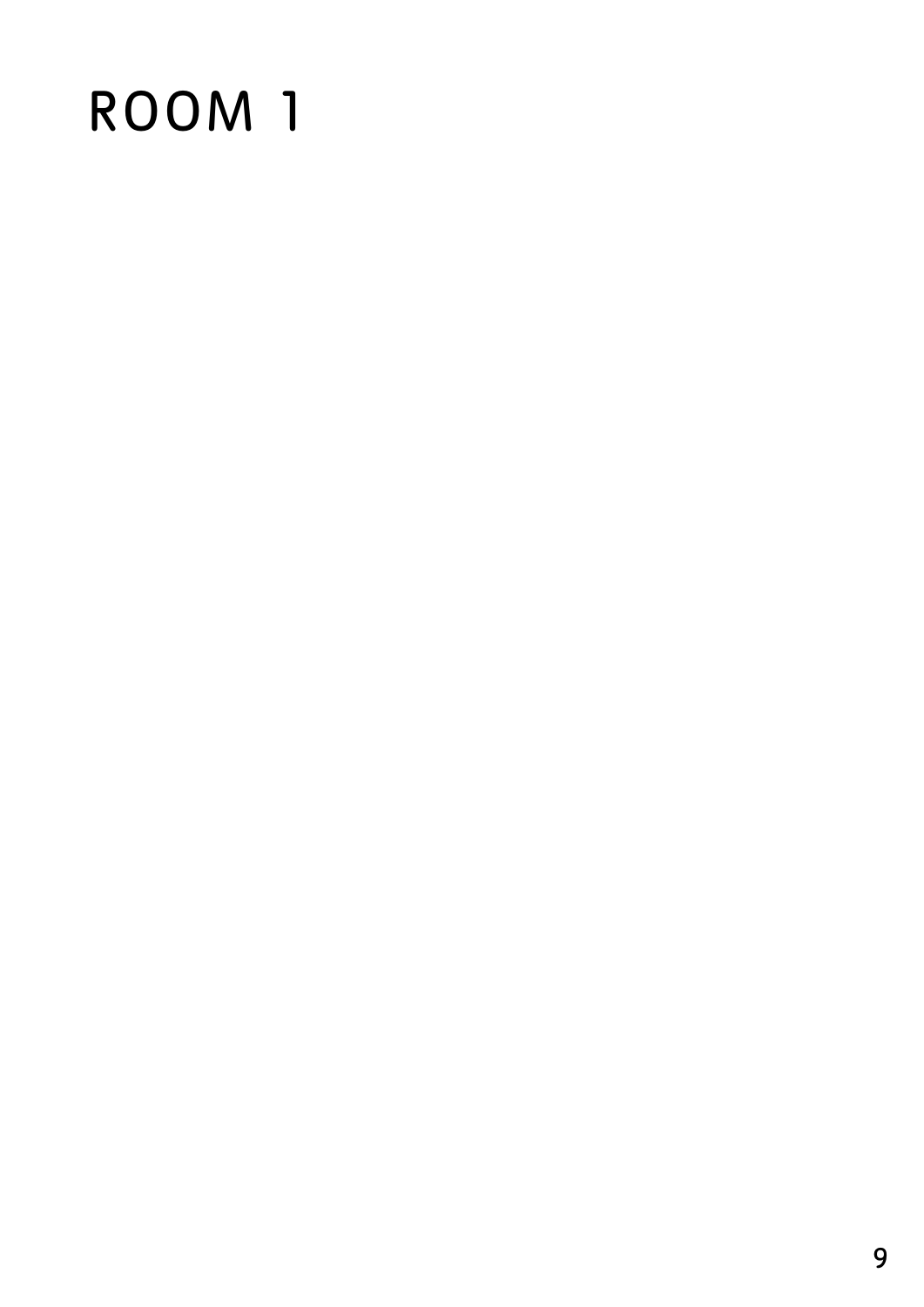#### **Wall text**

### **THIRTY PIECES OF SILVER**

'Drawn to broken things, I decided it was time to give in to my destructive urges on an epic scale. I collected as much silver plate as I could from car-boot sales, markets and auctions. Friends even donated their wedding presents. All these objects, with their various histories, shared the same fate: they were all robbed of their third dimension on the same day, on the same dusty road, by a steamroller.

I took the fragments and assembled them into thirty separate pools. Every piece was suspended to hover a few inches above the ground, resurrecting the objects and replacing their lost volume.

Inspired by my childhood love of the cartoon 'deaths' of Roadrunner or Tom and Jerry, I thought I was abandoning the traditional seriousness of sculptural technique. But perhaps there was another unconscious reason for my need to squash things. My home in east London was due to be demolished to make way for the M11 link road. The sense of anxiety lingers even now.

The title was borrowed from the Bible. Thirty pieces of silver was the amount of money Judas received for betraying Jesus.'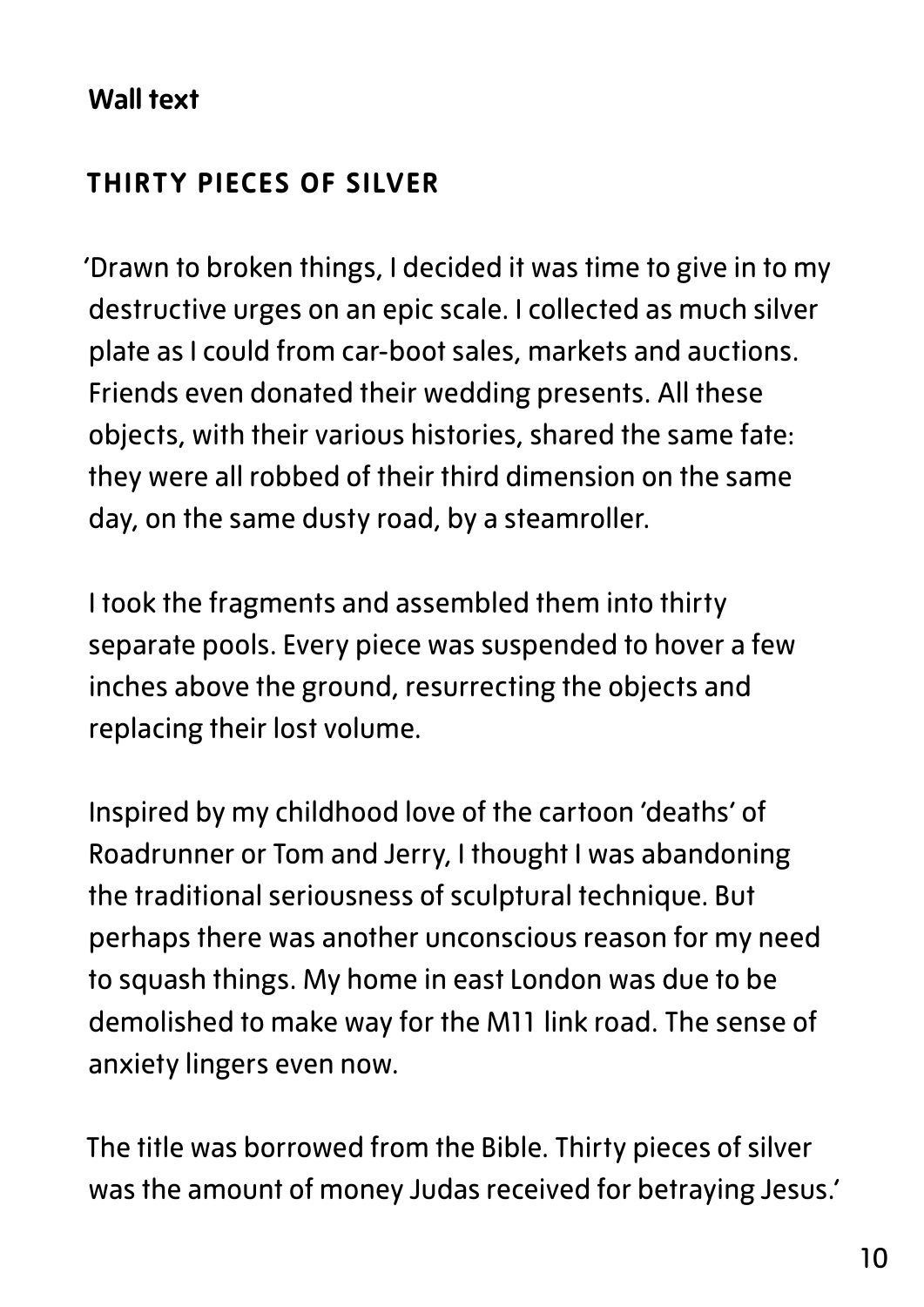## **Thirty Pieces of Silver** 1988–9

Silver and copper wire

Tate. Purchased with assistance from Maggi and David Gordon 1998 T07461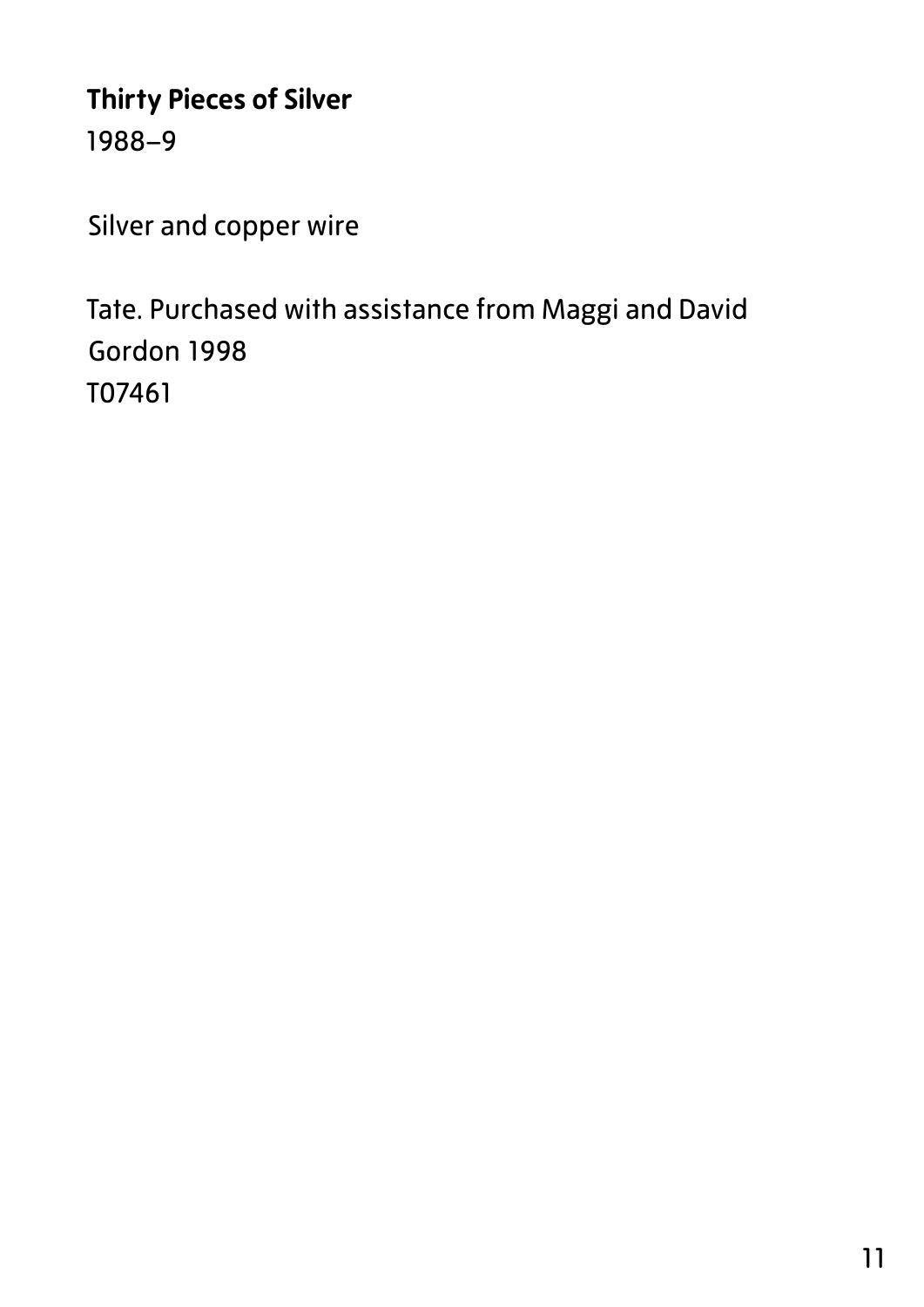## **Thirty Pieces of Silver (Exposed)** 2015

21 polymer photogravure etchings on paper

30 years ago, in Brick Lane Market, east London, I found a set of photographic plates. They had been created for a Spinks auction catalogue of antique silverware in the early 1960s. They were still in their bags of transparent glassine paper, bearing the scribbled instructions from the photographer about how to print them. I used the glass negatives inside their paper bags to make a series of photogravures – the plates became objects, their shadows etched onto plates and then printed.

Courtesy the artist and Cristea Roberts Gallery, London X83719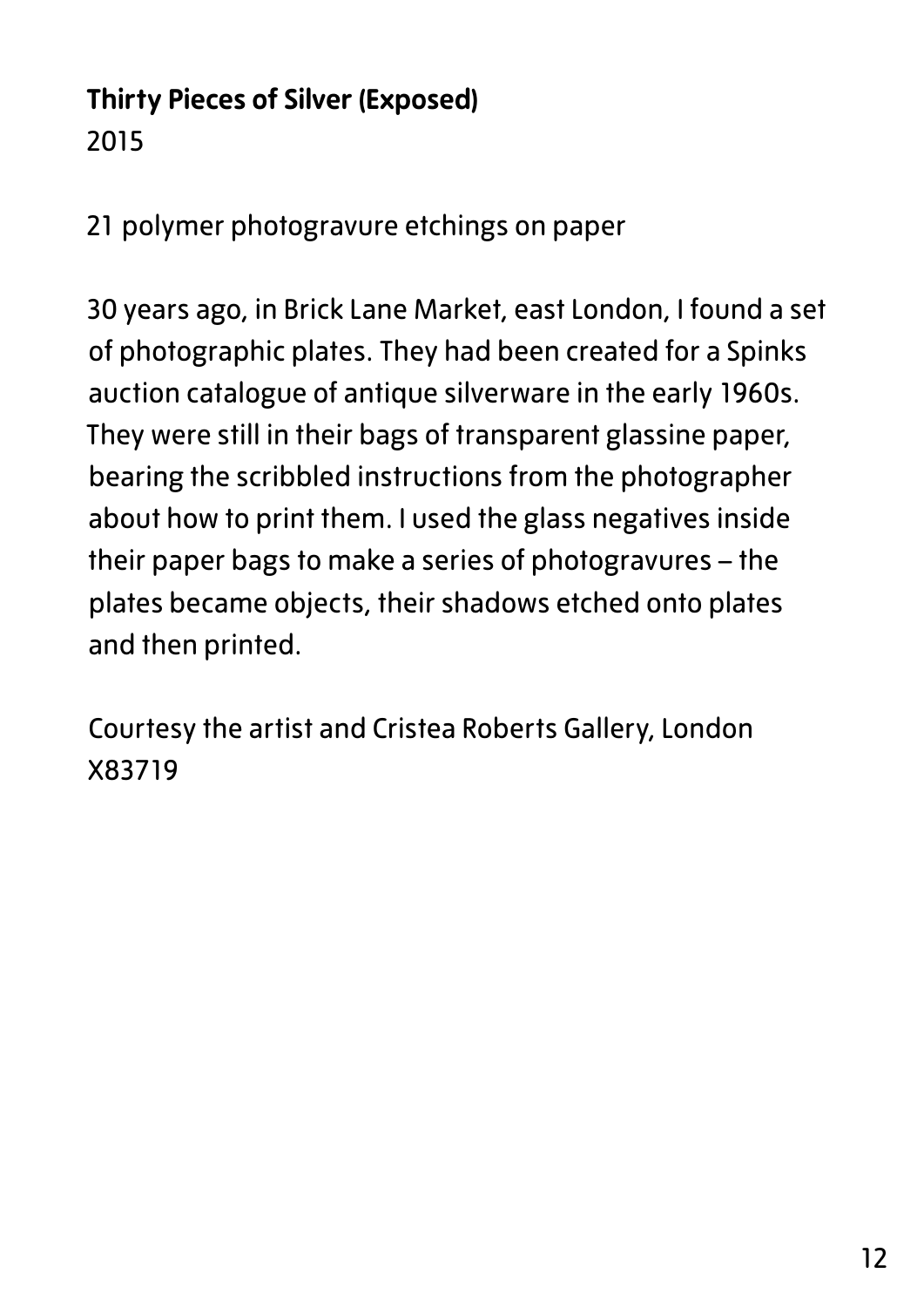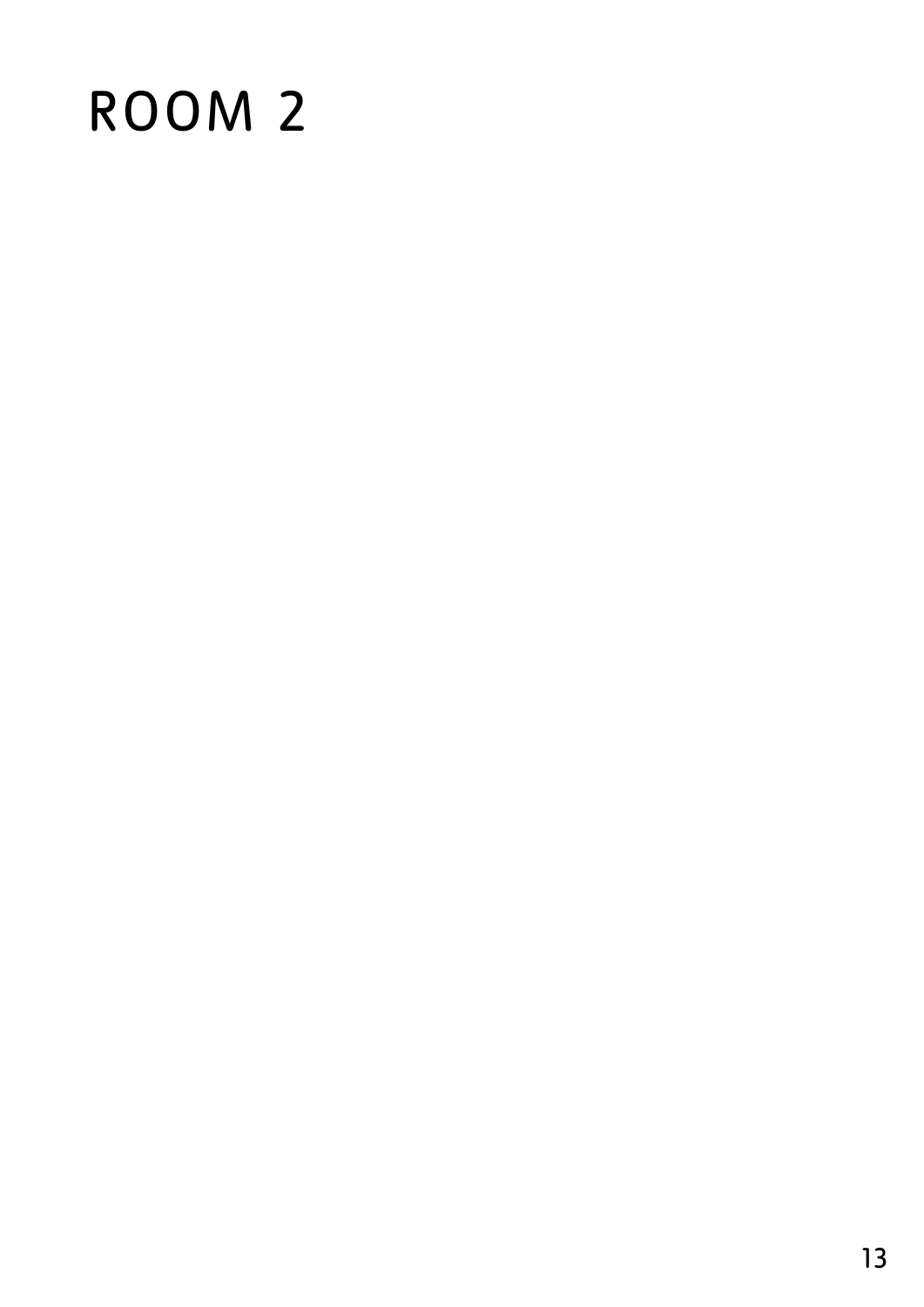#### **Anti-clockwise from room entrance**

#### **Wall text**

#### **AVOIDED OBJECTS AND TEXTILE WORKS 1990s–2015**

'For the small objects I wanted something that was more like a **haiku** or poem. These works, which might be just as labour intensive as the installations, describe something that was 'not quite' an object.'

This room offers a glimpse into the rich materiality, processes and inventiveness of Parker's small sculptures. It brings to light important themes in her work, especially around notions of violence. As well as the subject matter, her processes are also violent: she pulverises, cuts and shoots the objects to make her work. In contrast, the textile pieces appear more ethereal. Constant themes in Parker's work include references to figures from history, such as in **Stolen Thunder**, or to the White Cliffs of Dover, as in **Inhaled Cliffs**.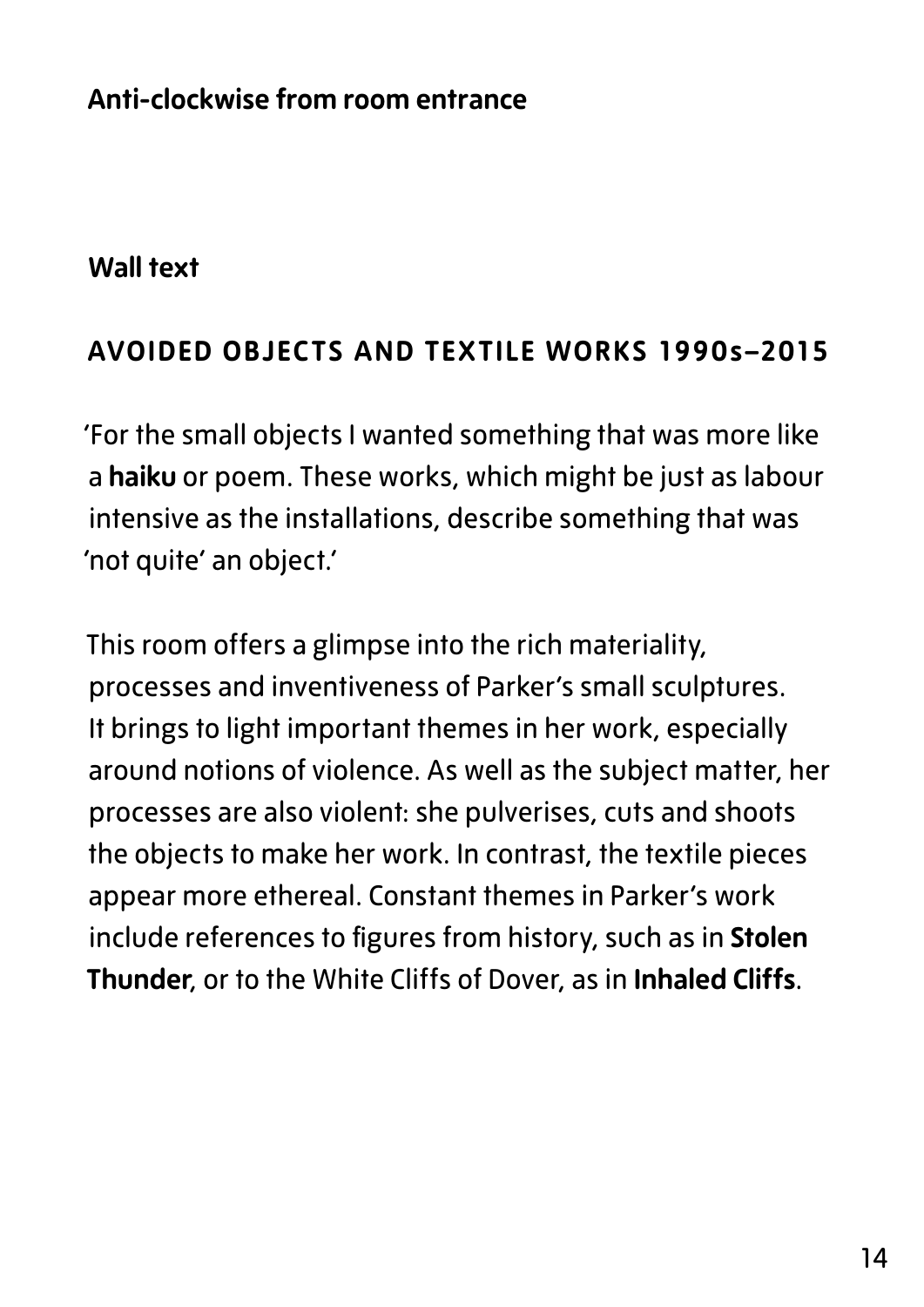**Wall 1**

#### **Shared Fate (Oliver)**

1998

Doll cut in half by the guillotine that chopped off Marie Antoinette's head

This doll is Oliver Twist from the Charles Dickens novel. I used the guillotine that chopped off the head of French queen Marie Antoinette (1755–1793) to cut the doll in half, giving him another reason for his anguished expression. My little tweak of history caused a fictional character to share the same fate as a real queen. The guillotine is in the Chamber of Horrors at the waxwork museum set up by French sculptor Madame Tussaud.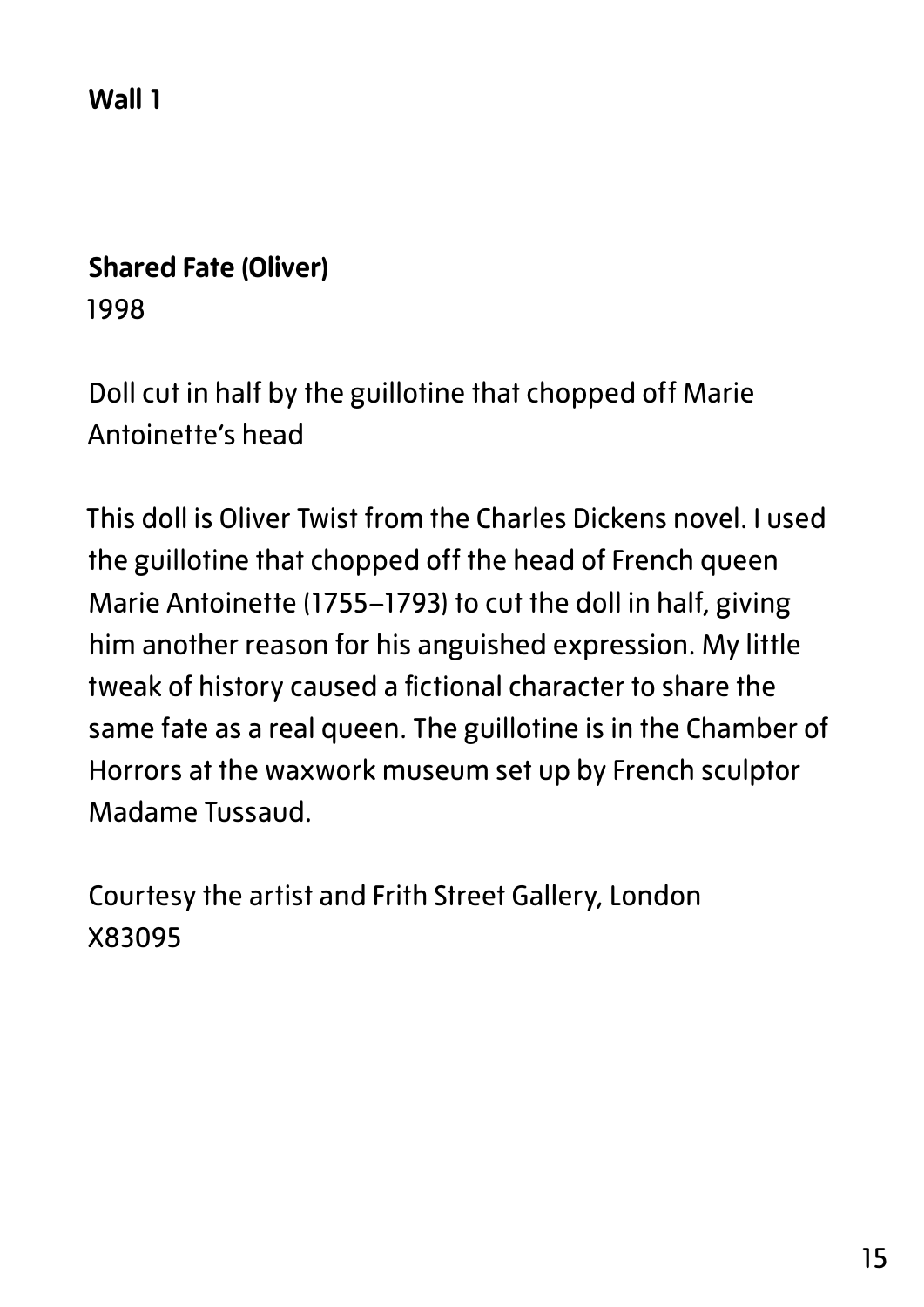**Wall 2**

#### **Negatives of Sound**

1996

Black lacquer residue from cutting the original grooves in records

In search of the negative of sound, I visited Abbey Road Studios in London, well known for recording the Beatles album of the same name. The sound engineers there talked me through the process of making a record. This involves engraving the 'music' directly onto the surface of a black lacquer disc. Cutting the grooves left little black coils of lacquer residue that had made way for sound.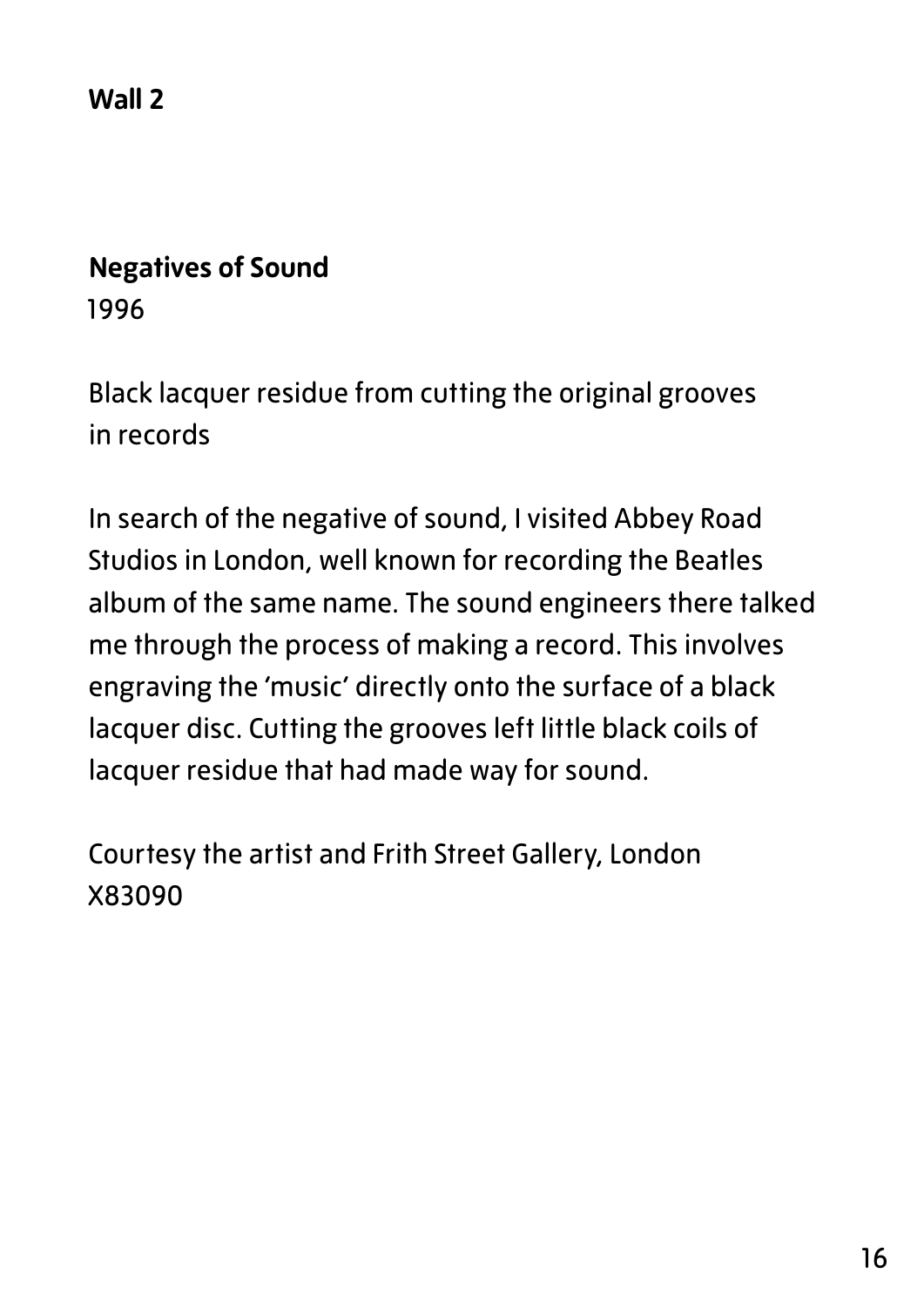## **The Negative of Words** 1996

Silver residue accumulated from a silversmith engraving words by hand

This is the residue excavated when carving words by hand into silver. I asked an engraver if he would save this leftover metal from his process. It took many months for him to make enough for this little heap. It represents the inverse both of his expertise and of the monument that is language.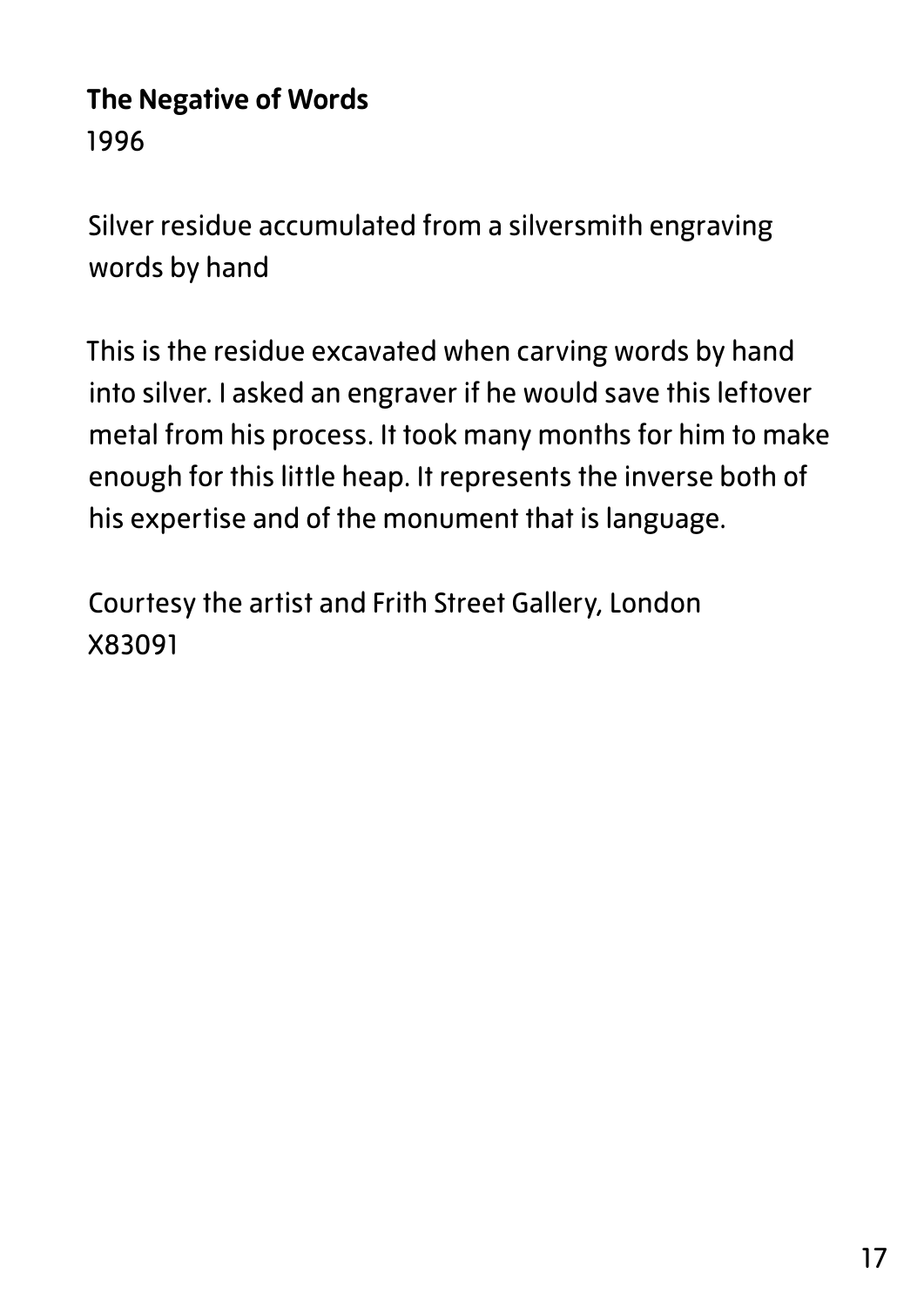**Luck Runs Out** 1995

Dictionary shot by a dice

This dictionary was shot in the back with a shotgun cartridge full of dice. Completely by chance, the book could only be opened at this page, where a dice appears to sink like a life raft. **Luck Runs Out** is part of an ongoing series called **Avoided Objects**. These are object poems exploring the fractured, unmade, unclassified and pre-empted object. The series encompasses territories that you might want to avoid psychologically: the denied, the repressed and neglected, such as the backs, underbellies or tarnished surface of things.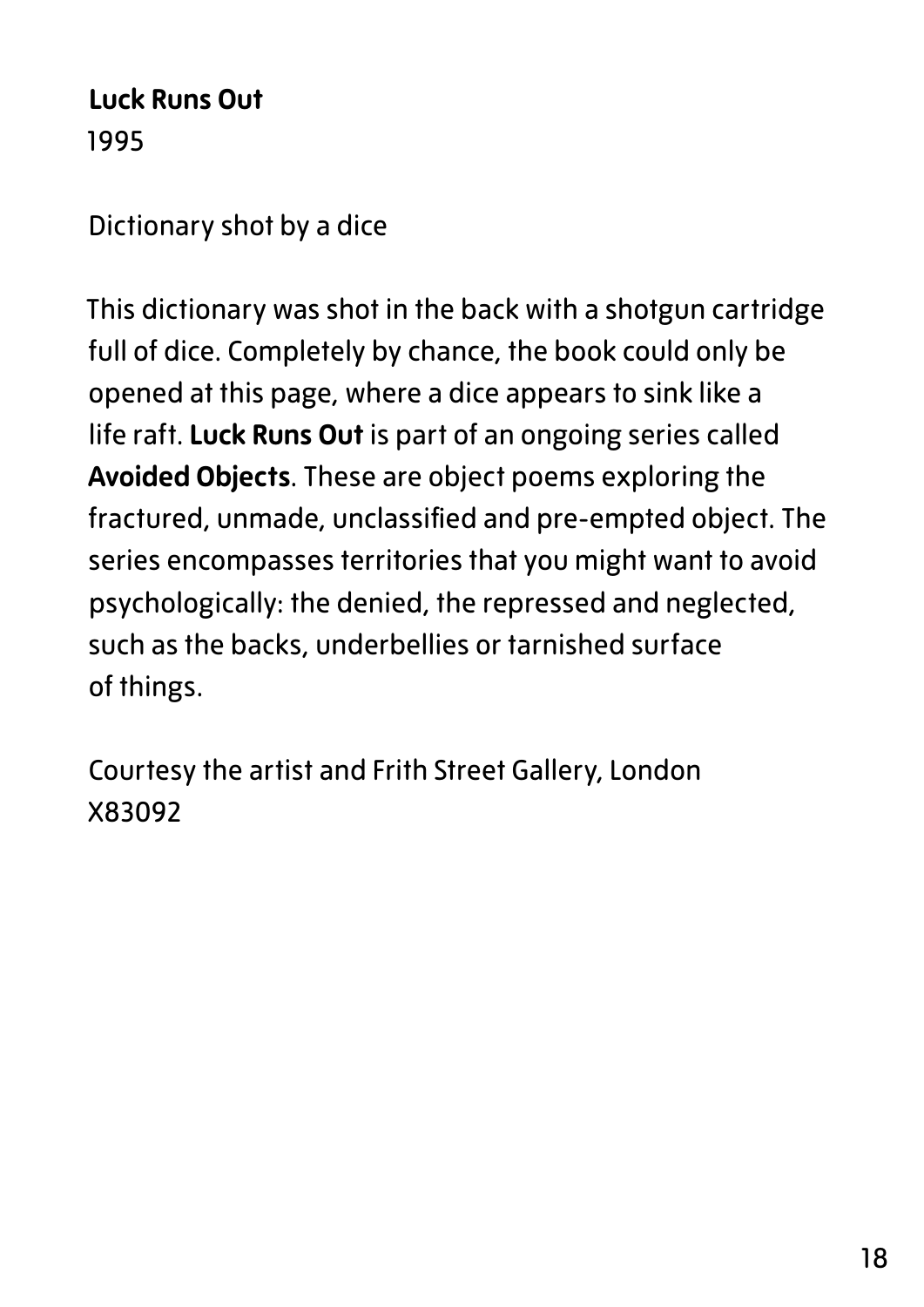### **Inhaled Cliffs** 1996

Sheets starched with chalk from the White Cliffs of Dover

I love the creativity that blossoms around battles with authority, such as attempting to conceal secret contraband. I asked Customs and Excise officials about the ways people try to smuggle drugs into the country. This work was inspired by an ingenious example: drugs used to 'starch' garments. I starched bedsheets with chalk from the White Cliffs of Dover, smuggling the cliffs into bed to explore the idea of sleeping between two cliffs.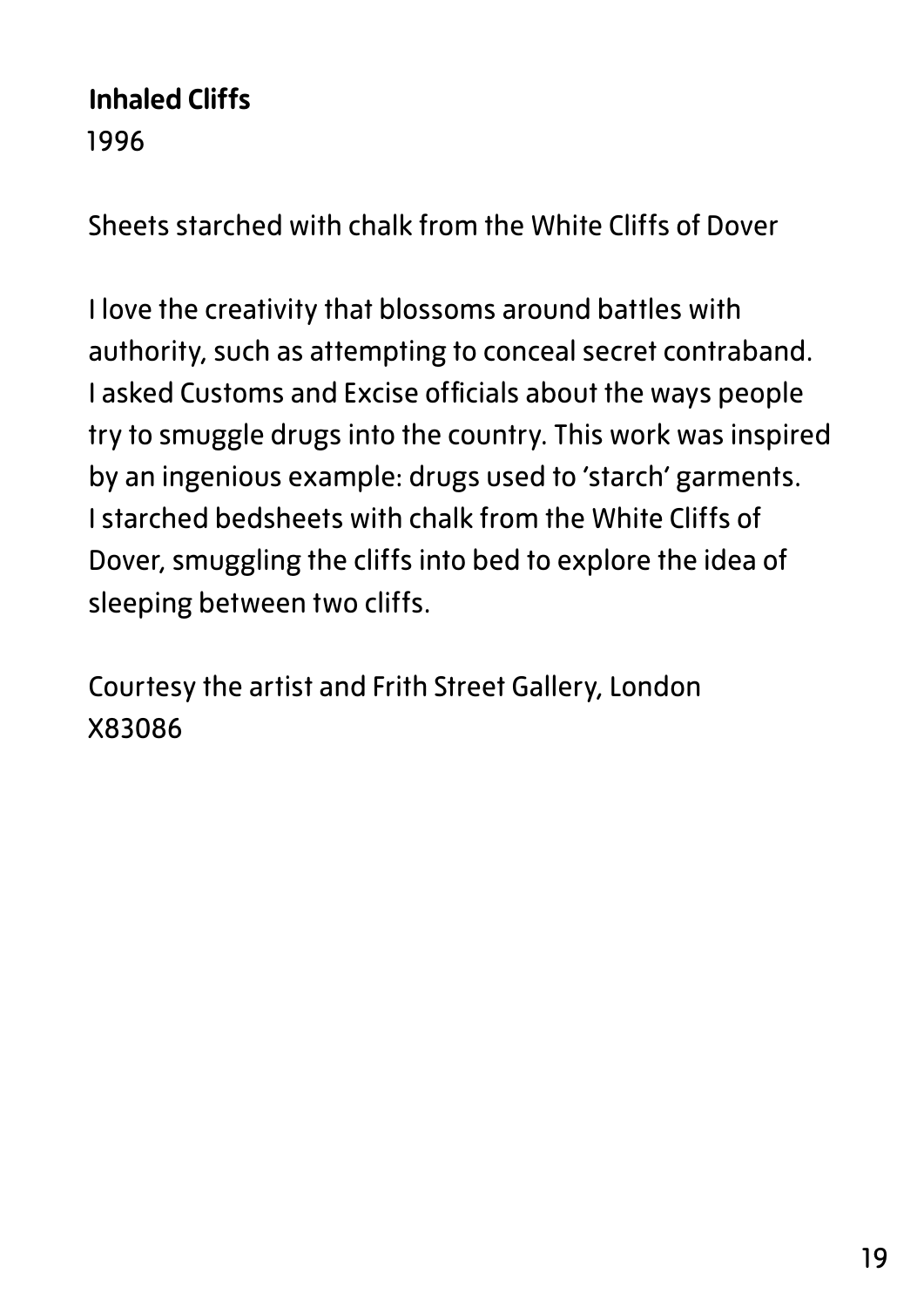**Exhaled Cocaine** 1996

Incinerated cocaine

A thorny run-in with US Customs officials gave me a perverse desire to work with Customs and Excise in the UK. I got to know the team at their Cardiff headquarters over a period of several months. They agreed to give me some confiscated cocaine. They gave me a big black bin-liner full, a million pounds' worth burnt to a cinder. I love the theatrical way they destroy illicitly smuggled contraband, steamrollering fake Rolex watches or alcohol. Like me, they are often symbolically killing things off.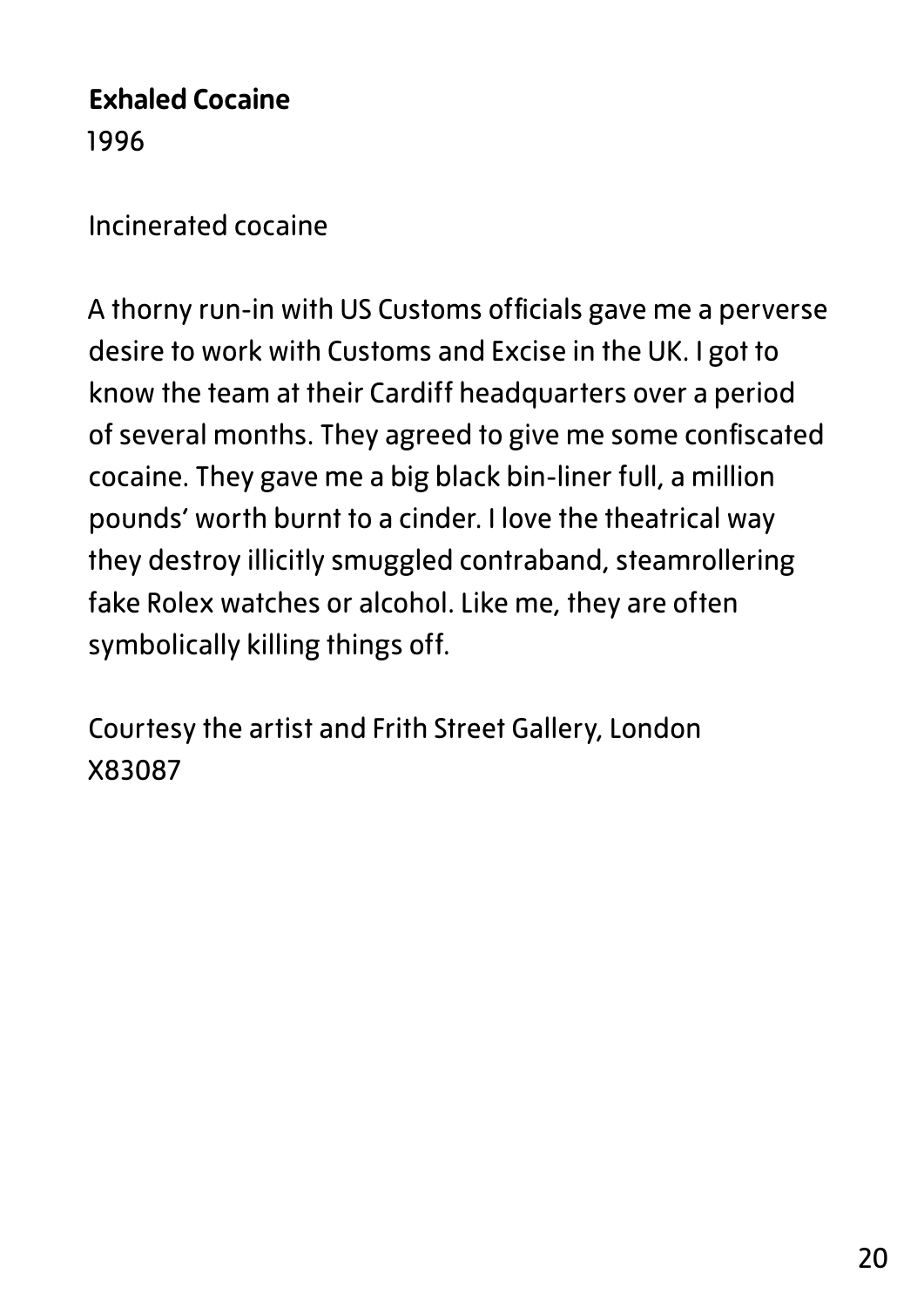#### **Wall 3**

Top row:

**Stolen Thunder Tarnish from James Bowie's Soup Spoon (Inventor of the Bowie Knife)** 1997

**Stolen Thunder Tarnish from Samuel Colt's Soup Tureen (Inventor of the Colt 45 gun)** 1997

**Stolen Thunder Tarnish from Davey Crockett's Fork** 1997

**Stolen Thunder Tarnish from Charles Dickens' Knife** 1998

**Stolen Thunder Tarnish from Charles Dickens' Teaspoon** 1998

Bottom row:

**Stolen Thunder Tarnish from Charles Darwin's Sextant** 1998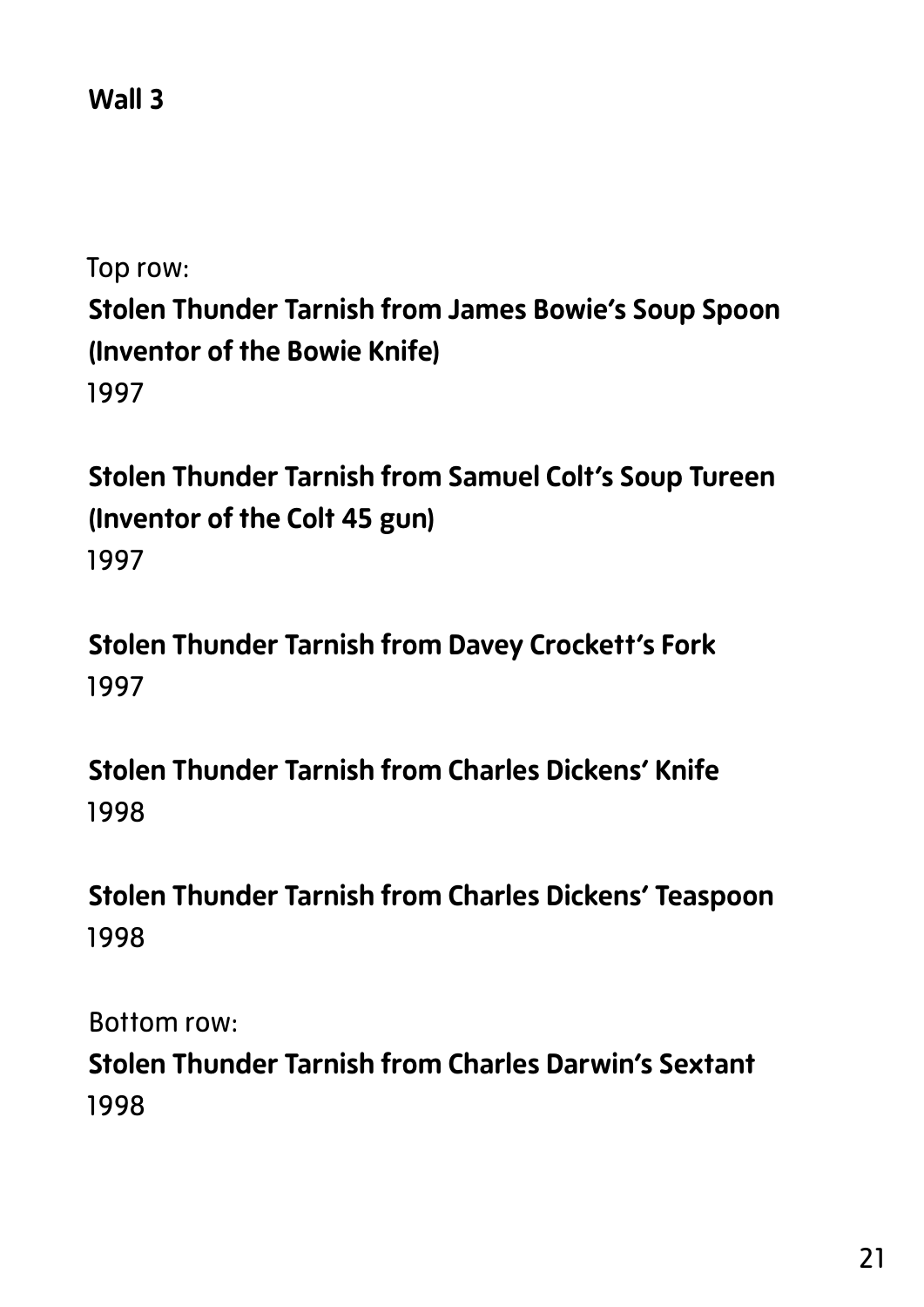## **Stolen Thunder Tarnish from the Inside of Henry Vlll's Armour (Fist)** 1998

**Stolen Thunder Tarnish from Horatio Nelson's Candlestick** 1998

**Stolen Thunder Tarnish from Guy Fawkes' Lantern** 1998

## **Stolen Thunder Tarnish from The Inside of Henry The VIII's Armour** 1998

10 Avoided Objects, oxidised silver on cotton handkerchiefs

While cleaning silver, I looked at the marks on the polishing cloth and thought, 'These could be drawings'. The phrase 'tarnished reputations' came to mind. From this came an idea to create a kind of rogues' gallery of tarnish collected by polishing famous people's silver. I would leave with a grimy trophy, stealing their thunder and their fame.

Courtesy the artist and Frith Street Gallery, London X89806–13, X83815–16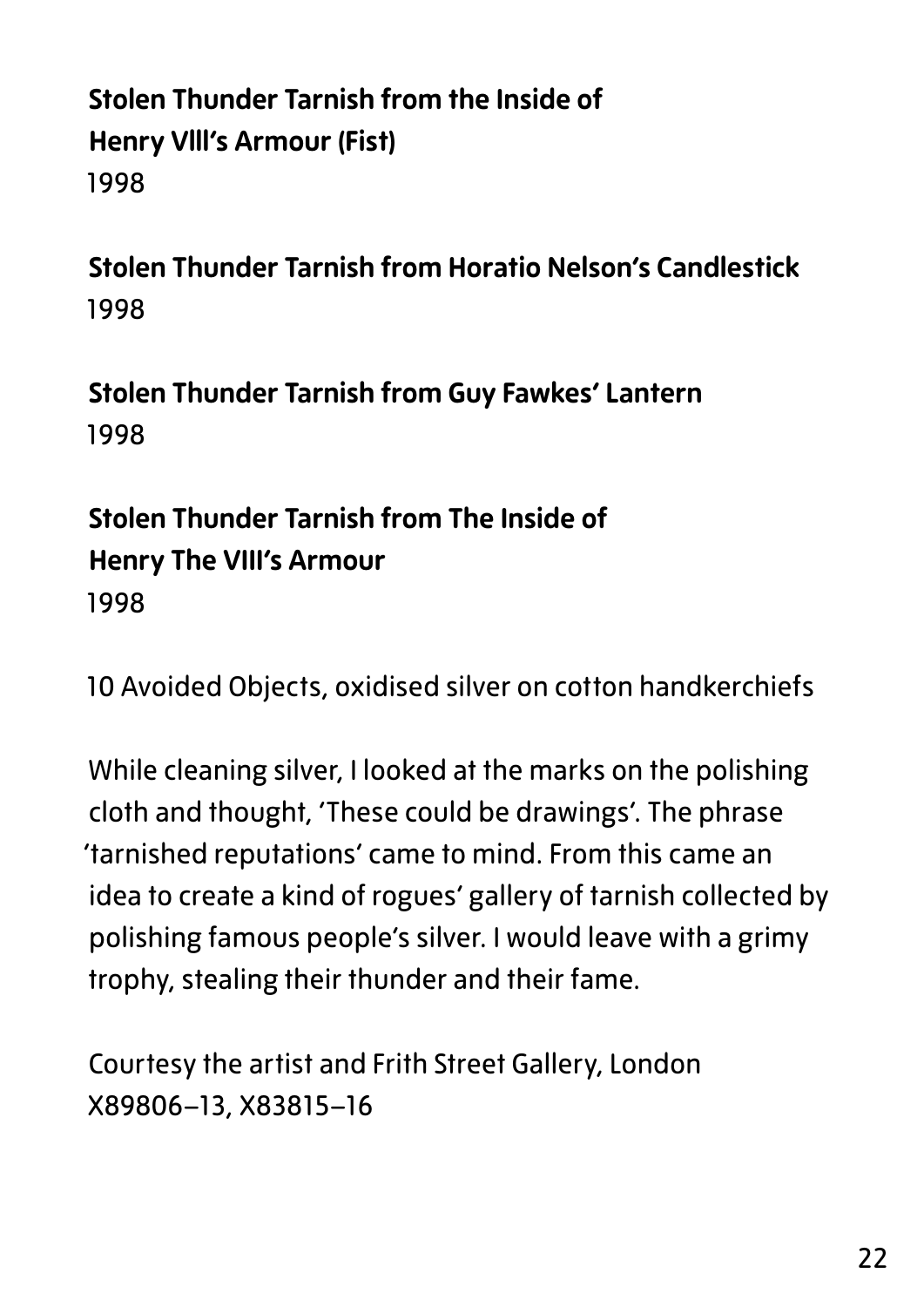#### **Wall 4**

## **The Distance (A Kiss With a String Attached)** 2003

Photograph, digital print on paper

Courtesy the artist and Frith Street Gallery, London X84948

**The Distance (With Concealed Weapon)** 2003

A mile of string (once used to wrap a Rodin, and vandalised by a Stuckist), hidden object

This is the string I used to wrap Rodin's The Kiss. My work was vandalised by a group of Stuckists [an art group opposed to conceptual art] who cut the string into pieces. I tied it back together and re-wrapped the sculpture, later making this new work by wrapping the string round a secret weapon.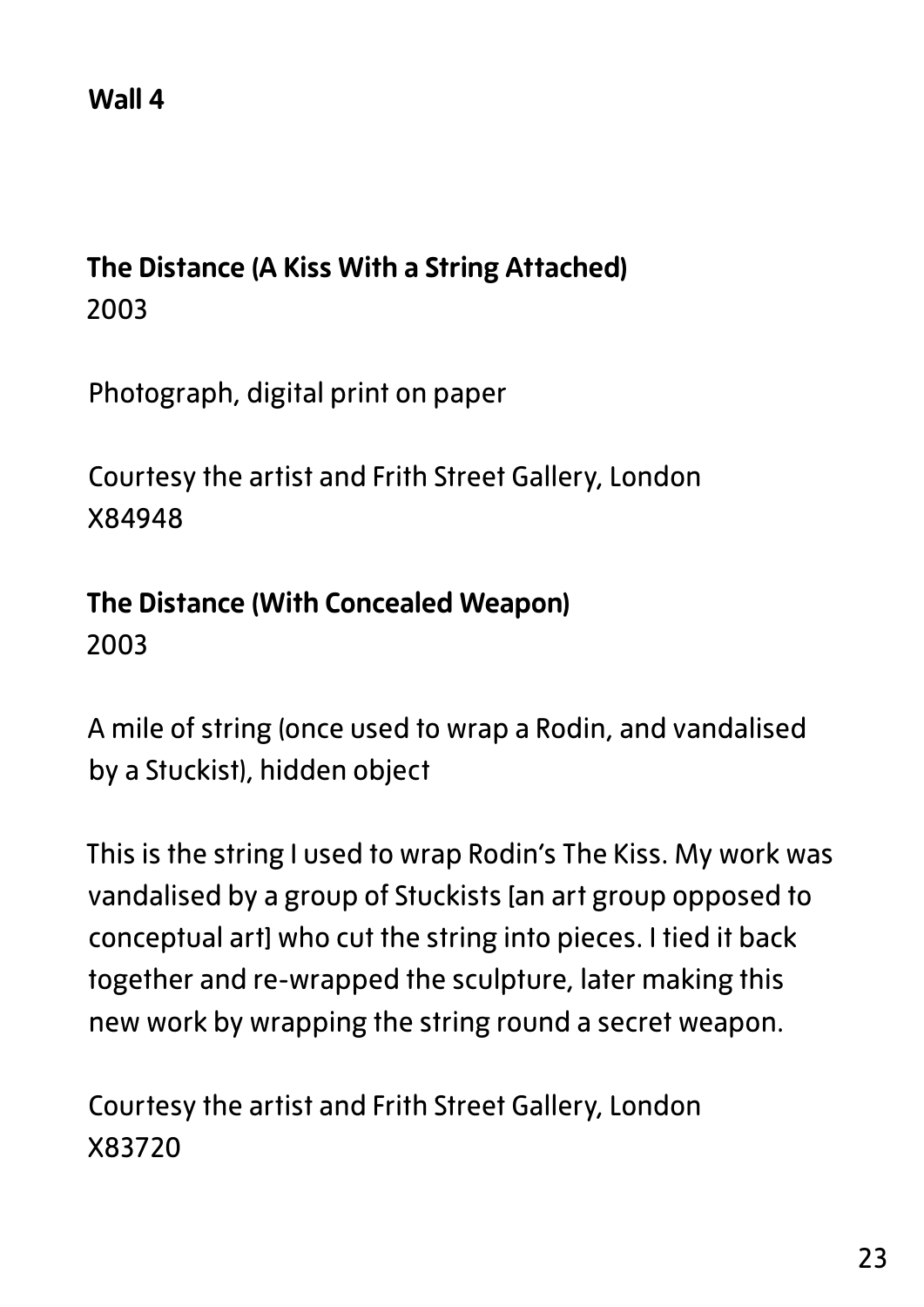#### **Embryo Money** 1996

Ten pence pieces in the earliest stage of production

Money seems such a powerful material, but in the end it's only metal. I was keen to see how it was made and managed to get behind the scenes at the Royal Mint, in Pontyclun, Wales. I asked if I could have some coins without a face. Removing these metal discs from the process just before they were struck made them a currency interrupted before it had value, before it accrued power.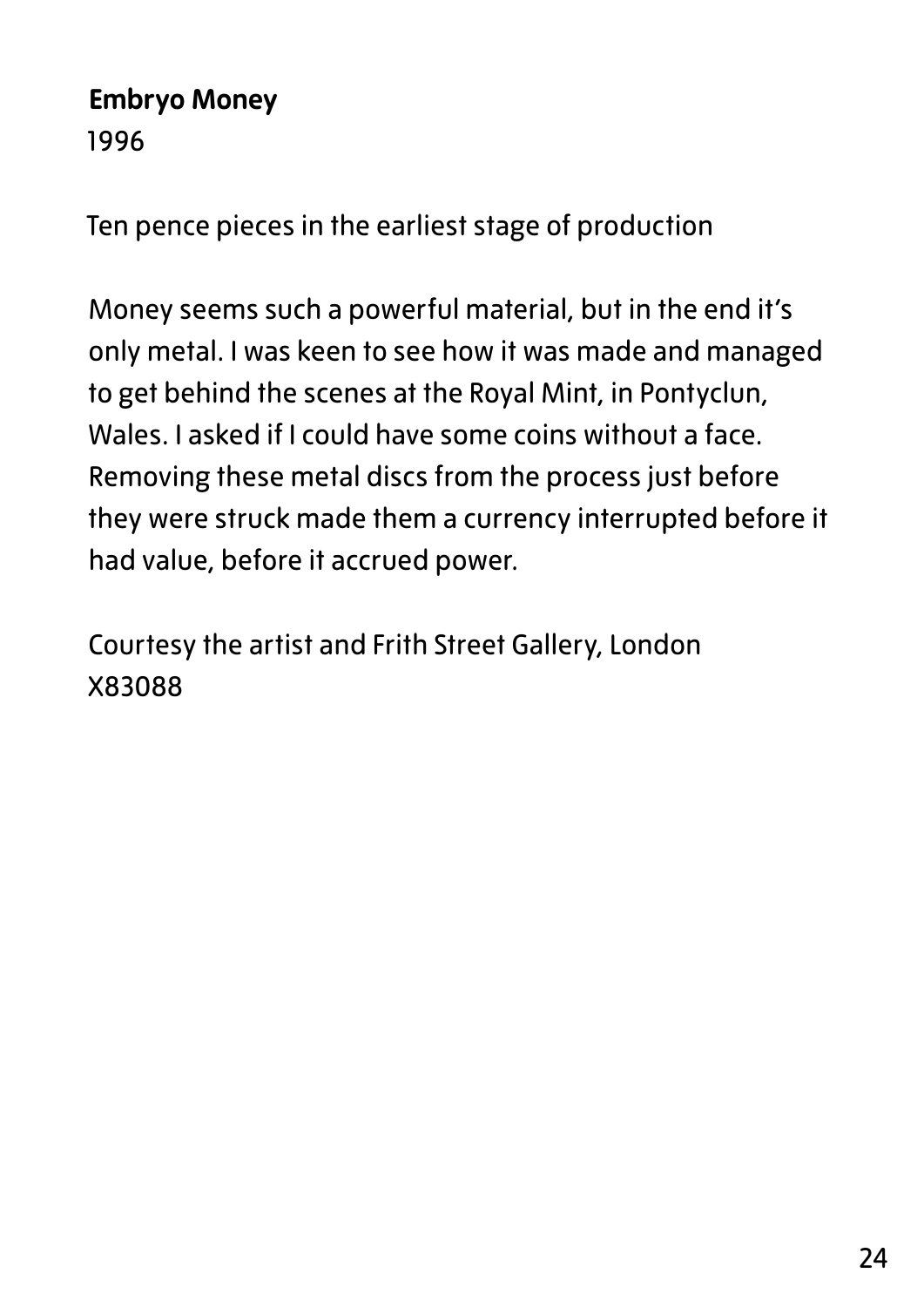#### **Embryo Firearms** 1995

Colt 45 guns in the earliest stage of production

While in Hartford, Connecticut, in the US, I visited the firearms factory where the Colt 45 handgun is made. I was amazed by the first stage in their manufacture, in which blank pieces of cast metal already take on the iconic shape of the gun. I asked the factory foreman if I could have a pair of guns at this early stage in production. He gave them the polish of the finished article. They became **Embryo Firearms**, combining the idea of birth and death in the same object.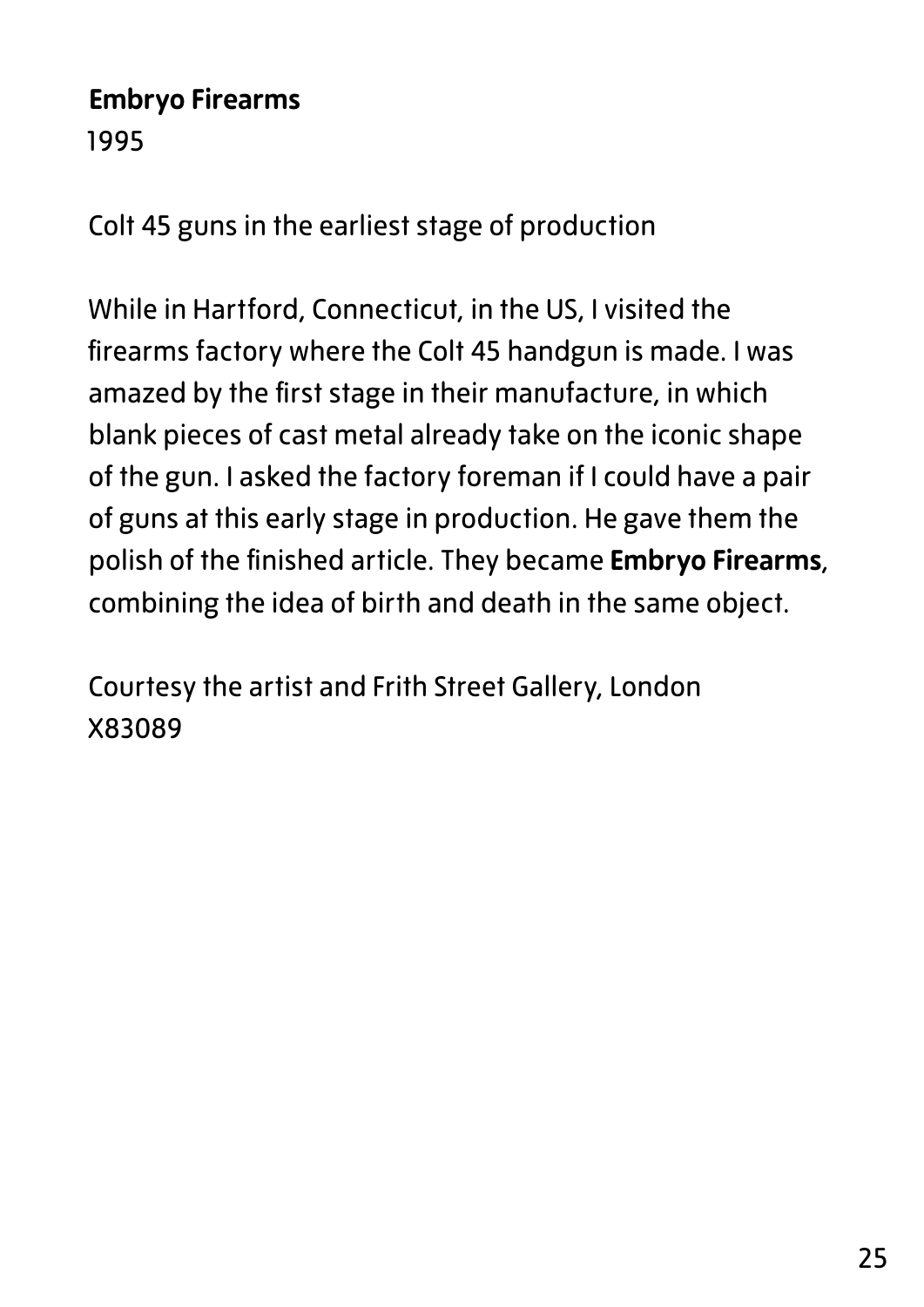**Central vitrine**

#### **Precipitated Gun**

2015

Handgun once used by a criminal, precipitated by scientists

When I was working toward a show in Manchester at the Whitworth, I had access to all the departments of the university. The engineering department helped me reduce a handgun (confiscated by police) to a pile of rust. I received a large envelope with the residue, and it was marked **Precipitated Gun**. I borrowed the words for the title of the piece.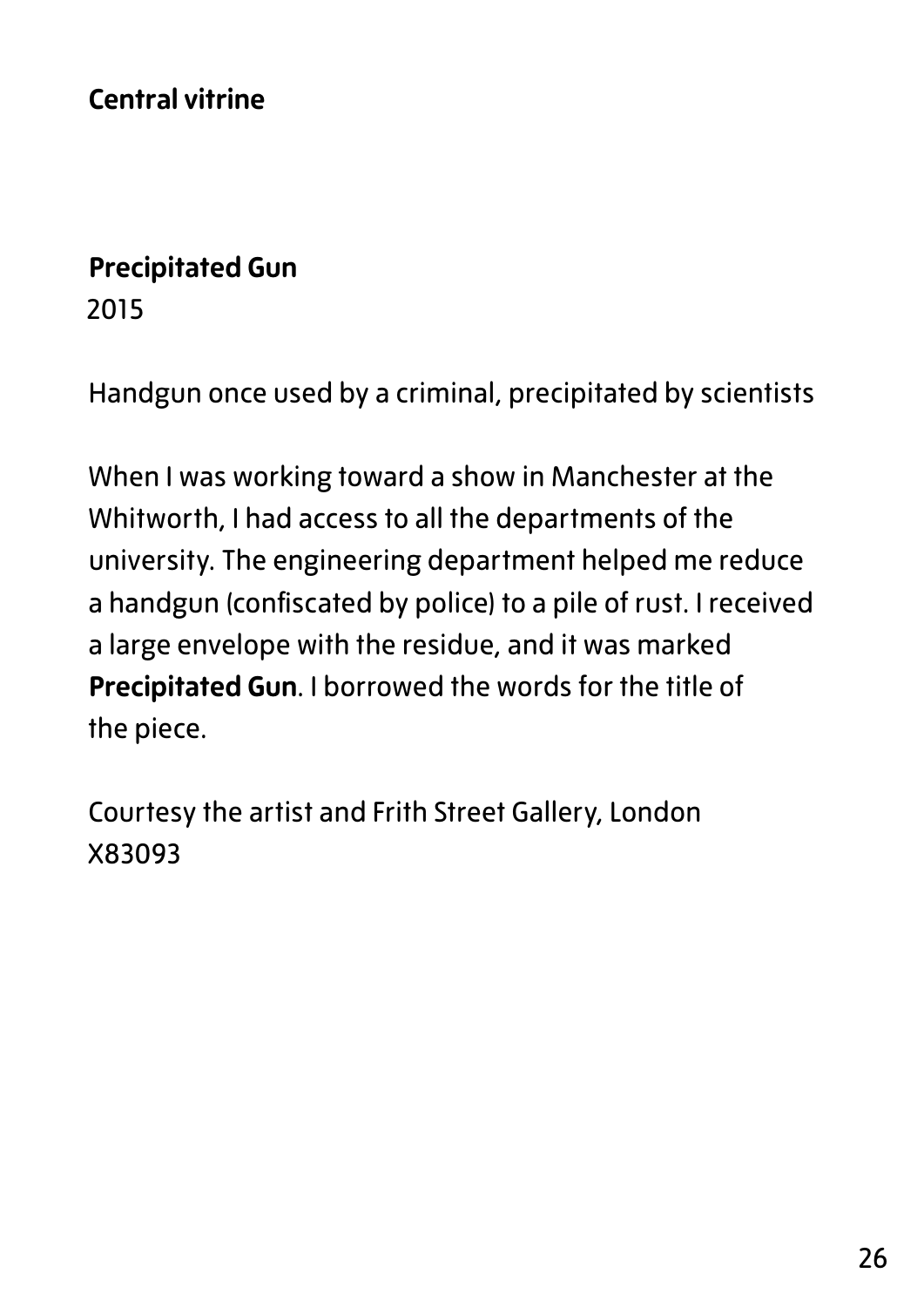## **Sawn Up Sawn Off Shotgun** 2015

Shotgun sawn off by criminals, sawn up by police

In Britain it's a common trope for criminals to saw off a shotgun to make it more lethal. I asked the police if I could have one that had been used in a violent crime. They needed to deactivate it first, chopping it into bits with an angle grinder, which I didn't expect at all. I didn't need to do anything more. So that's how it became **Sawn Up, Sawn Off, Shotgun**. There were two cuts – one by criminals, and one by police.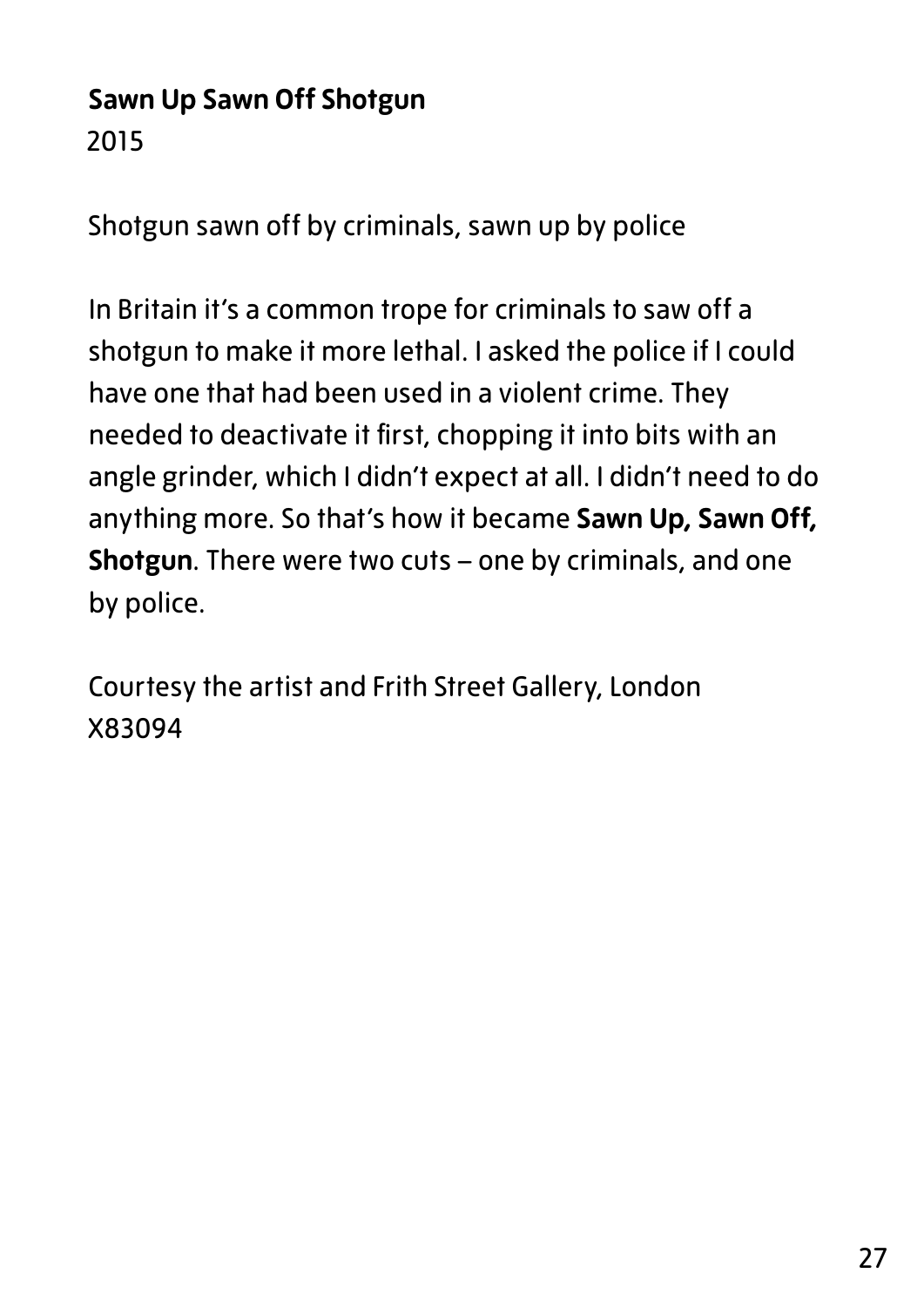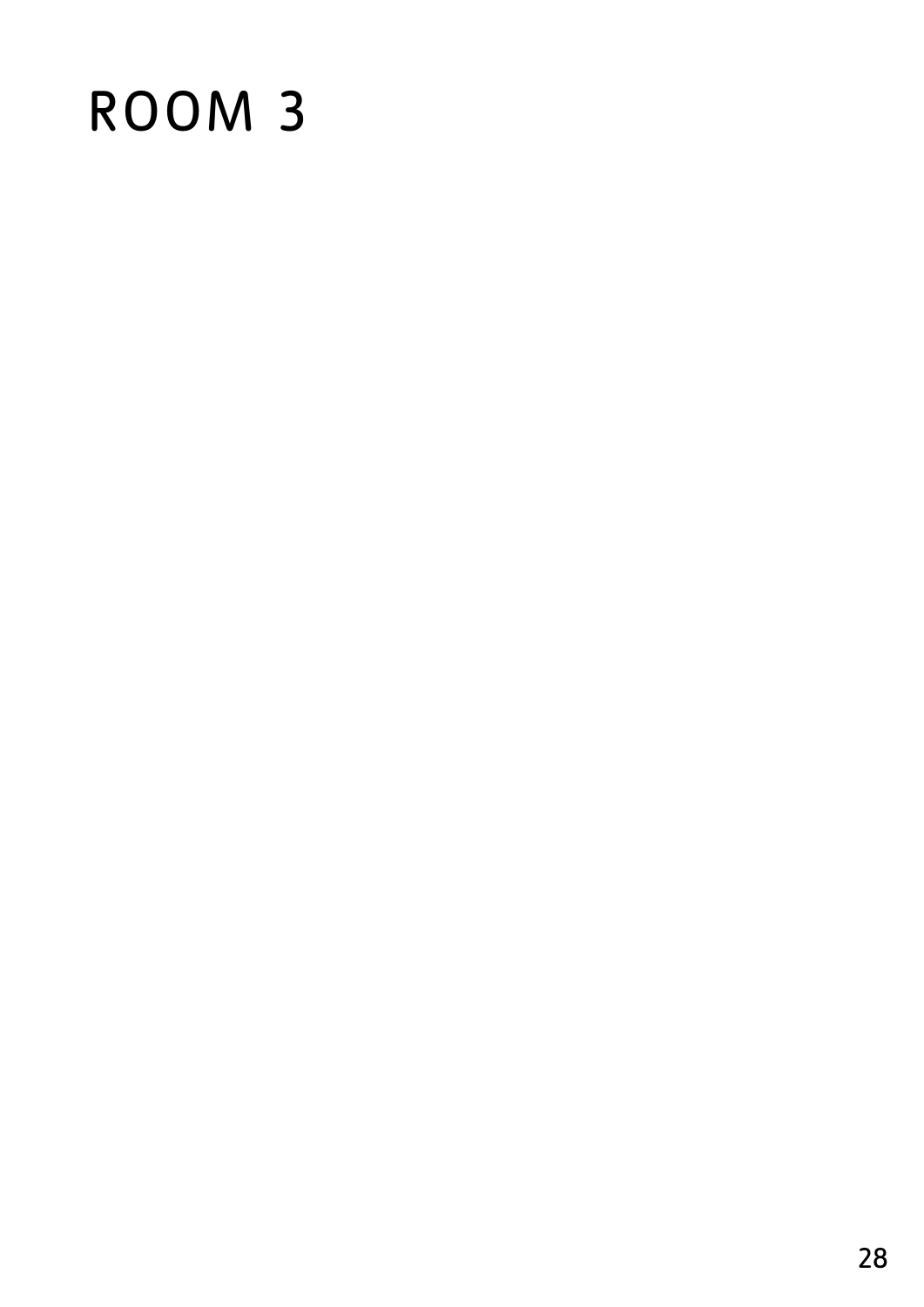### **Wall text**

## **3 COLD DARK MATTER: AN EXPLODED VIEW**

'We watch explosions daily, in action films, documentaries and on the news in never-ending reports of conflict. I wanted to create a real explosion, not a representation. I chose the garden shed because it's the place where you store things you can't quite throw away.

The shed was blown up at the Army School of Ammunition. We used Semtex, a plastic explosive popular with terrorists. I pressed the plunger that blew the shed skywards. The soldiers helped me comb the field afterwards, picking up the blackened, mangled objects.

In the gallery, as I suspended the objects one by one, they began to lose their aura of death and appeared reanimated. The light inside created huge shadows on the wall. The shed looked as if it was re-exploding or perhaps coming back together again.

The first part of the title is a scientific term for all the matter in the universe that can't be seen or measured. The second part describes a diagram in which a machine's parts are laid out and labelled to show how it works.'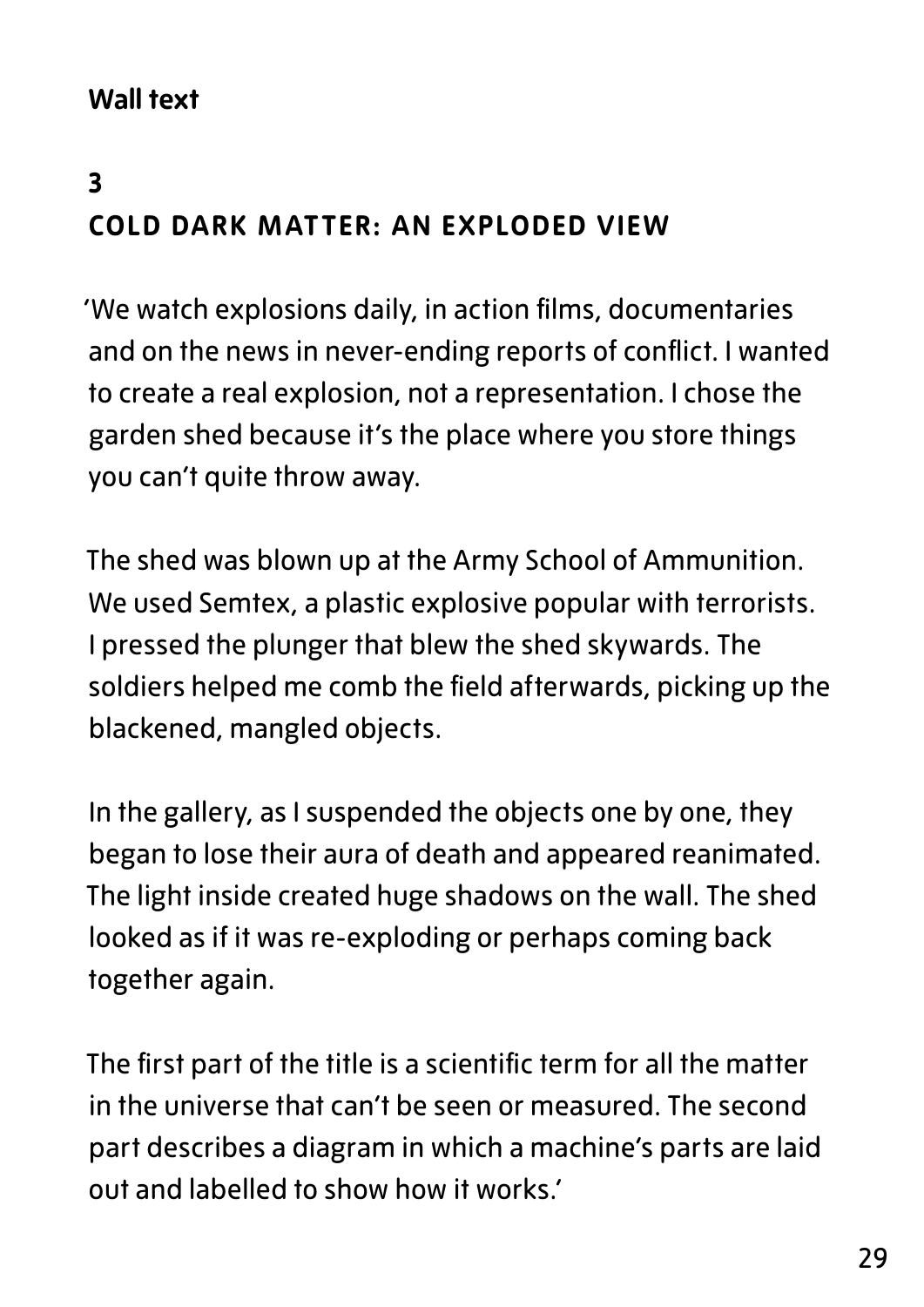## **Cold Dark Matter: An Exploded View** 1991

Wood, metal, plastic, ceramic, paper, textile and wire

Tate. Presented by the Patrons of New Art (Special Purchase Fund) through the Tate Gallery Foundation 1995 T06949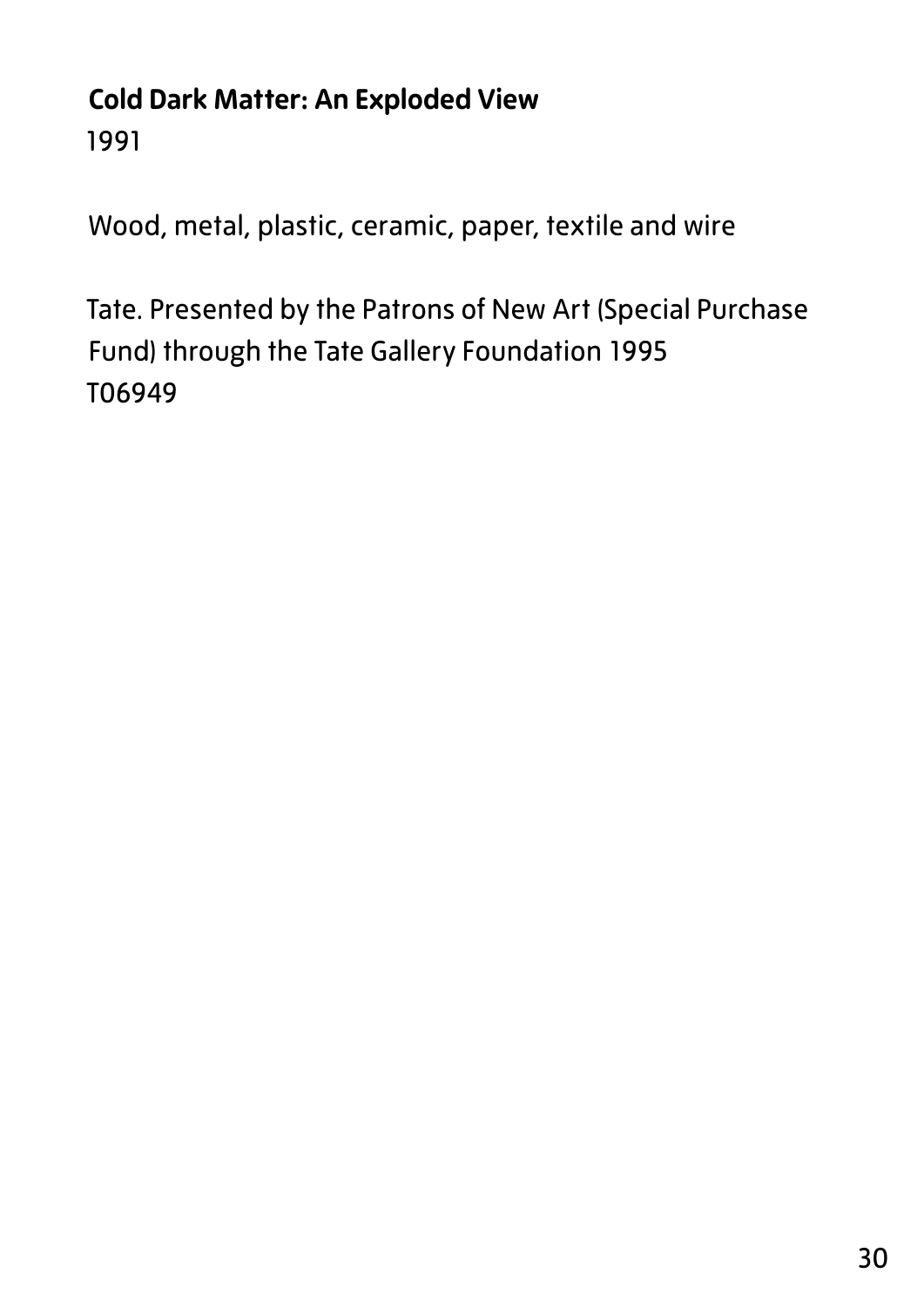# ROOM 4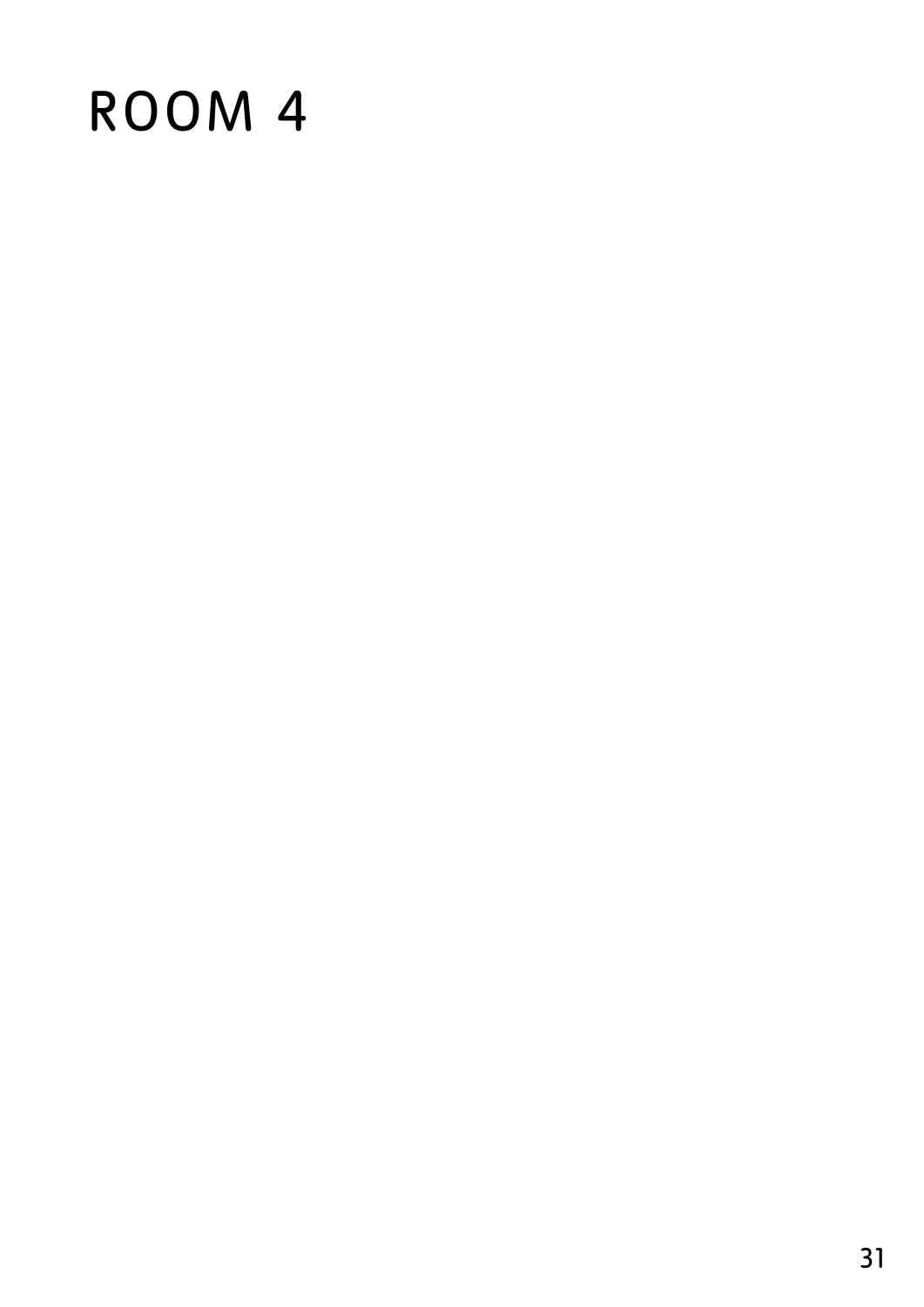## **4 ABSTRACTION**

'If I could somehow plumb their depths, tap into their inner essence, I might find an unknown place, which by its very nature is abstract... both representational and abstract at the same time.'

Parker consistently works with abstract forms, but she undermines the idea of the non-representational character of abstraction by instilling it with narrative content. Each of the abstract works displayed in this room tells a human story, referring to a particular incident or chance encounter. An escaped convict in **Prison Wall Abstract**, the poet William Blake in **Black Path**, or a battle between life and death in **Poison and Antidote** provide captivating background and counterpoint to the formal restraint of abstraction, connecting it to everyday life.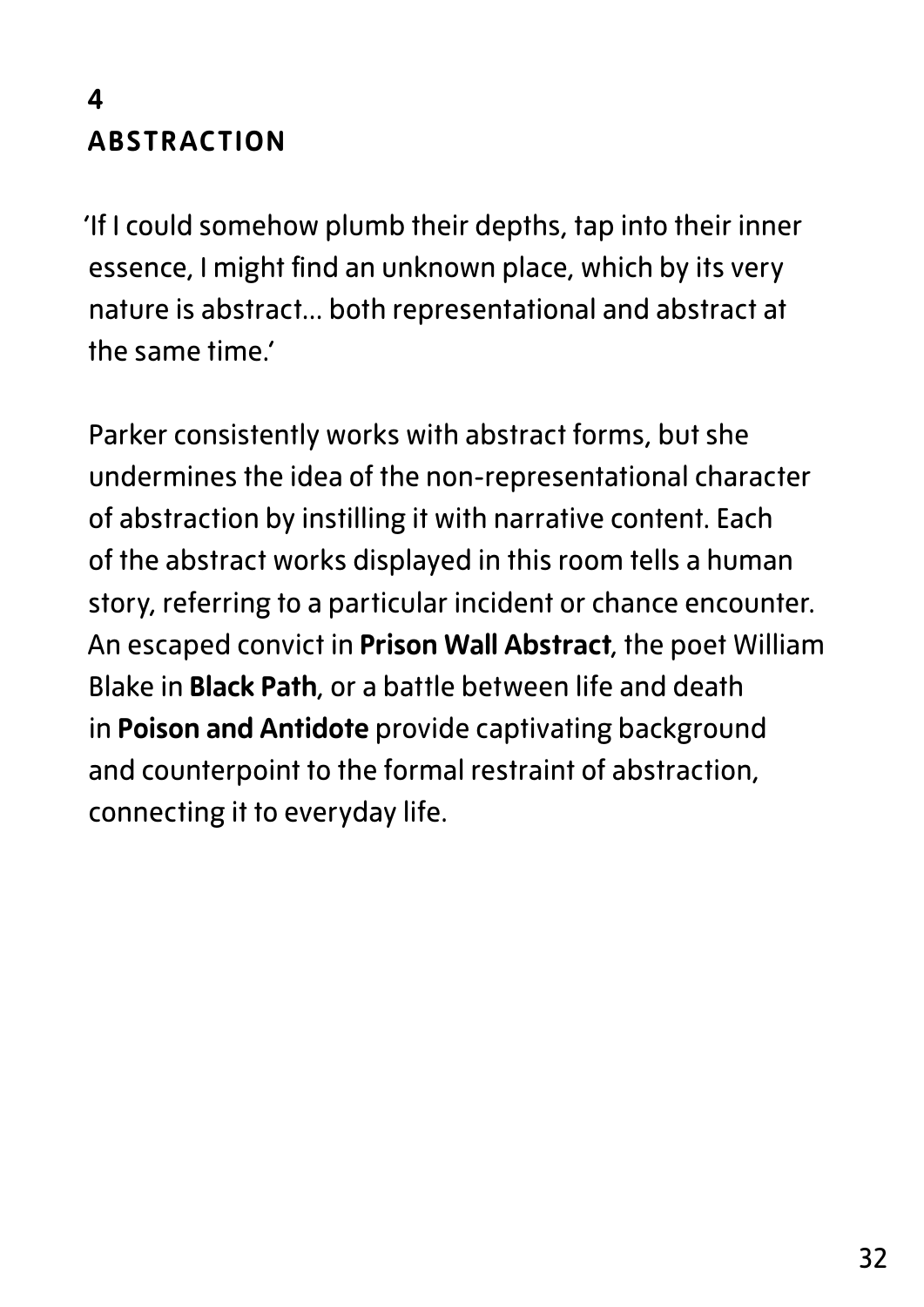## **Anticlockwise around room from room entrance and plinth last**

**Wall 1**

## **Prison Wall Abstract (A Man Escaped)**

2012–13

12 photographs, digital print on paper

I travel past London's Pentonville Prison daily on the way to my studio. One day, I observed workers busy repairing the cracks in the perimeter wall, creating gestural patterns with white filler. I had been admiring their mark-making, then I saw that they were beginning to paint the walls. Within minutes, the prison abstracts would be obliterated, so I quickly captured them on my phone. A few hours later, that same day, a murderer escaped from the prison after scaling the walls.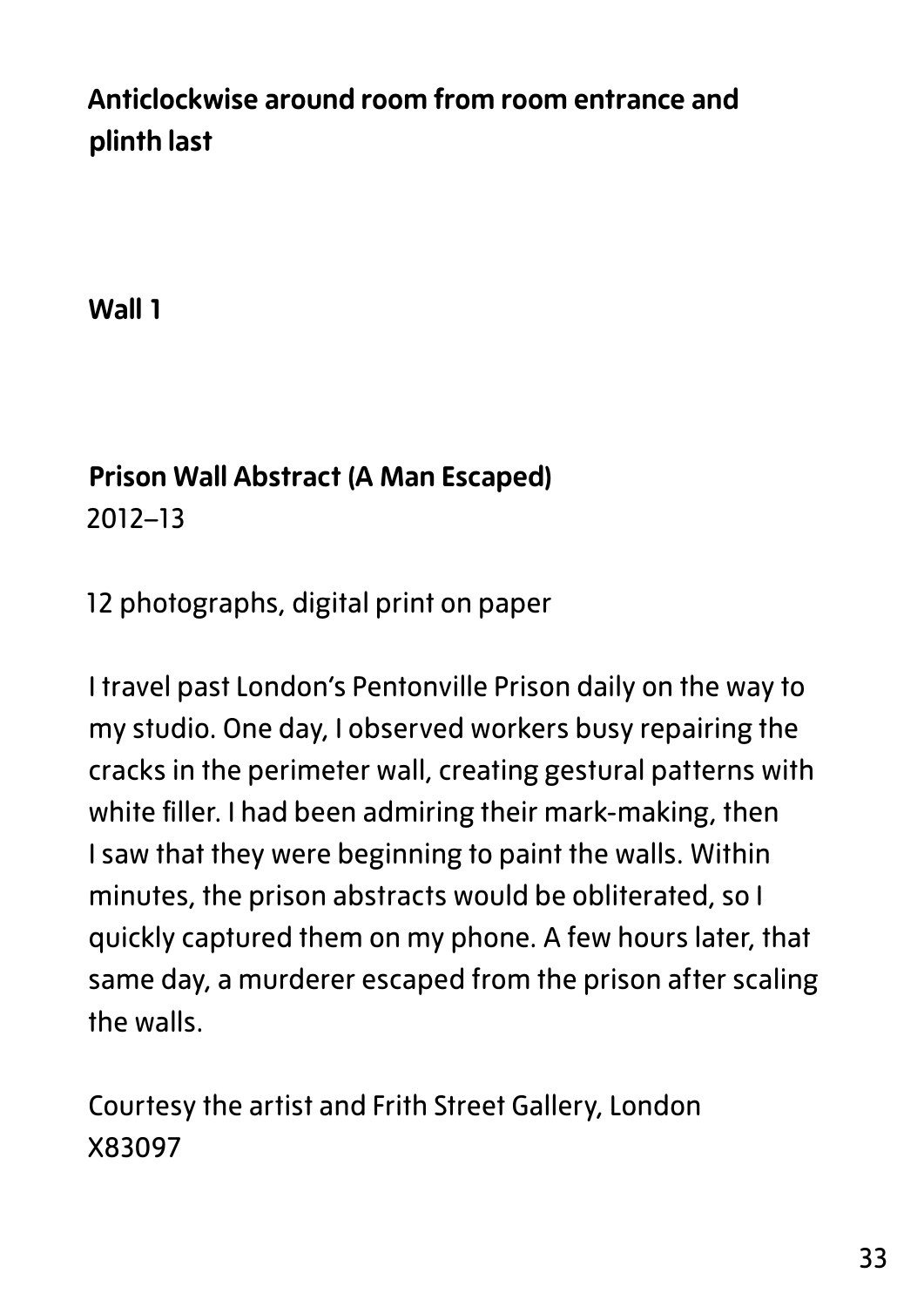**Wall 2**

#### **Bullet Drawings**

2008, 2010, 2011, 2018

Lead from bullets, melted down and drawn into wire, threaded through paper

These works are made from various types of bullets that have been melted down together. The melted lead is then 'drawn' (pulled through a series of ever smaller holes) to form wire. The grid-like structures suggest nets, snares or crosshairs, freezing the bullets' trajectories. Because they are made of lead, each grid resembles marks made by a pencil.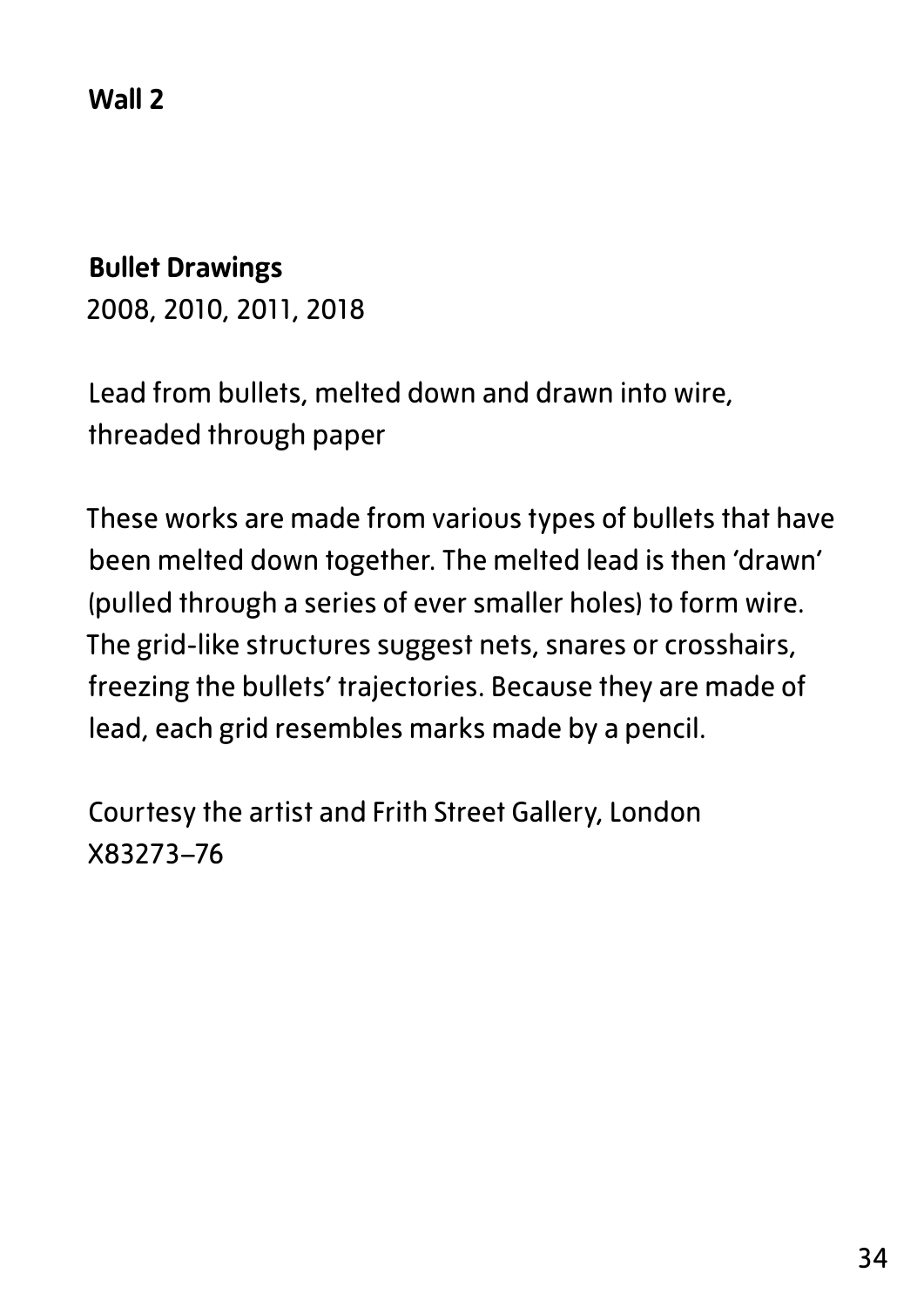#### **Pornographic Drawings** 1996–7

Ferric oxide on paper

To make these works, I had to develop a relationship with the UK Customs and Excise headquarters. I asked them for confiscated contraband, and they offered me chopped up pornographic videotape. I dissolved the tape in solvent to make my own ink. With this, I made a series of Rorschach blots, a tool used in psychology. What a person sees in the abstract shapes reveals information about their personality. Somehow, my blots turned out to be particularly explicit.

Tate. Purchased 1997 T07325–27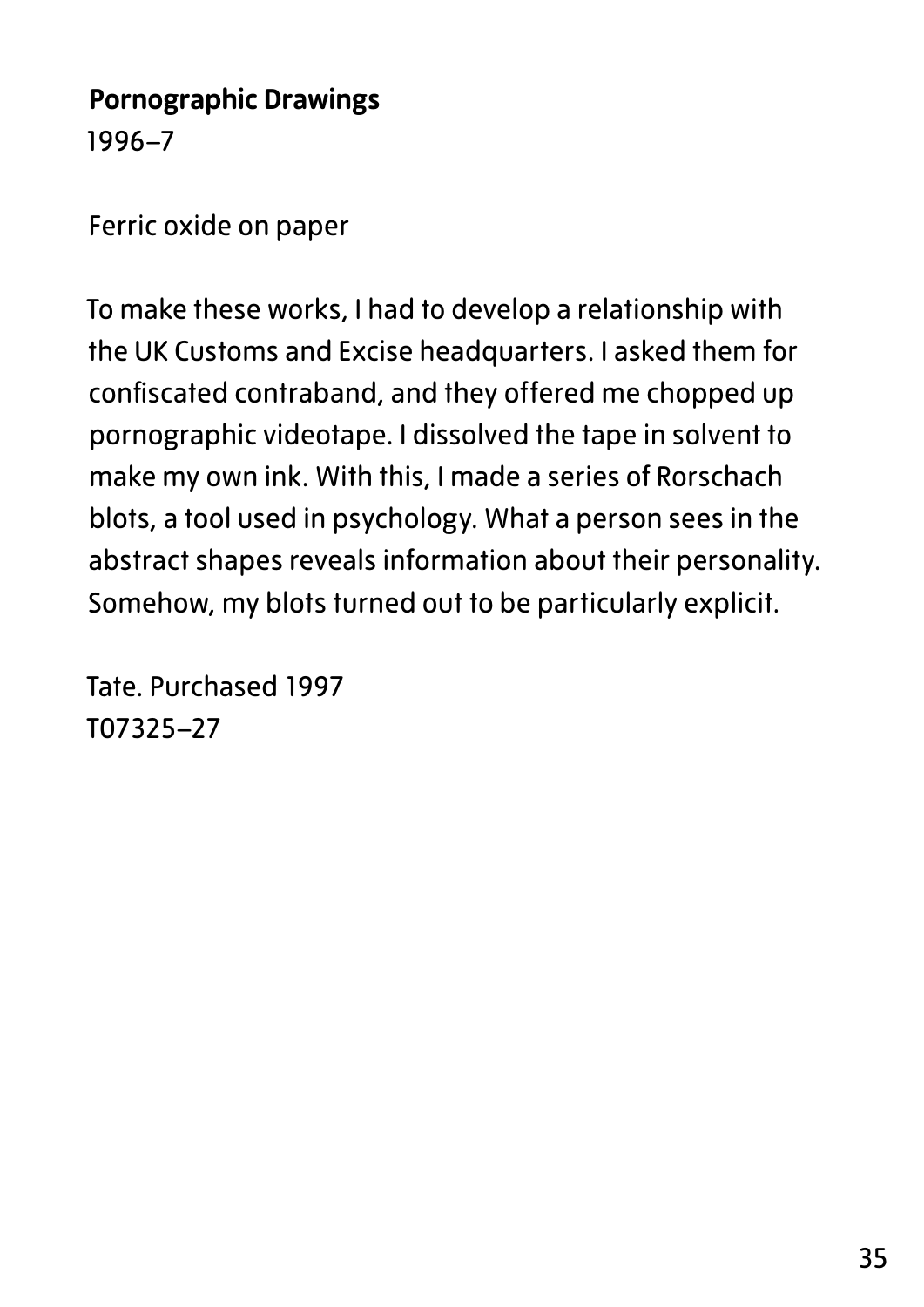#### **Verso** 2016

9 photographs, inkjet print on paper

I photographed the backs of the cards that had buttons sewn onto them. When you looked at the cards the right way round, the buttons were displayed in neat rows. But when you flipped them over, you got this beautiful abstract line drawing, made of the thread used to sew the buttons onto the card. They were all so different and read as a kind of alternative, subconscious display.

Courtesy the artist and Frith Street Gallery, London X83721–26, X84860–62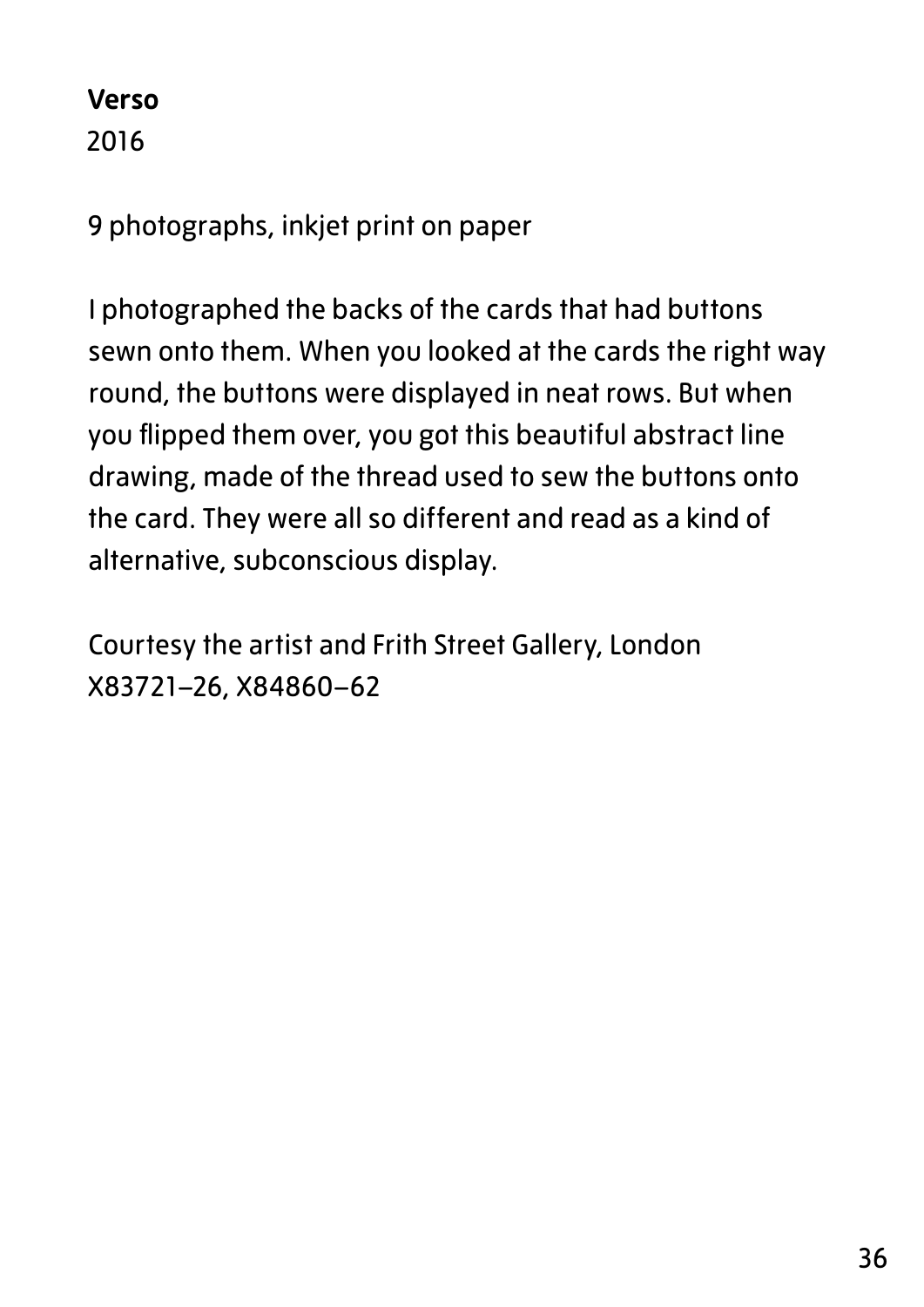**Wall 3**

#### **Red Abstract**

2001

Brick dust from the house that fell off the White Cliffs of Dover and glass on paper

Courtesy the artist and Frith Street Gallery, London X83298

## **White Abstract**

2001

Chalk from the White Cliffs of Dover on paper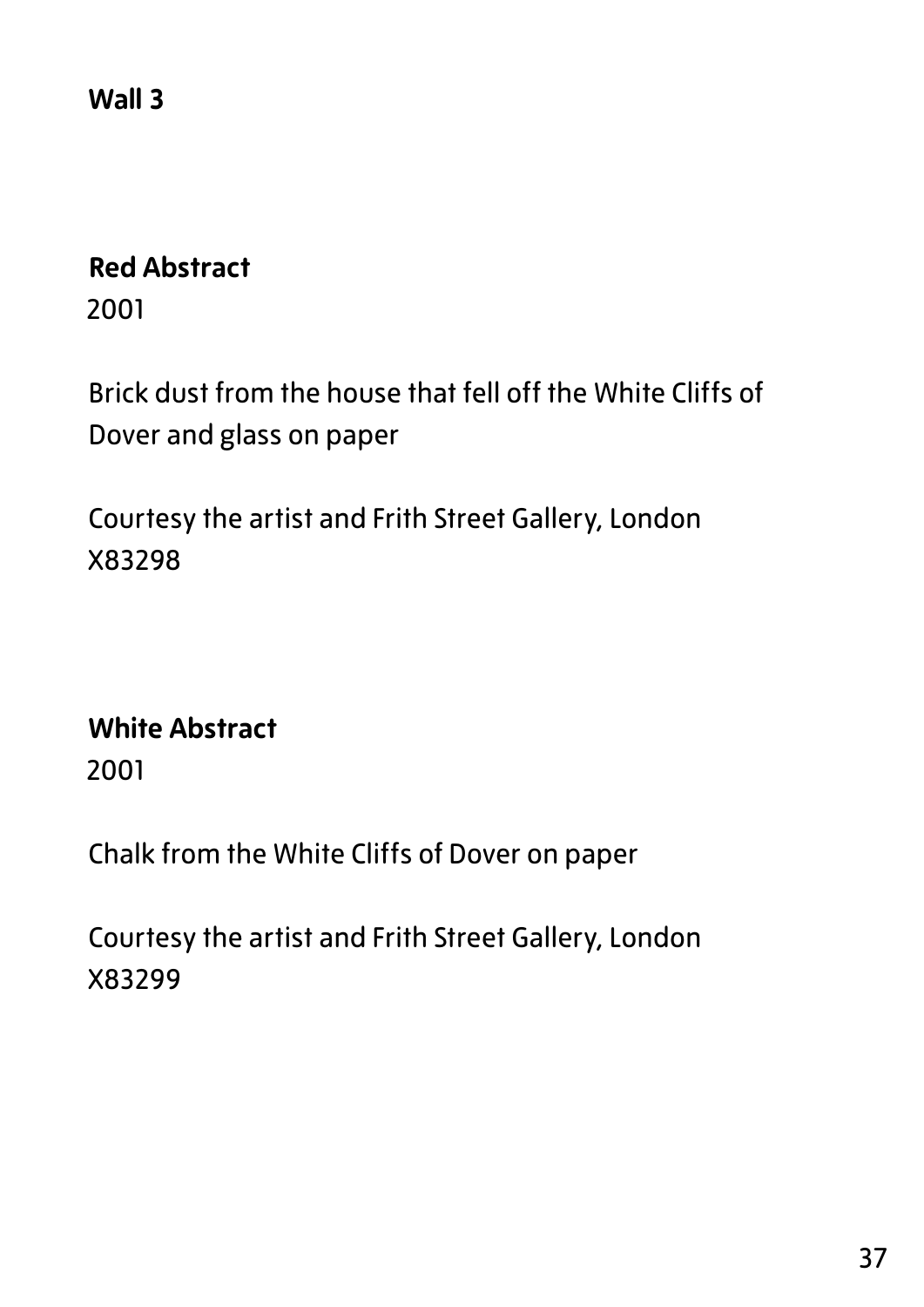#### **Wall 4**

#### **Poison and Antidote Drawings**

2010–13

Rattlesnake venom and black ink, anti-venom and white ink on paper

While I was on a residency in Texas, US, I asked the nearby rattlesnake farm if they could milk some snakes for me. They procured enough bright yellow venom to kill at least ten people. I then approached a local doctor to prescribe an antidote. I combined the poison with black ink, and the anti-venom with white ink. In theory, these drawings could poison you and save your life at the same time.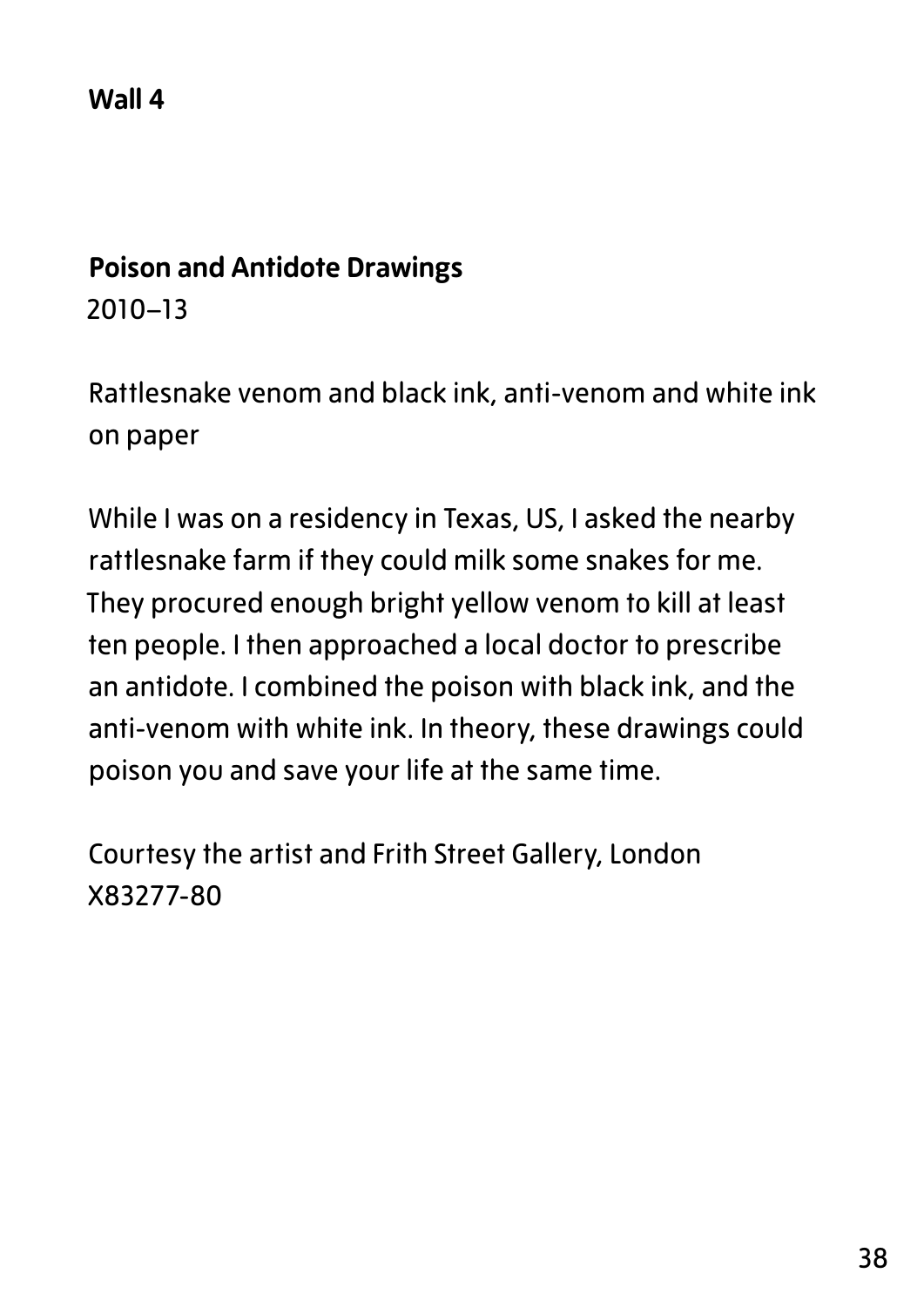## **Red Hot Poker Drawings**

2009–13

Paper folded and burnt with a hot poker

These are my most Catholic works, inspired by the Turin Shroud and the fate of Edward II. The Shroud has a Rorschach-style pattern of burns made by drops of molten silver. It was stored in a chapel folded up and housed in a silver casket. There was a fire, and the Shroud was damaged with symmetrical burns after being saved by being dowsed with water. The burnt holes were later patched by nuns, and the water stains still remain. I studied the play **Edward II** by Christopher Marlowe, Edward dies by being disemboweled by a red hot poker.

Courtesy the artist and Frith Street Gallery, London X83283; X83286-87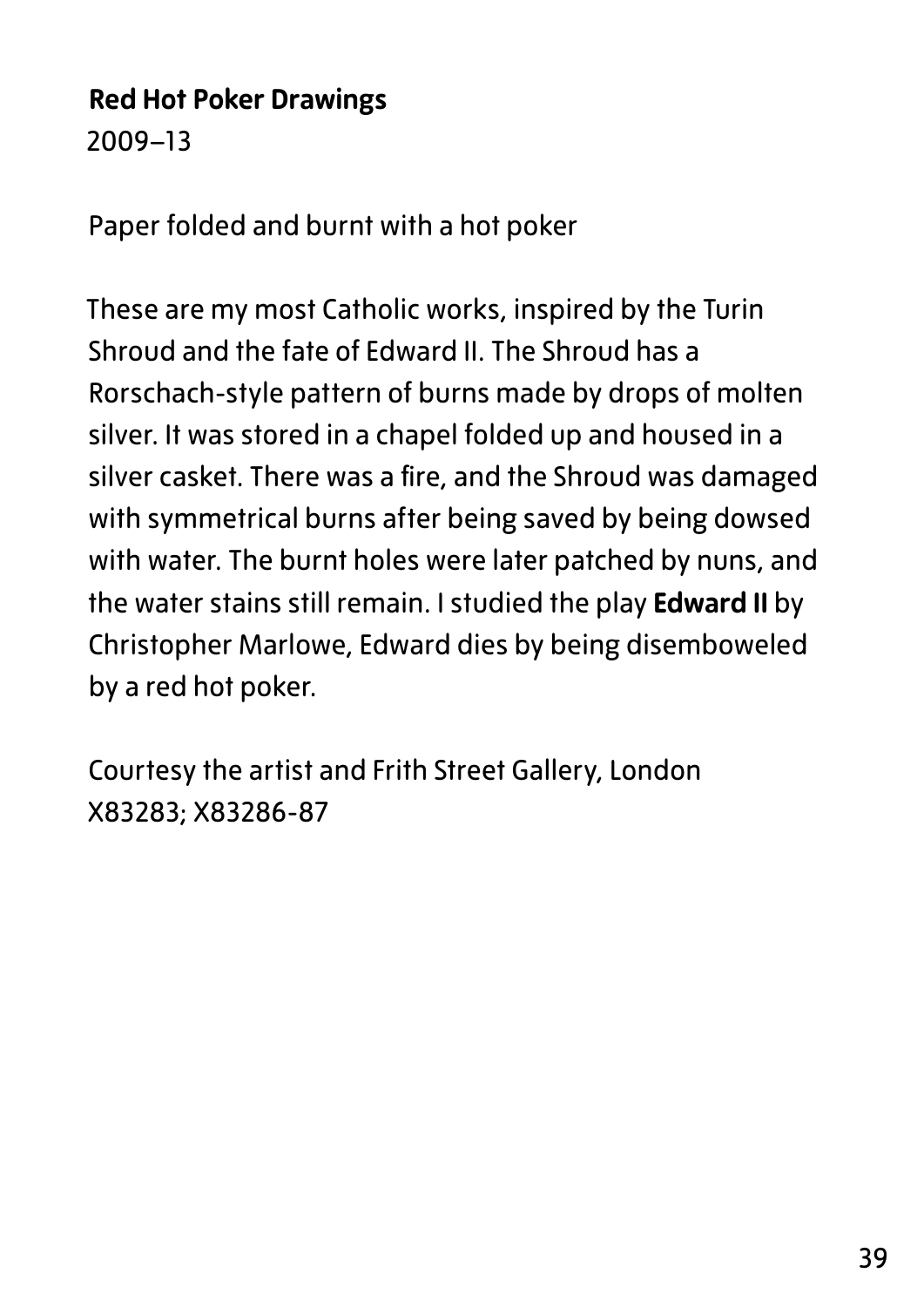#### **Central plinth**

**Black Path (Bunhill Fields)** 2013

Black painted bronze

Playing hopscotch with my daughter on the way to school rekindled an obsession with pavement cracks, dormant since my own childhood. I poured liquid rubber into some of the cracks in a path in Bunhill Fields, a small London cemetery where artist William Blake (1757–1827) and writer Daniel Defoe (c.1660–1731) are buried. When the rubber dried, I could lift up the geography of the city. I cast the captured cracks in bronze, then placed them on steel pins so that they seem to hover just above the floor.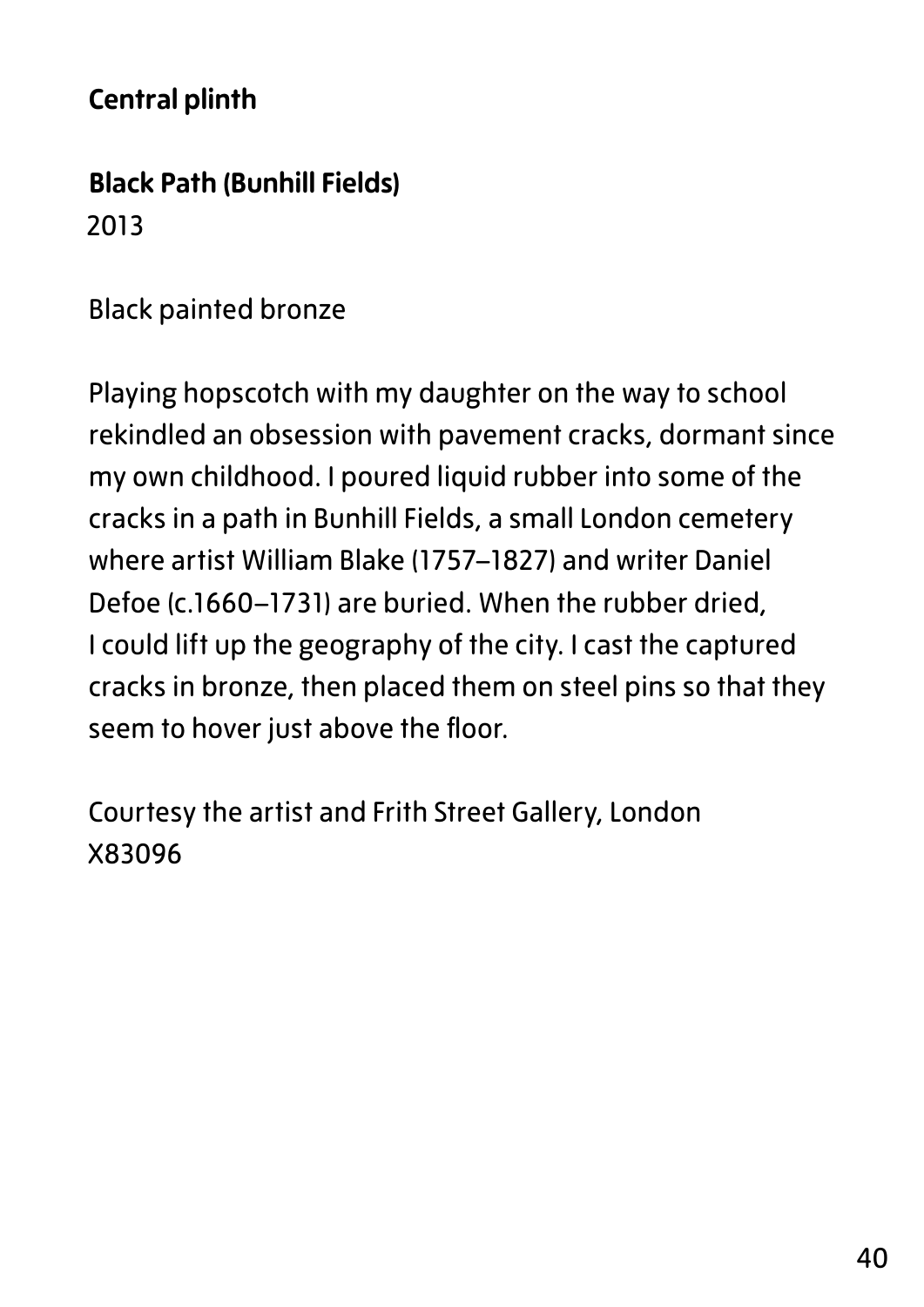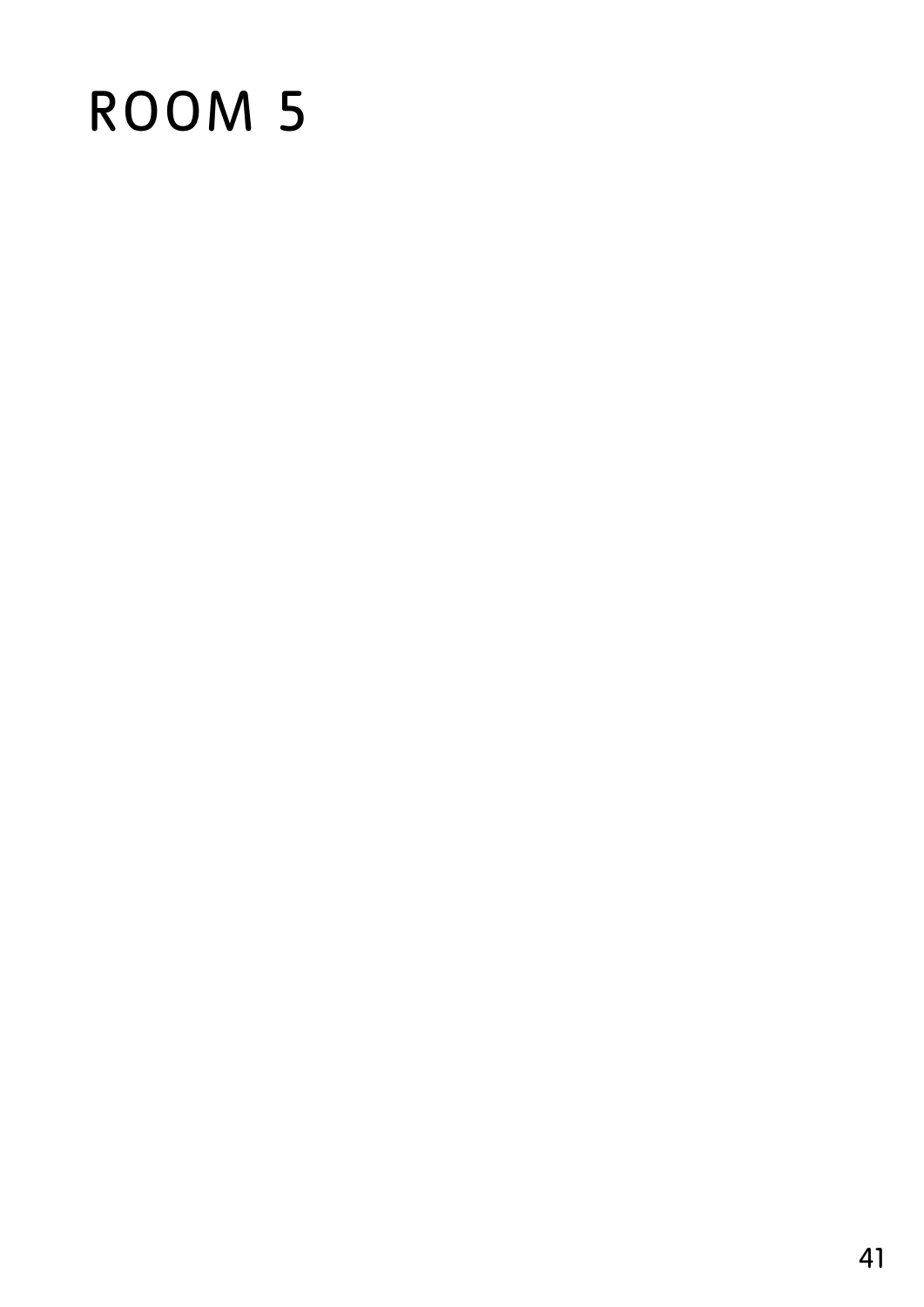#### **Wall text**

## **5 PERPETUAL CANON**

'I was invited to make a work for a circular space with a beautiful domed ceiling. I first thought of filling it with sound. This evolved into the idea of a mute marching band, frozen breathlessly in limbo.

**Perpetual Canon** is a musical term that means repeating a phrase over and over again. The old instruments had experienced thousands of breaths circulating through them in their lifetime. They had their last breath squeezed out of them when they were squashed flat.

Suspended pointing upwards around a central light bulb, their shadows march around the walls. This shadow performance replaces the cacophonous sound of their flattened hosts. Viewers and their shadows stand in for the absent players.'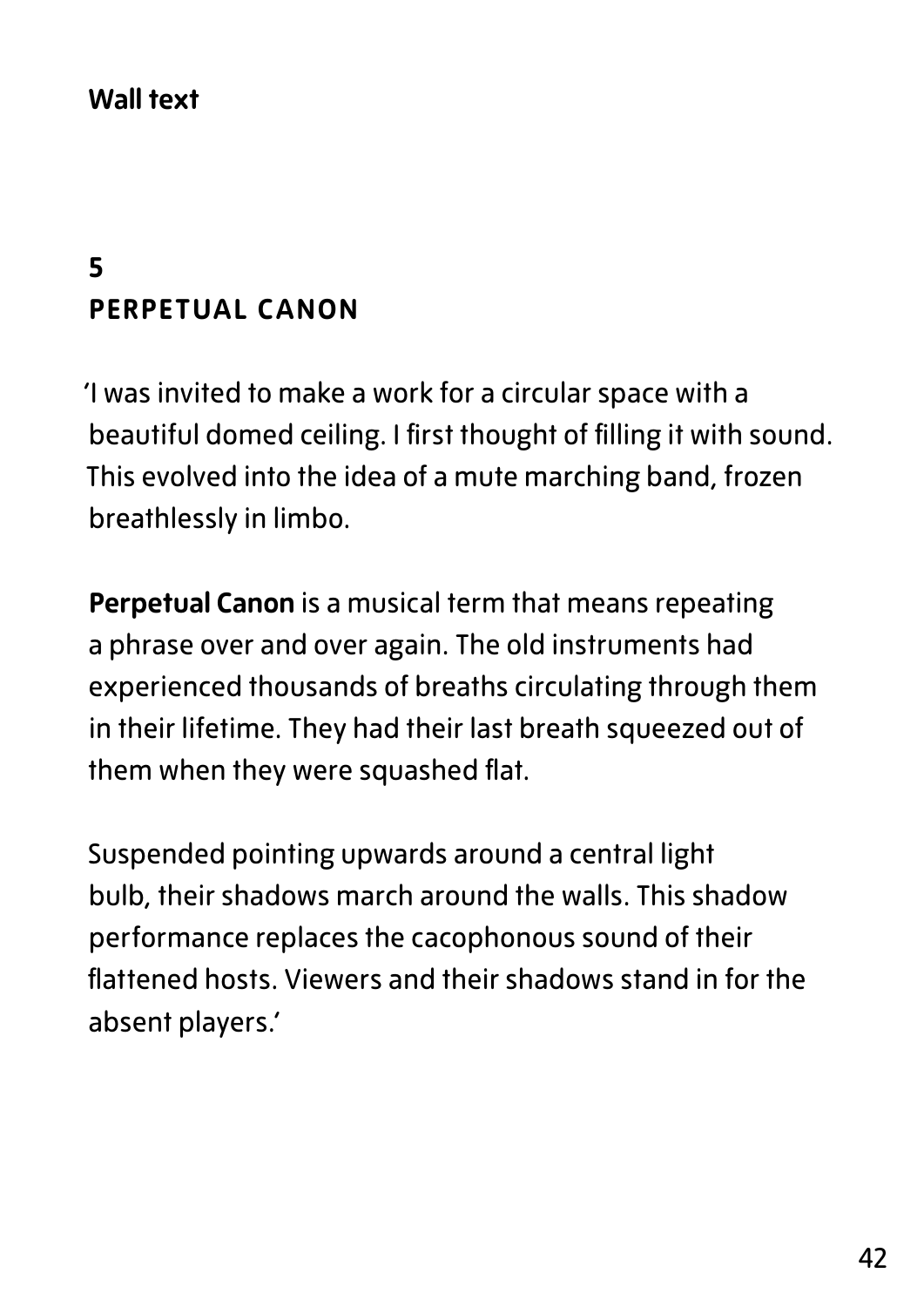## **Perpetual Canon**

2004

Flattened brass band instruments

Collection of Contemporary Art Fundacion 'la Caixa', Barcelona

X83039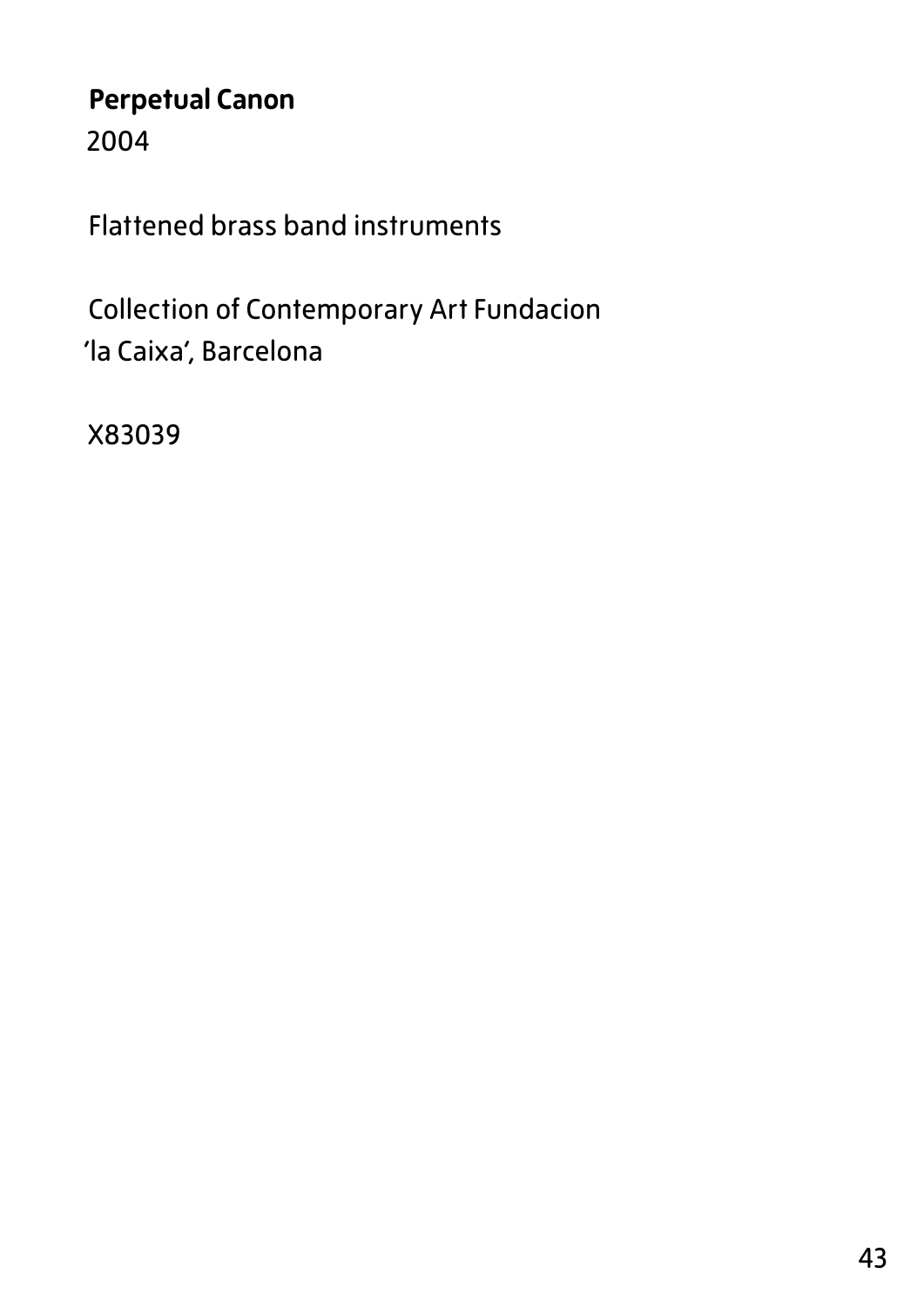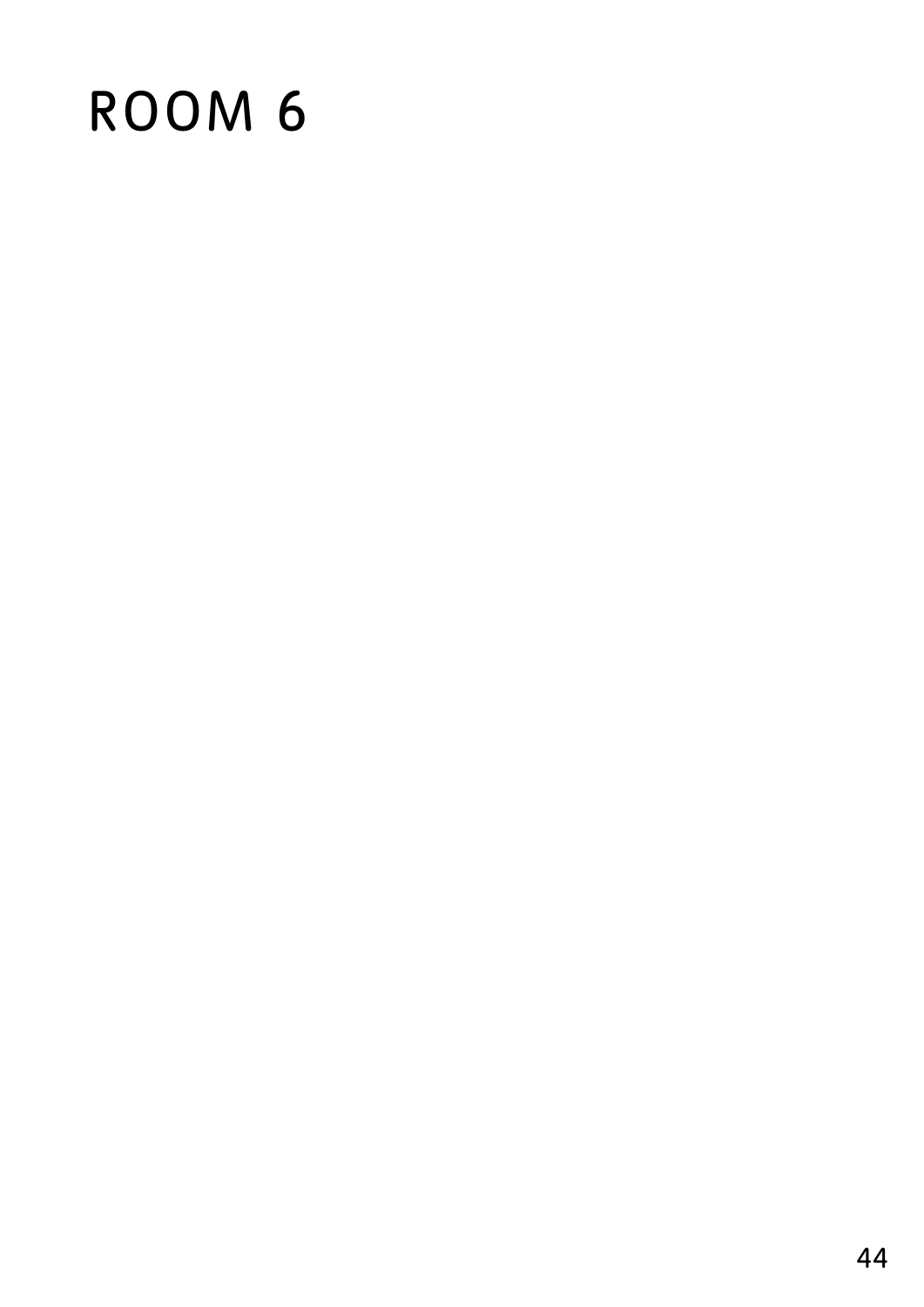#### **Wall text**

## **6 FILMS**

Parker has been making films since 2007. Whether using her iPhone or a drone, single or multi-channel projections, sound or silence, all her films engage with politics in different ways.

**Made in Bethlehem** is a subtle response to the complexities of politics in the Middle East. On a visit to Palestine just before Easter in 2012, Parker filmed a Muslim man, Muhammad Hussein Ba-our and his son weaving crowns of thorns for Christian pilgrims. **War Machine** 2015 shows the production of Remembrance Day poppies in a slow reveal, the mechanical process reminiscent of old film reels. Parker became the UK's first female official Election Artist in 2017. She followed the campaigns with daily observations in over 1,500 images and films on her Instagram feed, which turned into Election Abstract. She also used an eerie nighttime House of Commons as the location for **Left Right & Centre** and **Thatcher's Finger**. Parker created **FLAG**, shot in a Swansea flag factory in February 2022, especially for this exhibition.

Parker's first film, an interview with the acclaimed philosopher and activist Noam Chomsky about ecological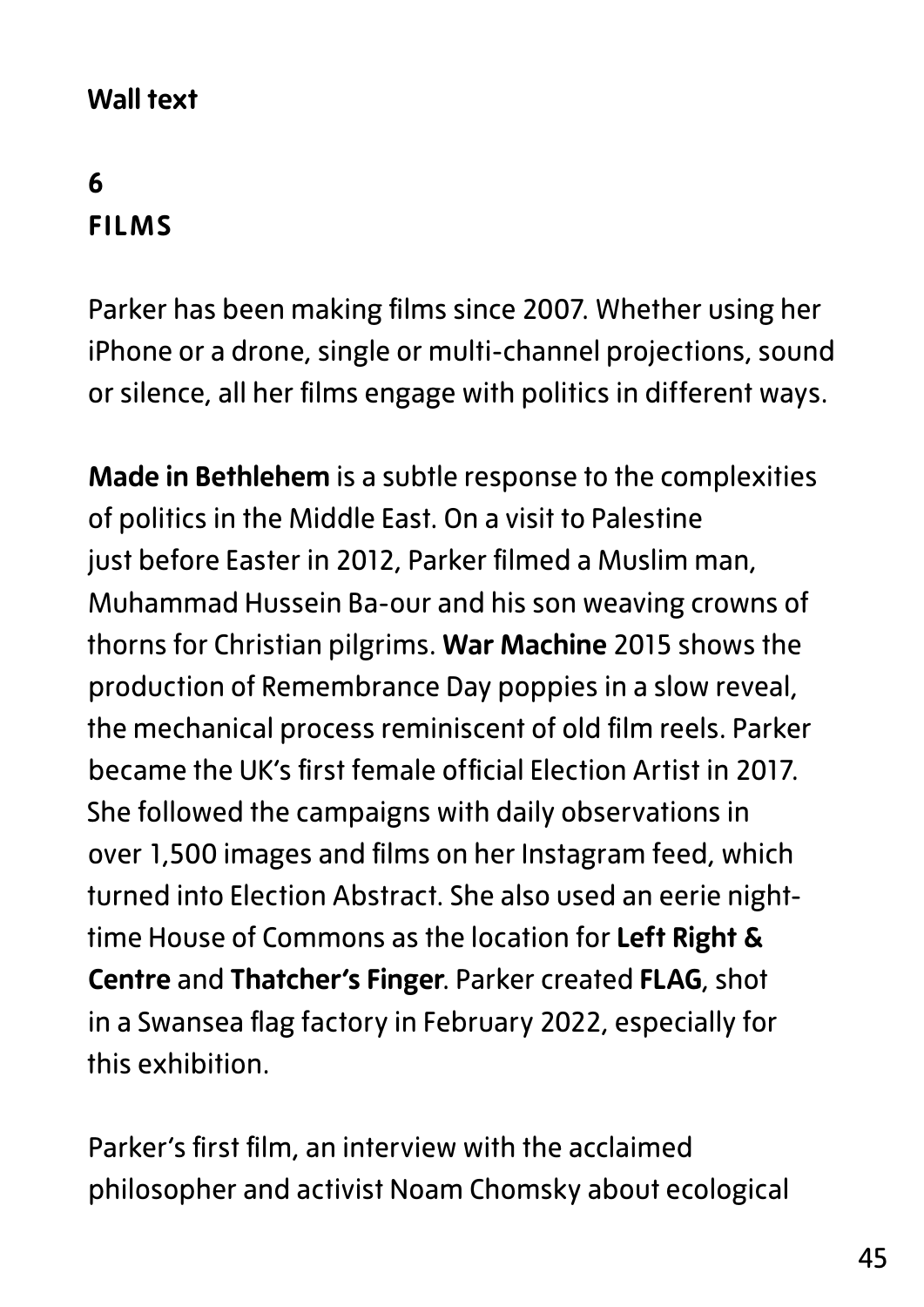threats and US politics, **Chomskian Abstract** is shown outside the exhibition in the 1780 room.

#### **Made in Bethlehem**

2012

Video, colour and sound 7 mins 48 secs

Courtesy the artist and Frith Street Gallery, London X83758

**War Machine** 2015

Video, colour and sound 9 mins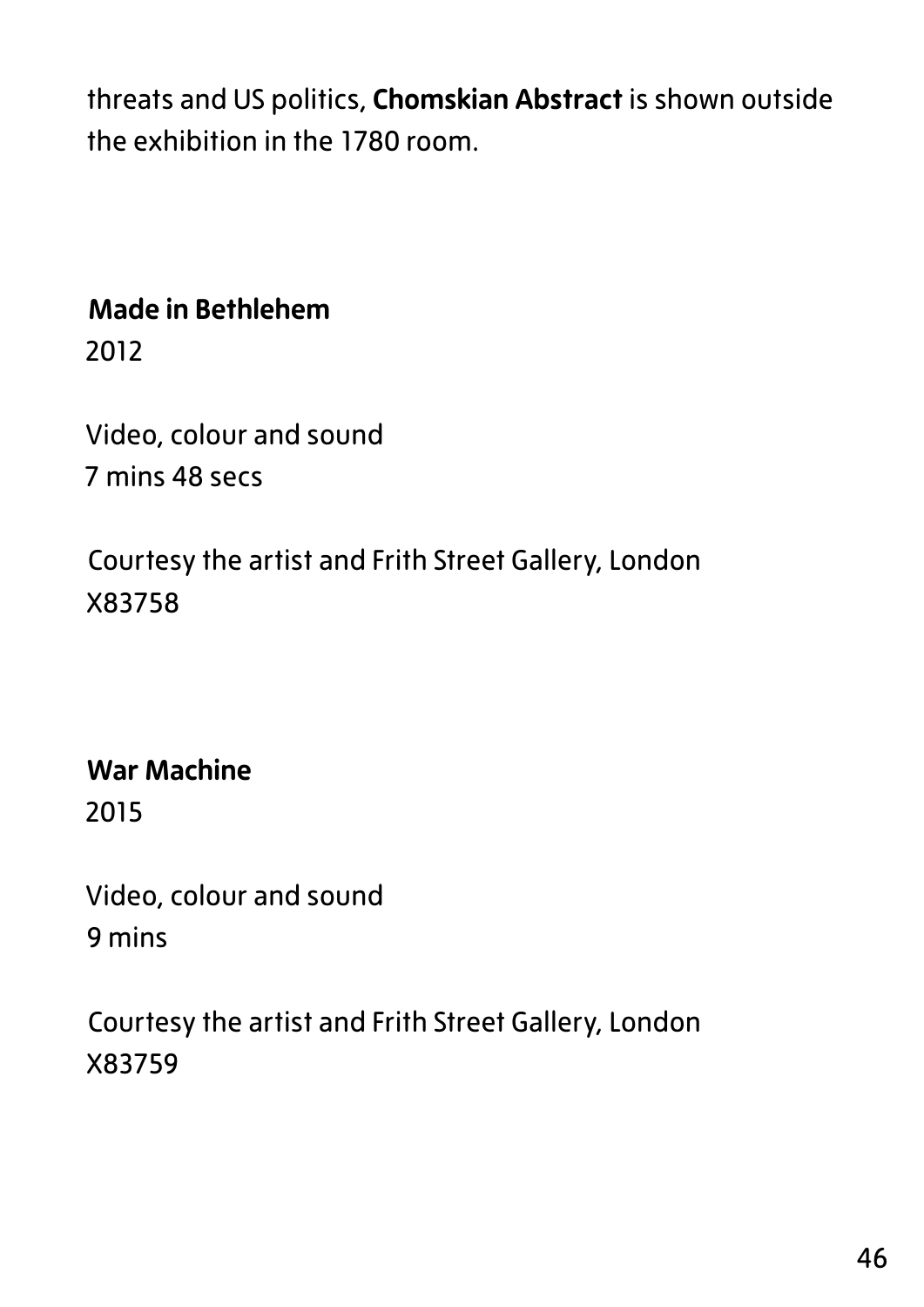**Left, Right & Centre** 2017

Video, colour and sound 9 mins 39 secs

Courtesy the artist and Frith Street Gallery, London X83756

**Election Abstract** 2018

Video, colour and sound 3 mins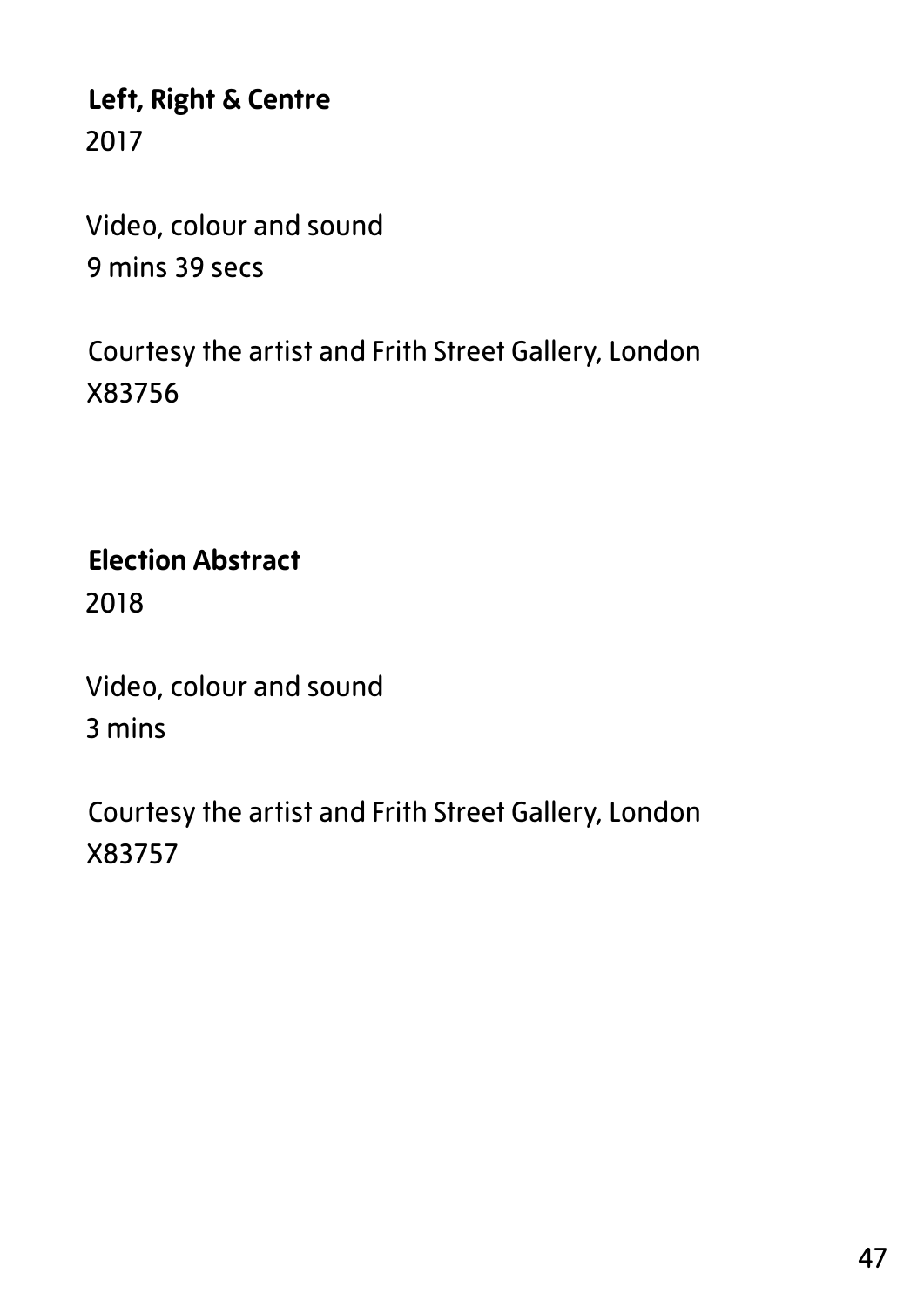### **Thatcher's Finger** 2018

Video, colour and sound 3 mins 9 secs

Courtesy the artist and Frith Street Gallery, London X83760

## **FLAG**

2022

Video, colour and sound 6 mins 14 secs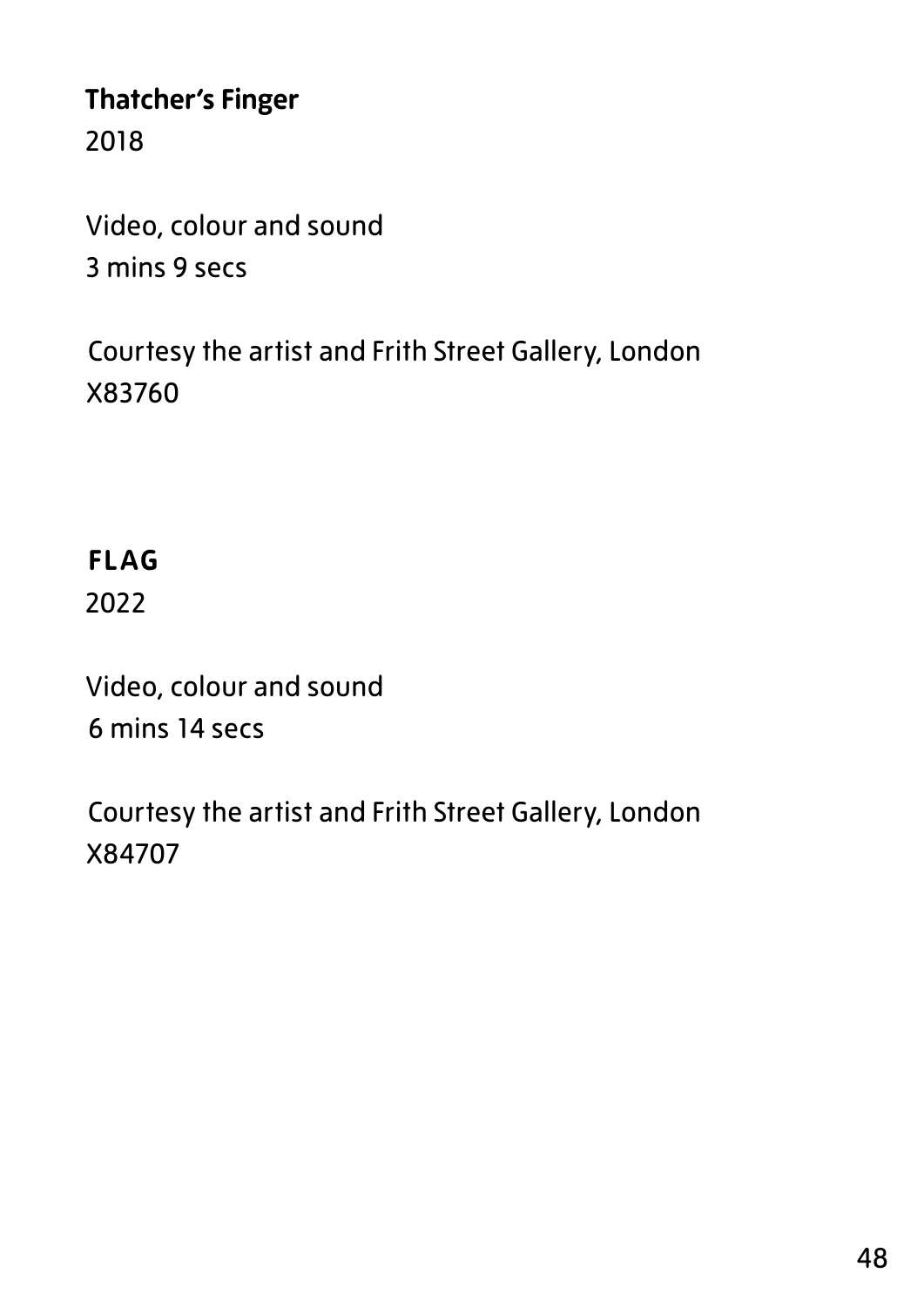#### **Wall text**

#### **AMERICAN GOTHIC**

'I shot these on an iPhone in New York in 2016. One video was filmed outside Trump Tower the week before he was elected. All his followers were there, chanting like extras in a horror movie. The other three videos were based on Greenwich Village Halloween night, just after the parade had broken up. All the American archetypes, good and evil, seemed to be there from Freddy Krueger, Hannibal Lecter and scary clowns, to the cast of **The Wizard of Oz**, Dorothy et al. It was very amplified and filmic.

**American Gothic** 2016

Video, 4 projections, colour and sound Video 1: 7 mins 29 secs Video  $2.6$  mins 8 secs Video 3: 12 mins 29 secs Video 4: 6 mins 34 secs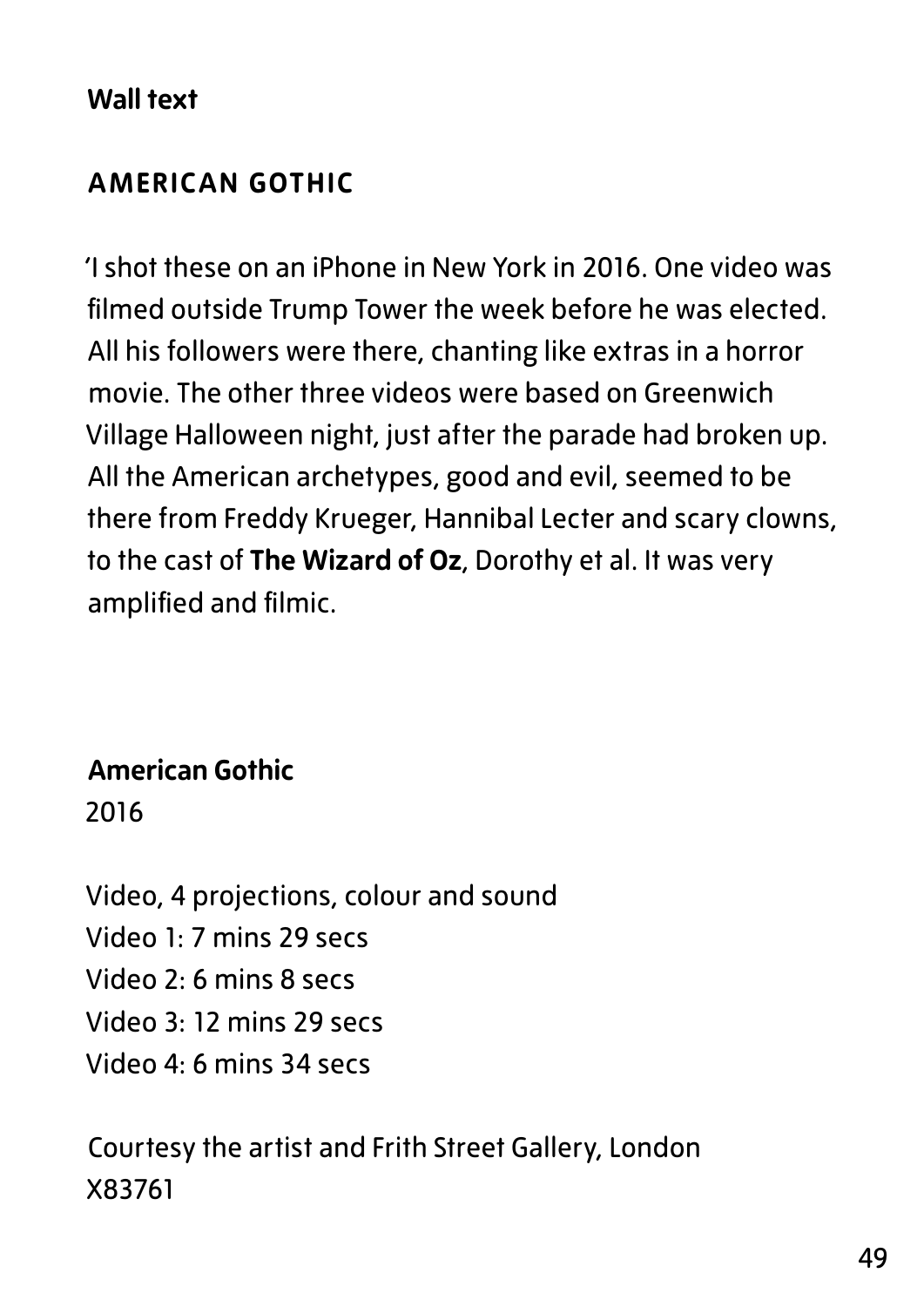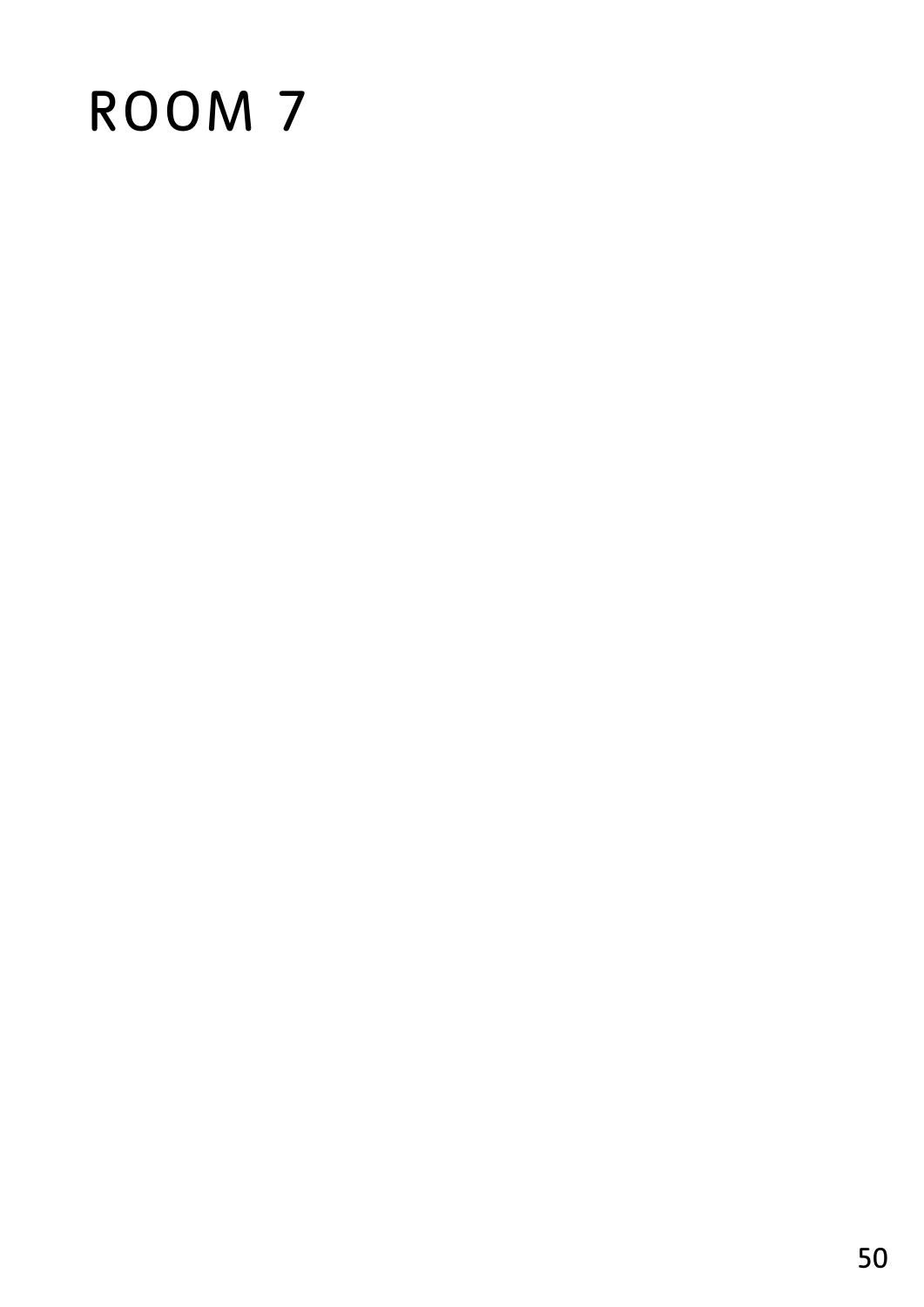**Straight ahead and turn right from entrance to room** 

#### **Wall text**

#### **7**

#### **WAR ROOM**

'I was invited to make a piece of work about the First World War. I had always wanted to go to the poppy factory in Richmond, London. Artificial poppies have been made there since 1922. They are sold to raise for money for ex-military personnel and their families.

When I visited the factory, I saw this machine that had rolls of red paper with perforations where the poppies had been punched out. The fact that the poppies are absent is poignant, because obviously a lot of people didn't come back from the First World War, and other wars since. In this room there's something like 300,000 holes, and there's many more lives lost than that.

I decided to make **War Room** like a tent, suspending the material like fabric. It's based on the magnificent tent which Henry VIII had made for a peace summit with the French king in 1520, known as the Field of the Cloth of Gold. About a year later they were at war again.'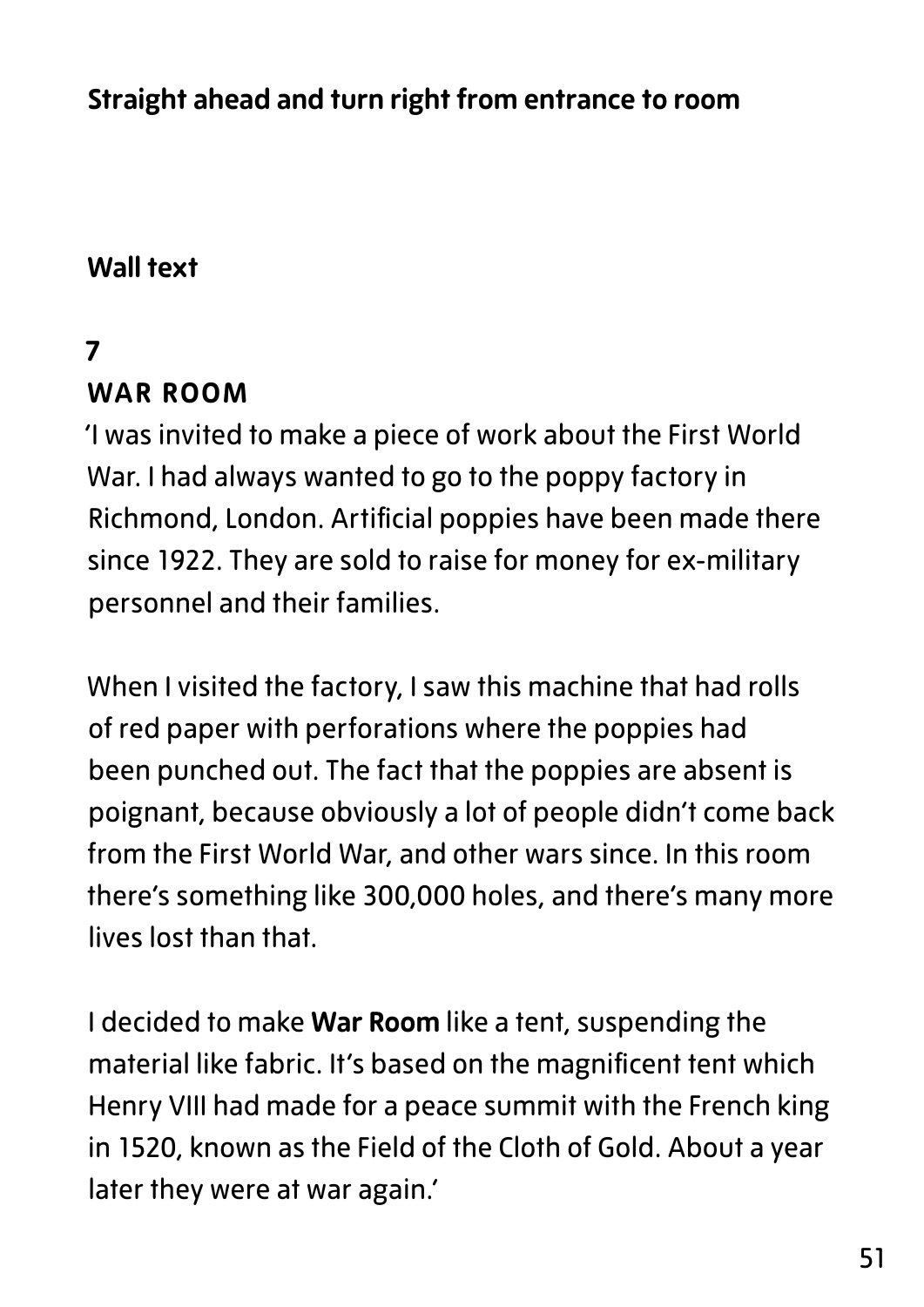**War Room** 2015/2022

Perforated paper negatives left over from production of Remembrance Day poppies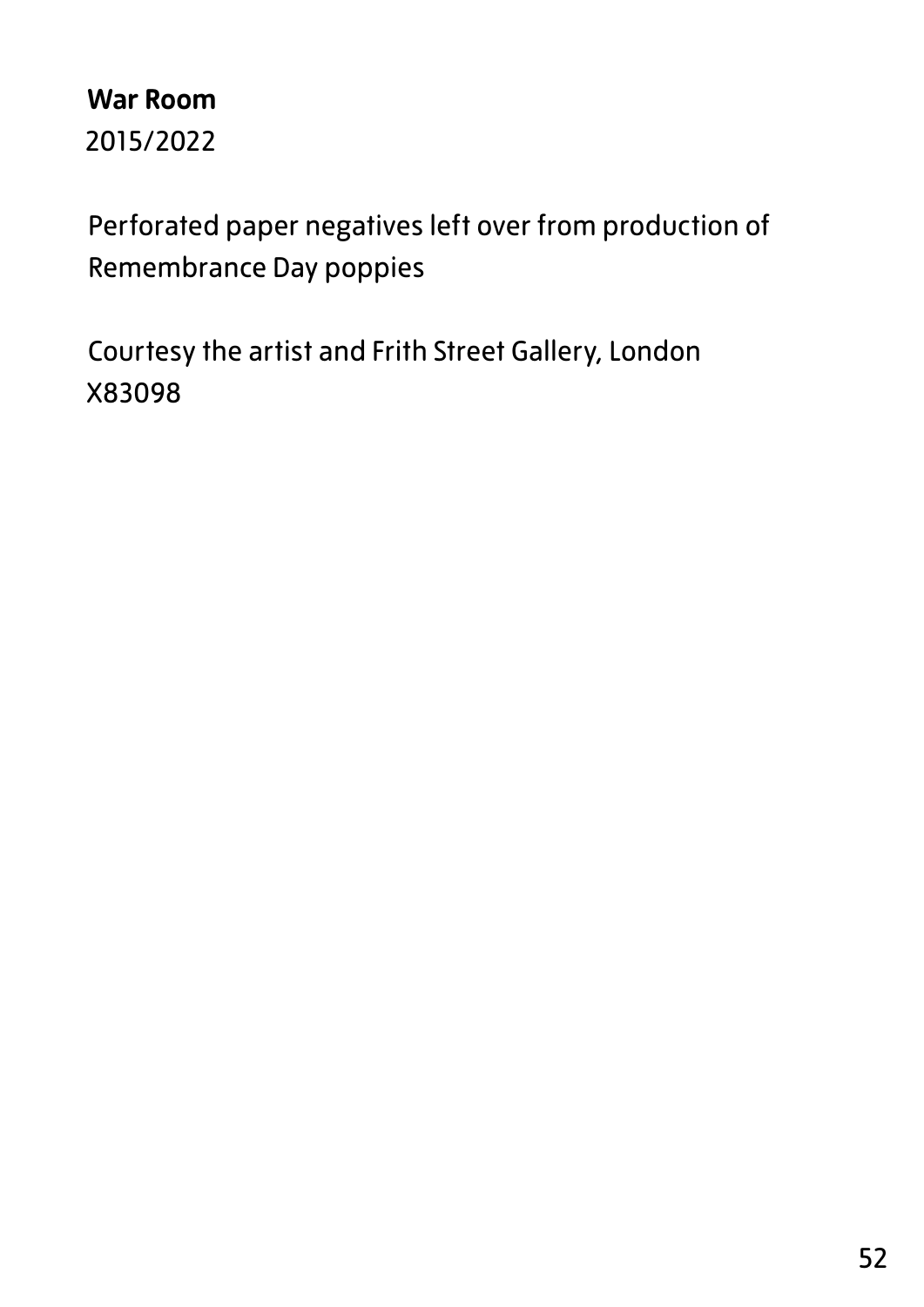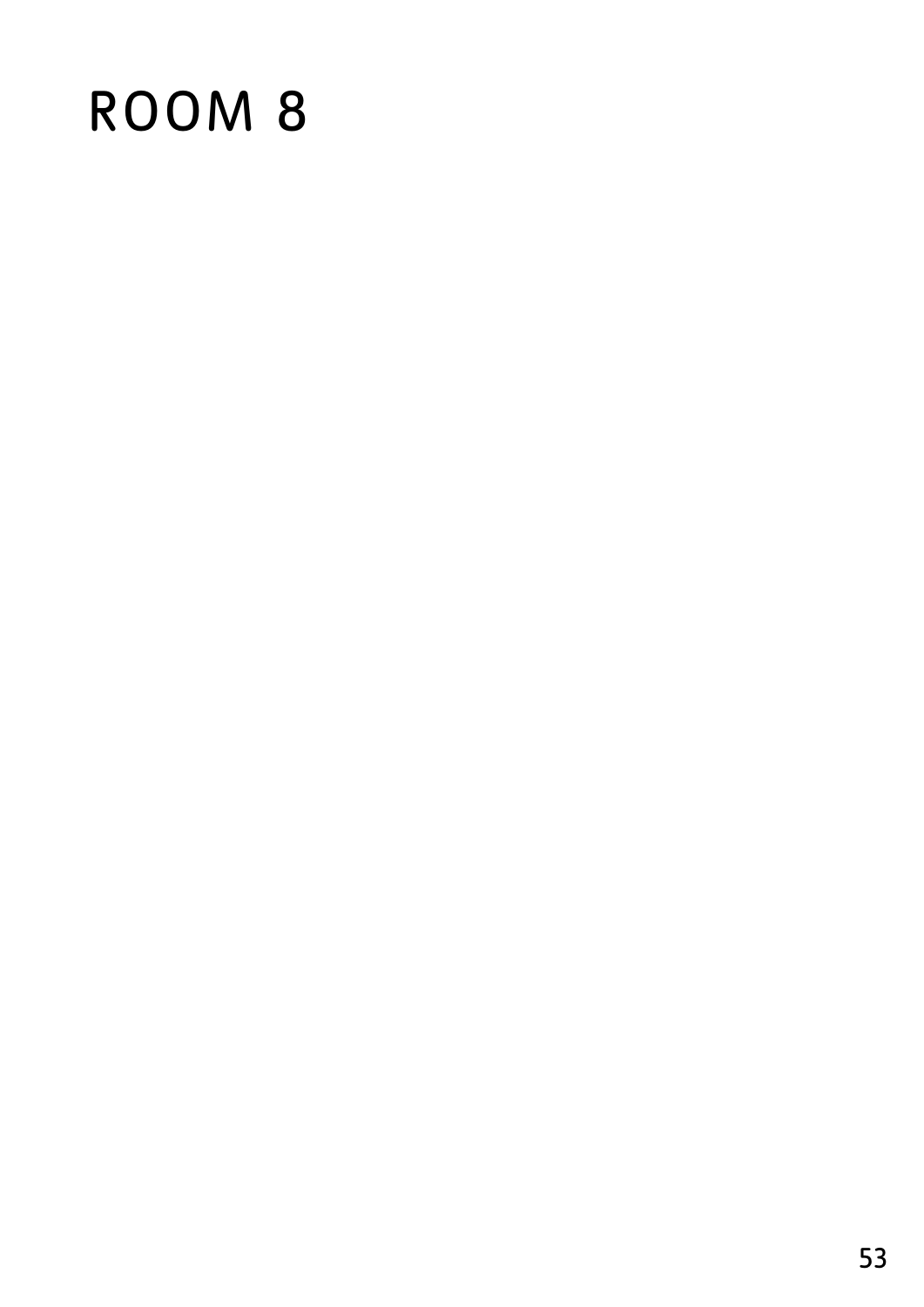#### **Wall text**

## **8 POLITICS**

'This is the time we all need to politically engage. We need art more than ever because it's like a digestive system, a way of processing.'

In addition to film, Parker's commitment to politics and social justice is shown through her photography, sculpture, drawing and the act of collective embroidery, as shown in this room.

Collaboration is central to Parker's working process. In the **Blackboard** drawings she worked with school children of different primary school age groups, and **Magna Carta (An Embroidery)** involved over 200 people, each stitching different key words particular to their situation. They include Baroness Doreen Lawrence, who stitched the words 'justice', 'denial' and 'delay'; Wikipedia founder Jimmy Wales who stitched 'user's manual' and Edward Snowden who stitched the word 'Liberty'.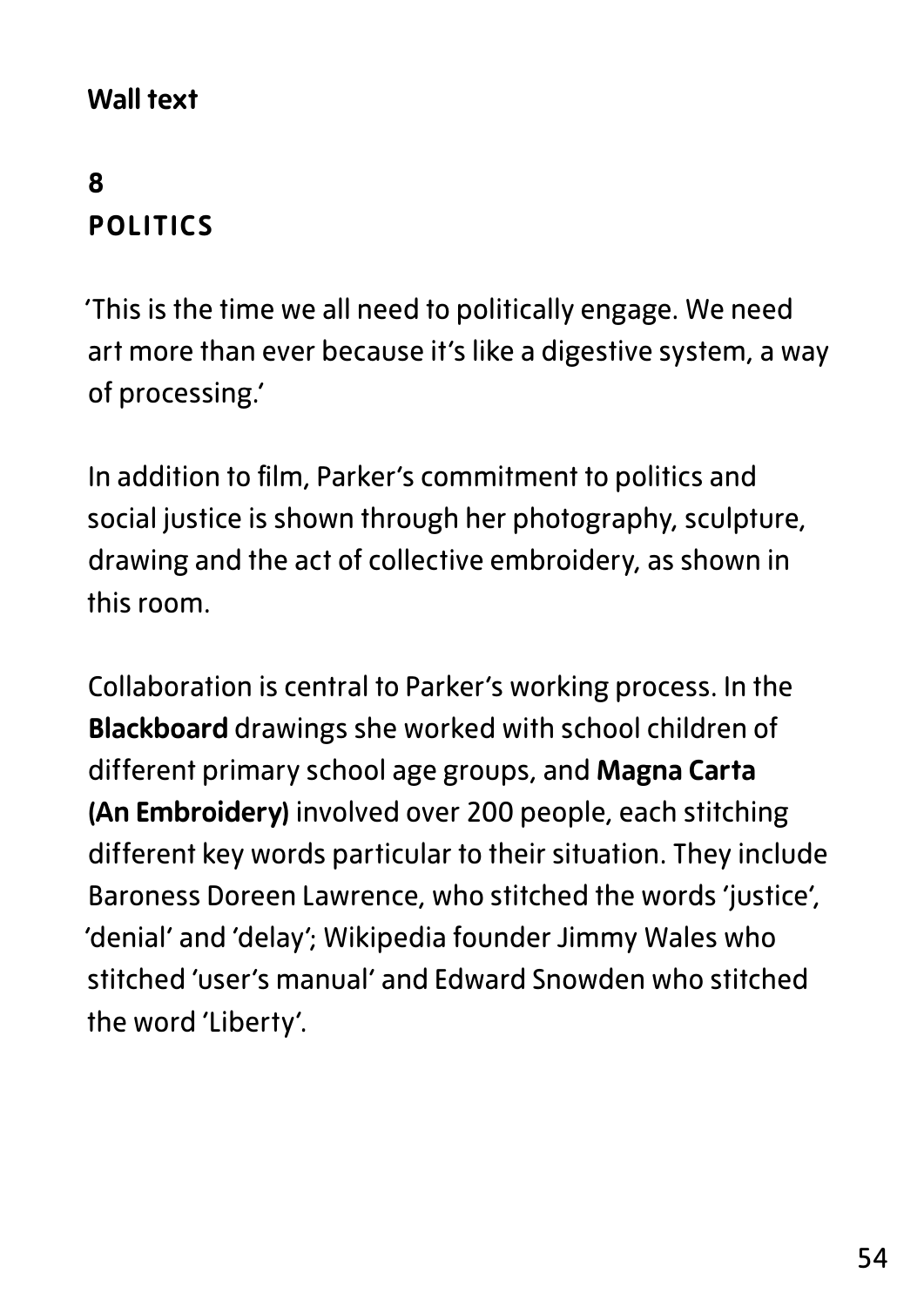**Anticlockwise around room**

**Wall 1**

**News at Five (Terror-ble Joke)**

**News at Seven (Chilling) 2017**

**News at Eight (Make the Moon Great Again)**

**News at Nine (Abolish Foreign Aid)**

**News at Ten (Bathtub Terror)** 2017

Chalk on blackboard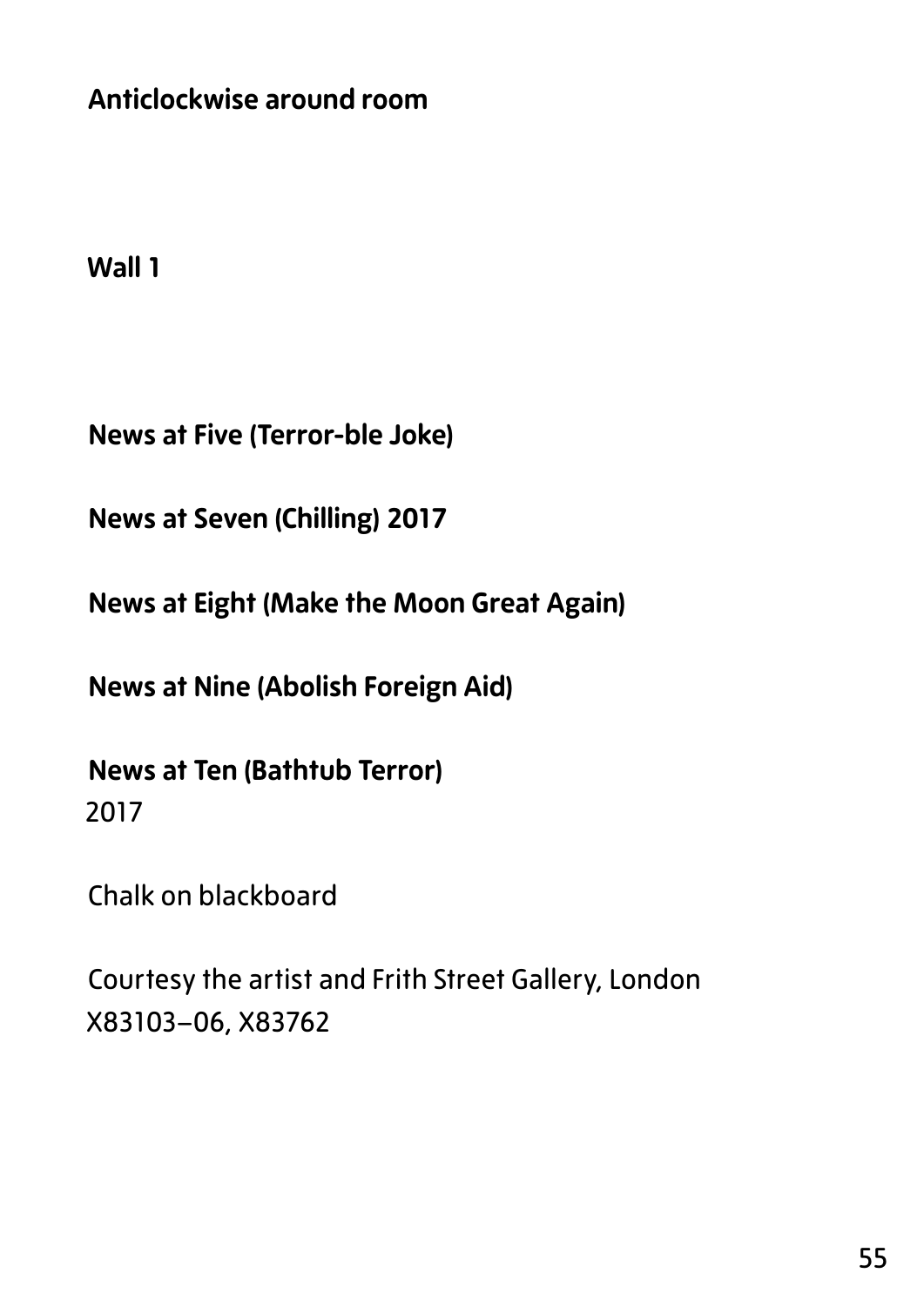I wanted to do something with primary school children because they have this innocence, this incorruptibility. I selected a series of headlines from newspapers and then asked the children to copy them onto blackboards. Most of the children, whatever their age, wanted to copy a headline mentioning Trump, the Bogey Man, always in the news. Each news time related to the equivalent children's age group. The five-year-old's grasp of language and world affairs versus to that of a ten-year-old was poignant. These children are going to have to live with the consequences of the news.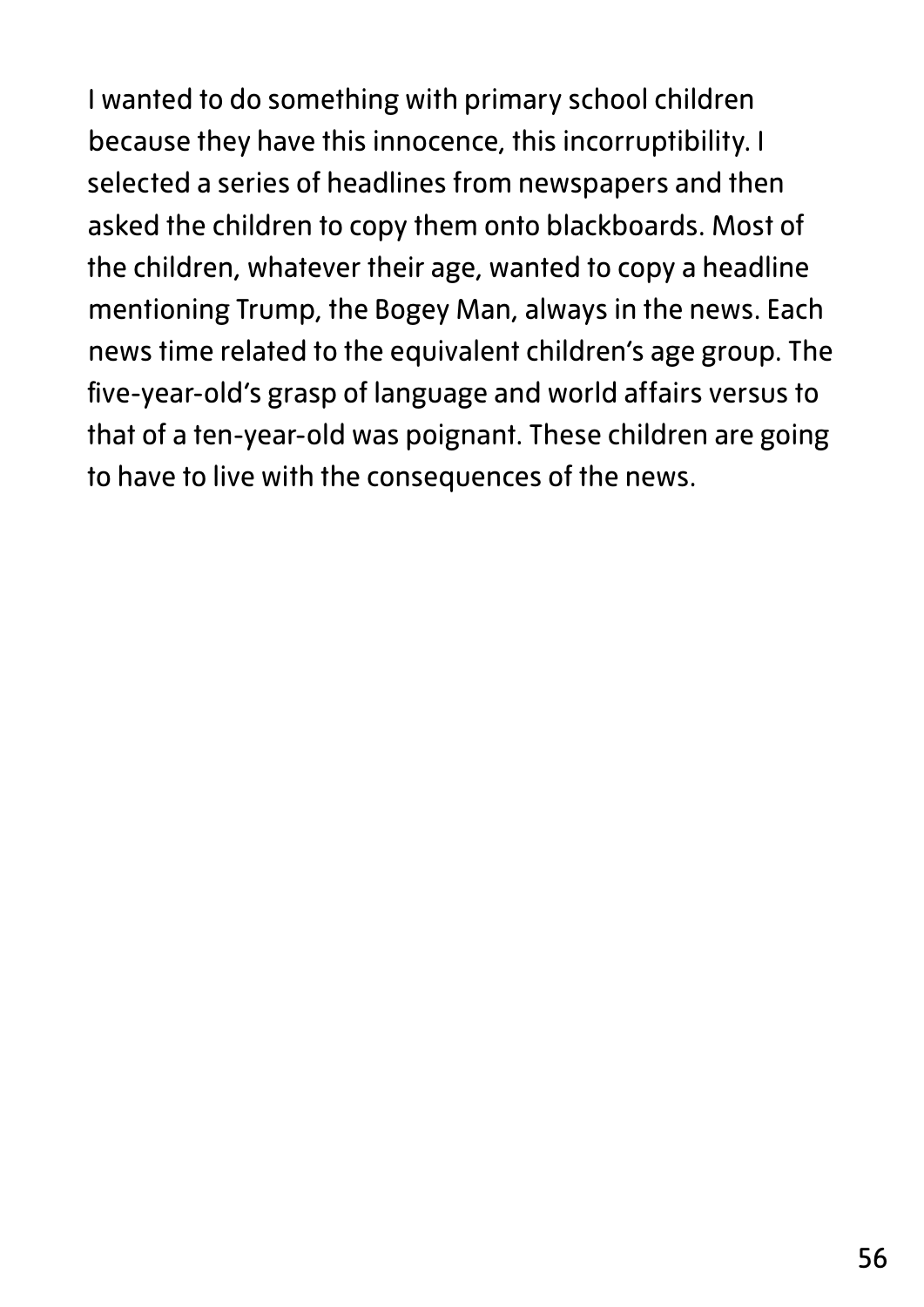## **Avoided Object. Photographs of the sky above the Imperial War Museum taken with the camera that belonged to Rudolf Hoess, commandant of Auschwitz** 1999

4 photographs, silver gelatin print on paper

Courtesy the artist and Frith Street Gallery, London X83100

I asked the Imperial War Museum if I could use the camera that belonged to Rudolf Hoess, the commandant of Auschwitz. He used it to photograph his family. Who knows if it recorded the horrors of the prison camp too? I was allowed to take the camera outside the museum and photograph the sky. Capturing clouds somehow seemed appropriate. It was a way of averting my mind from the fact I was looking through the same aperture as a mass murderer. The camera was loaded with infrared film, making the resulting images appear more sinister than benign.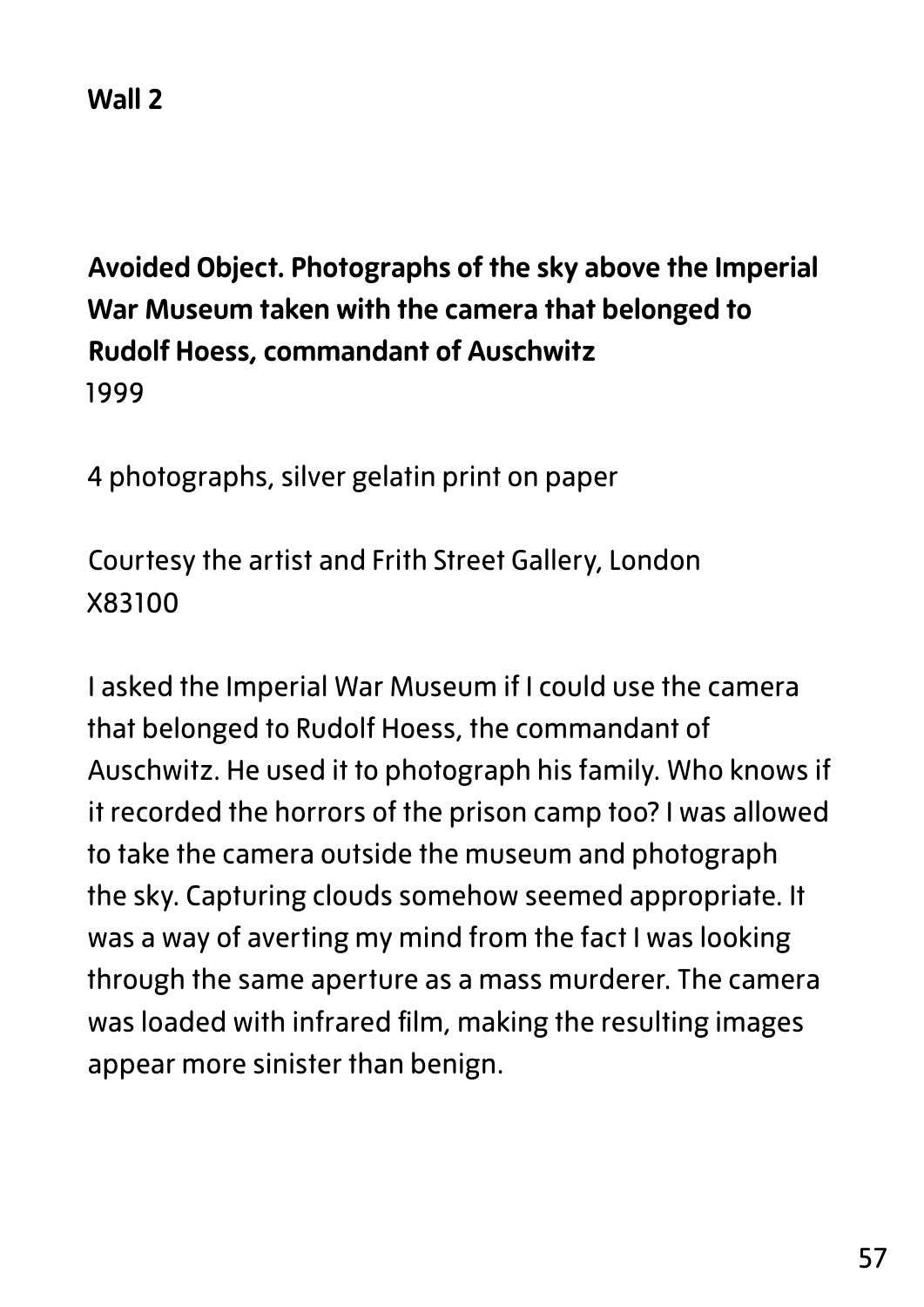**Wall 3**

### **We know who you are We know what you have done** 2008

Struck silver (one medal, design on both sides)

I was one of ten artists commissioned to make a 'Medal of Dishonour' for an exhibition at the British Museum. My medal features the backs of two heads (no tails). These are modelled on Tony Blair and George W Bush, the British and US leaders who spearheaded the invasion of Iraq in 2003. But because they're faceless on the medal, their identity is left ambiguous. They stand in for any faceless politician or bureaucrat, any man in a suit, corrupted by power.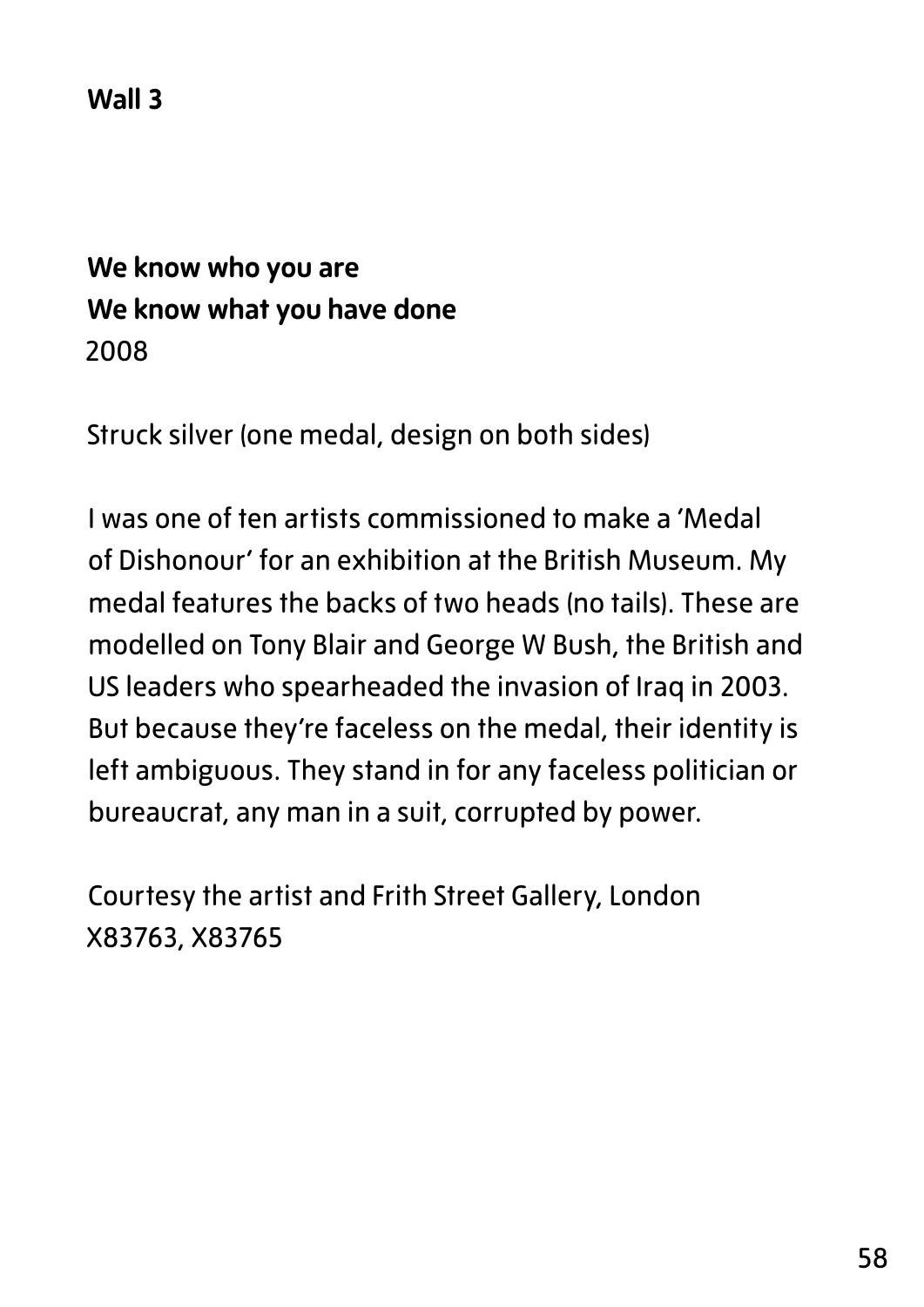#### **World Coming Apart at the Seams** 2017

Photograph, digital print on paper

Courtesy the artist and Frith Street Gallery, London X83304

These images are a small selection of the hundreds I captured during my time as Election Artist. I used them for my daily Instagram feed and later for my film animation **Election Abstract** 2018.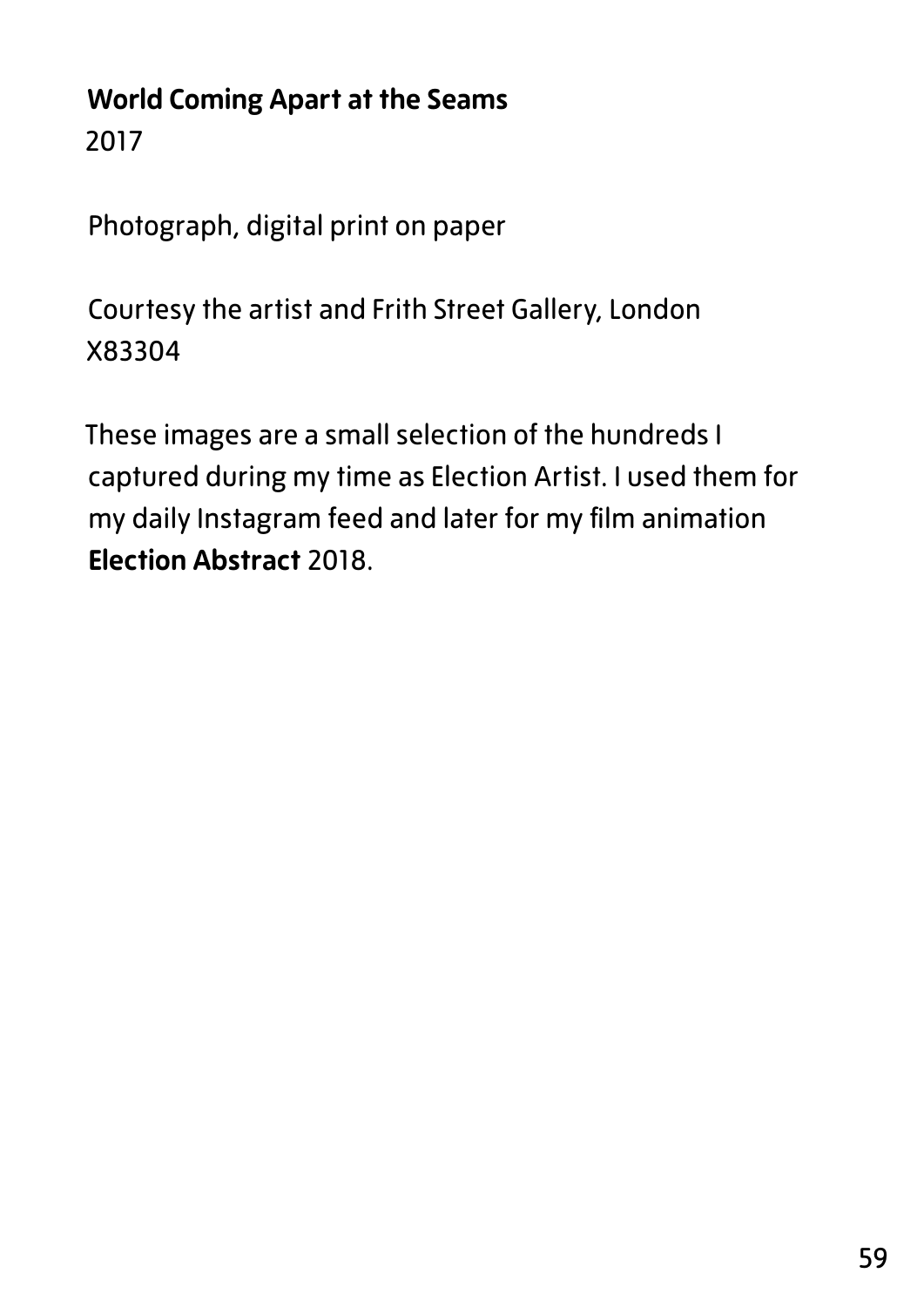**Westminster**

**Westminster**

**Reclining Figure**

**Protest Placard (Verso)**

**Incident (Brussels)**

**Yesterday's News**

**Girls Just Wanna Have Funding** 2017–18

7 photographs, digital print on paper

Courtesy the artist and Frith Street Gallery, London X83768–X83771

On loan from the House of Commons X83305–X83308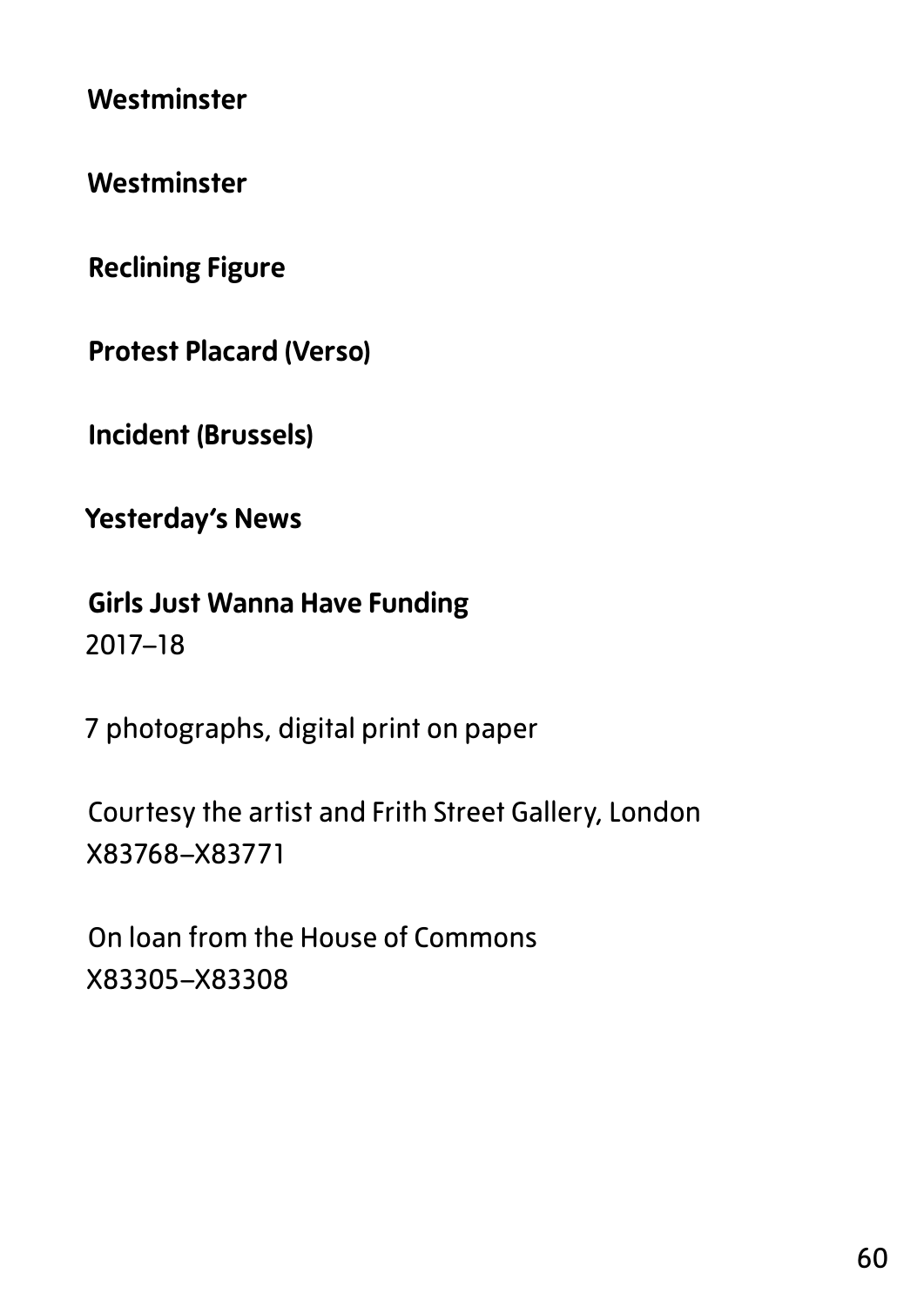**Spilt Milk (Jerusalem)**

**Oil Stain (Bethlehem)**

**Cloud Burst (Jerusalem)**

#### **Broken View (Mount of Olives, Jerusalem)** 2012

4 photographs, c-print on paper

On a visit to the Holy Land, I heard that some devout pilgrims developed a mental health condition known as 'Jerusalem Syndrome' on visiting the city. This is often characterised by visual or spiritual delusions. A blemish on the pavement, or a crack in a wall might suddenly appear to resemble the face of Jesus.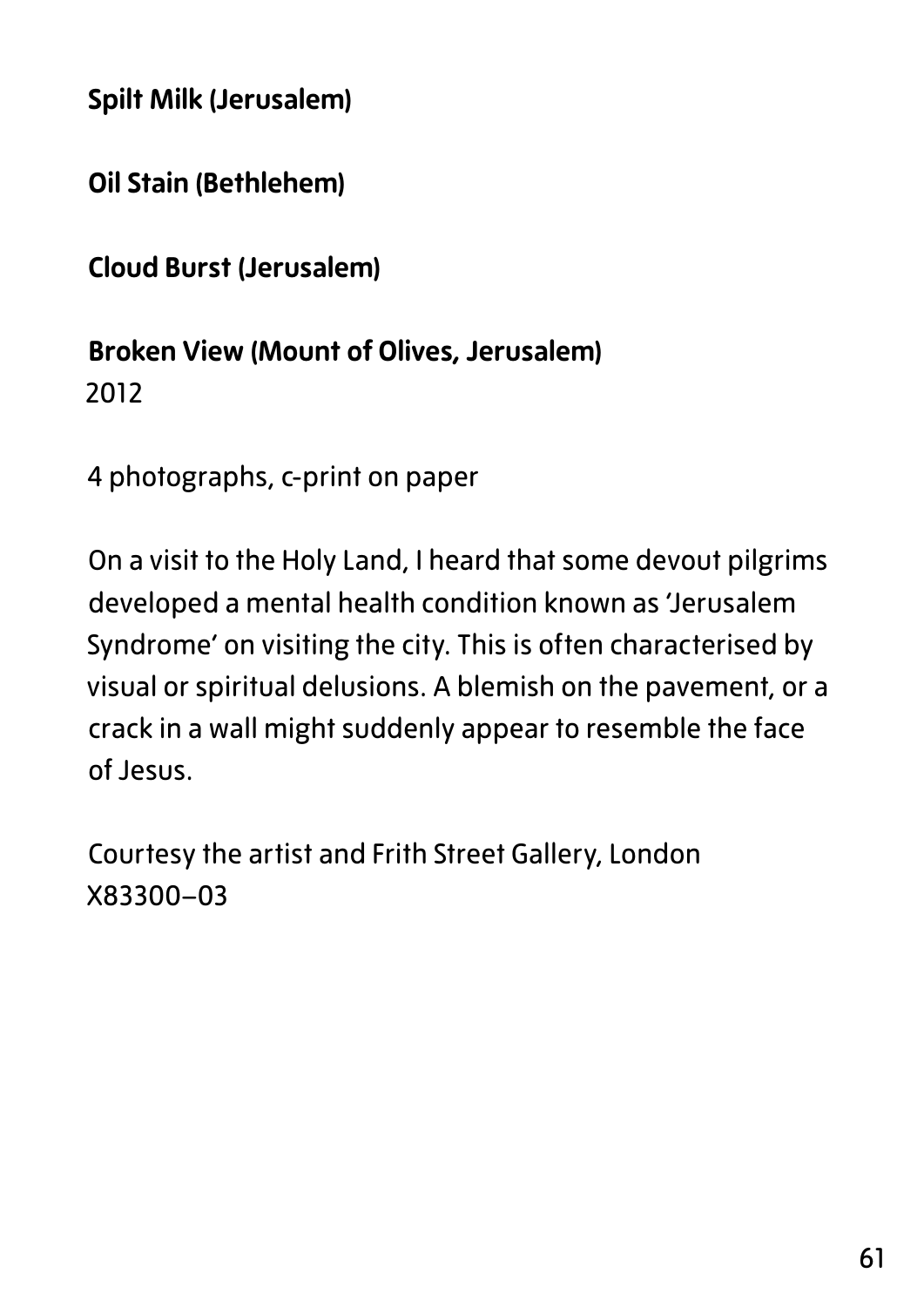## **Magna Carta (An Embroidery)** 2015

Half Panama cotton fabric, pearl cotton thread and other media

Courtesy the artist and Frith Street Gallery, London X83099

Magna Carta was the first document to establish that everyone is subject to the law and has a right to justice. I took an image of the Wikipedia entry of Magna Carta on its 799th birthday and had it printed onto a 14-metre-long piece of fabric. The fabric was cut into around 80 strips and distributed to over 200 people to hand embroider. A large part of the text was sewn by prisoners from 12 different jails. Members of the Embroiderer's Guild fabricated the illustrations. Various human rights lawyers, MPs, Barons and Baronesses, whistleblowers and journalists each sewed a word or two. I like the idea of input from many pairs of hands, crowdsourced like Wikipedia which has contributions made by hundreds of people imparting their knowledge, rather than one authority figure.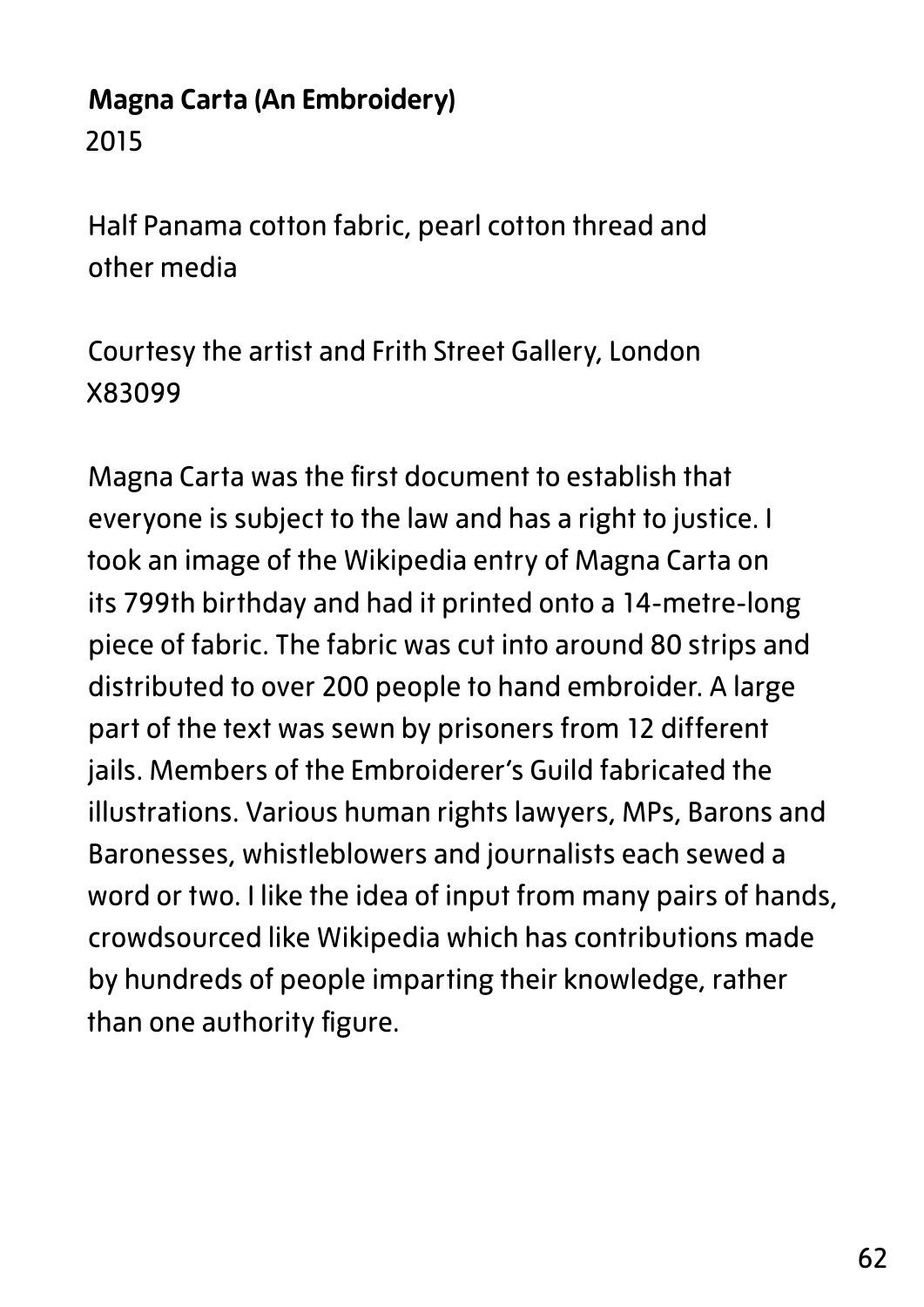## **MAGNA CARTA (AN EMBROIDERY) LIST OF CONTRIBUTORS**

To preserve their anonymity, people who were in prison when they contributed are listed by given name only.

Adrian The Rt Hon Sir Alan Moses Alan Rusbridger Alyse Driscoll Amanda Ewing Amarilys Machin Amy Burt Andrew R. Lonas Andrew McAlpine Andrew Andy Angela Bishop Ann Carrick Annalee Levin Anne-Marie Anthea Godfrey Anthony Antony Gormley Aradhana Perry Arun Auburn Lucas Becky Quine

Baroness Beeban Kidron Belinda Egginton Ben Brendan Finucane QC Brian Eno Brooke Brown Barzun Caitlin Moran Callum Carl Caroline Lucas MP Caroline Smith Catherine-Mary Cathy Johnson Cherry Conway-Hughes Chris Henley QC Chris Christine Tebbitt Christopher Le Brun PRA Claire Breay Claire MacDonald Clarissa M. Balmaseda Clive Izard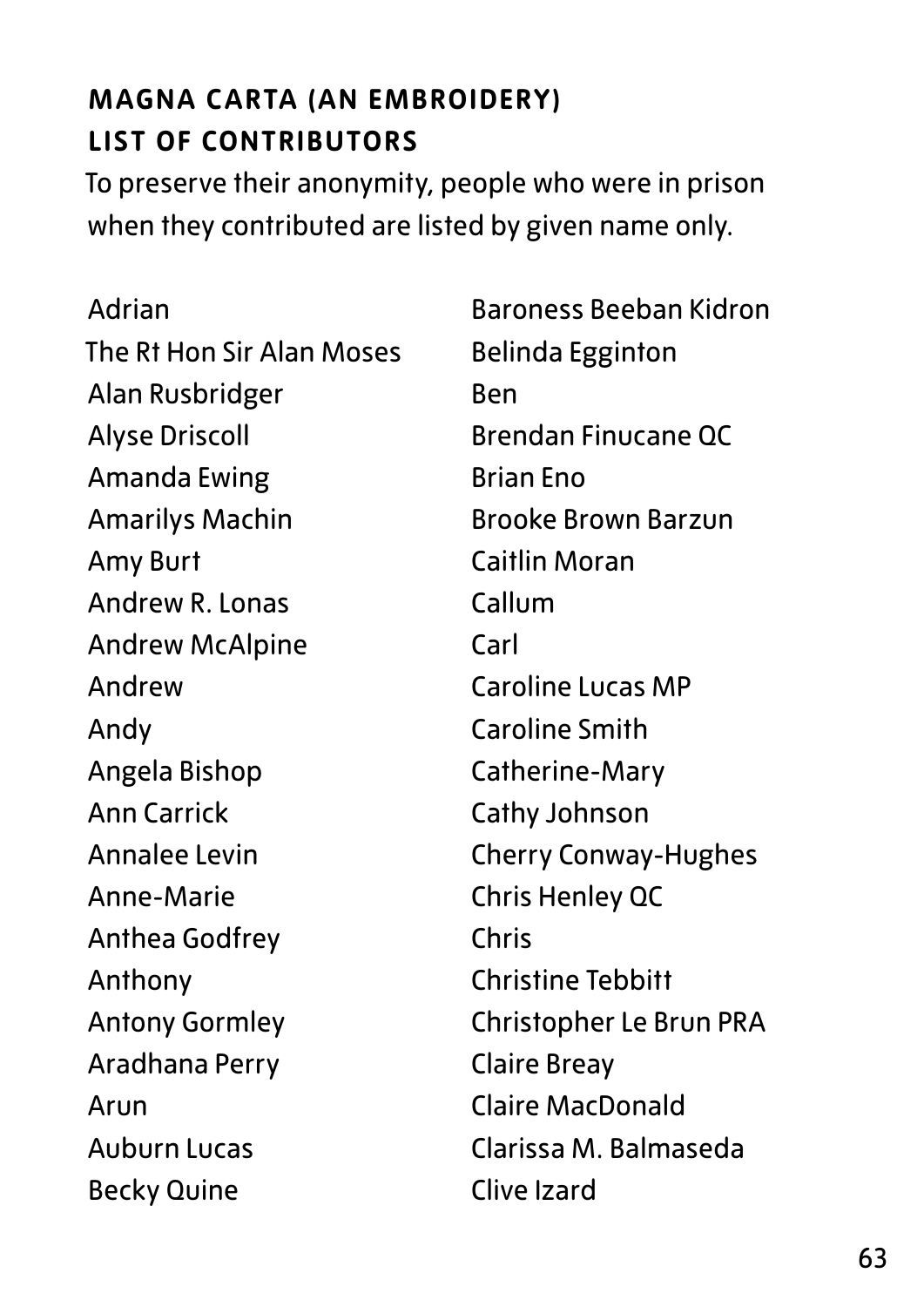Clive Stafford Smith Collins Cordelia Rogerson Cornelia Parker Craig Petty Darian Leader David Deepti Patel Baroness Doreen Lawrence of Clarendon OBE Eddie Eden Edward Snowden Elaine Dunn Elena Hall Eliza Manningham-Buller Fiona Lees-Millais Gareth Peirce Gary Gemma Jackson Gemma Murray Geraldine Kenny Germaine Greer Gillard Gillian Clarke Grace Hood Graeme Miller

Hans Ulrich Obrist Heather Washington Heidi Helen Jones Helena Barch-Kuchta Baroness Helena Kennedy QC Hilary Westlake **Holly** Lord Igor Judge Jacqueline Holmes James James McNeill QC Jamie Andrews Jan Dalley Janaki Mistry Jane Drummond Jane Hamlyn Janet Payne Janika Mägi Jarvis Cocker Jeanette Winterson Jeff McMillan Jeremy Deller Jill Hazell Jimmy Jimmy Wales Jocelyn Pook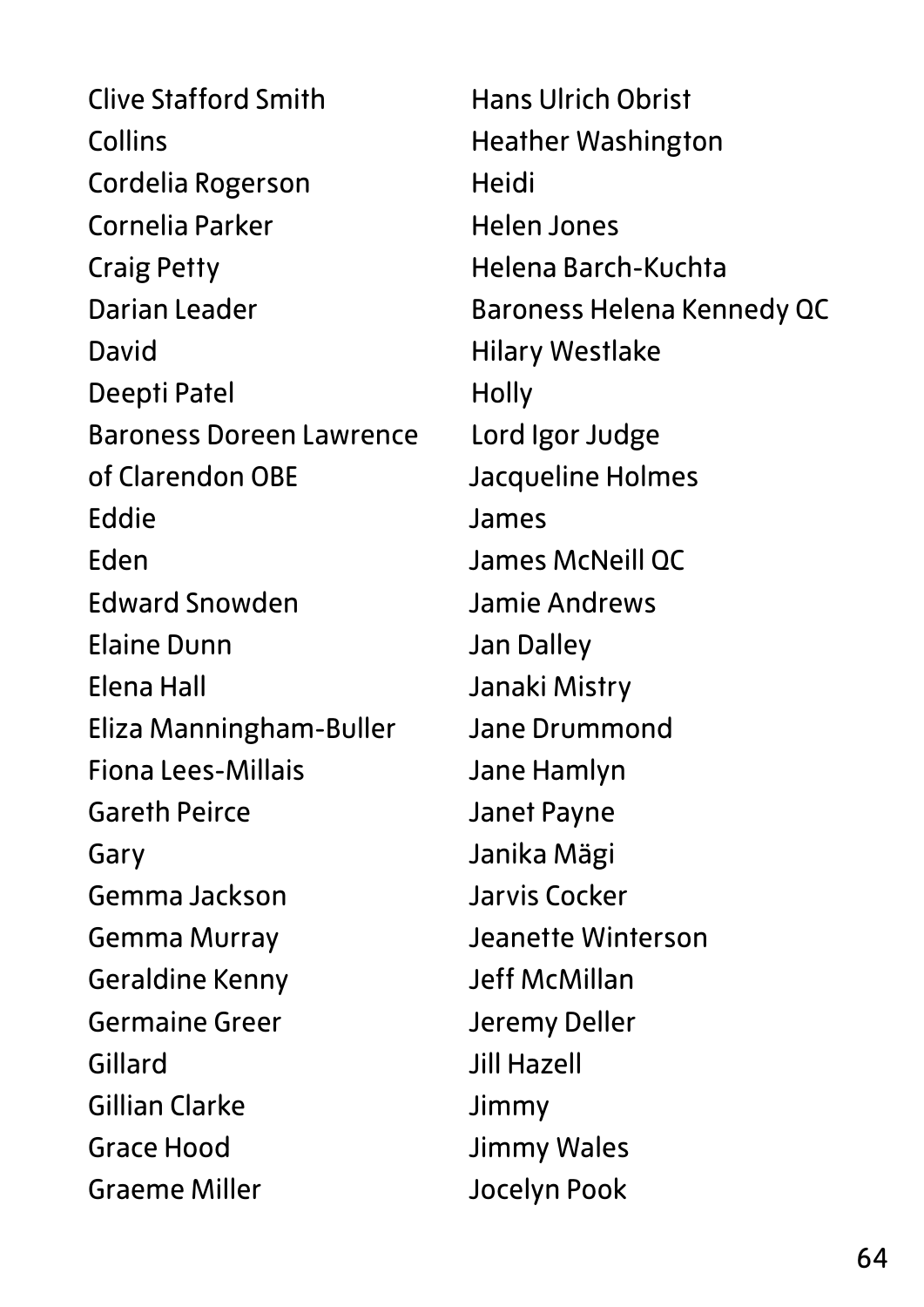John Smith Jon Snow Josie Verghese Lady Judith Judge Julian Assange Justine Roberts Kate Barlow Kate Nolan Katharine Paton-King Kathy Henshall Keggie Carew Kendra Quinn The Rt Hon Kenneth Clarke QC MP Kim I. Bogart Kitty Adam Lee Lee Hall Lily McMillan Lisa Appignanesi Lisa Bilby Lisa M. Fischer Baroness Lola Young Lorna Pound Louisa Macfarlane Lucy Wakefield Malcolm

Margaret Dier Dr Maria Balshaw Mariella Frostrup Mark Stevenson Martin Kauffmann Mary Beard Mary Griffiths Masako Newton Matthew Matthew W. Barzun Meriel Tilling Michael Michael Mansfield QC Michelle Anslow Mike Perry Million Miranda Pennell Moazzam Begg Professor Dame Nancy Rothwell Natalie R. Koza Neil Nikki Tomlinson **Oliver** Paddy Hill Pam Keeling Patti Boerner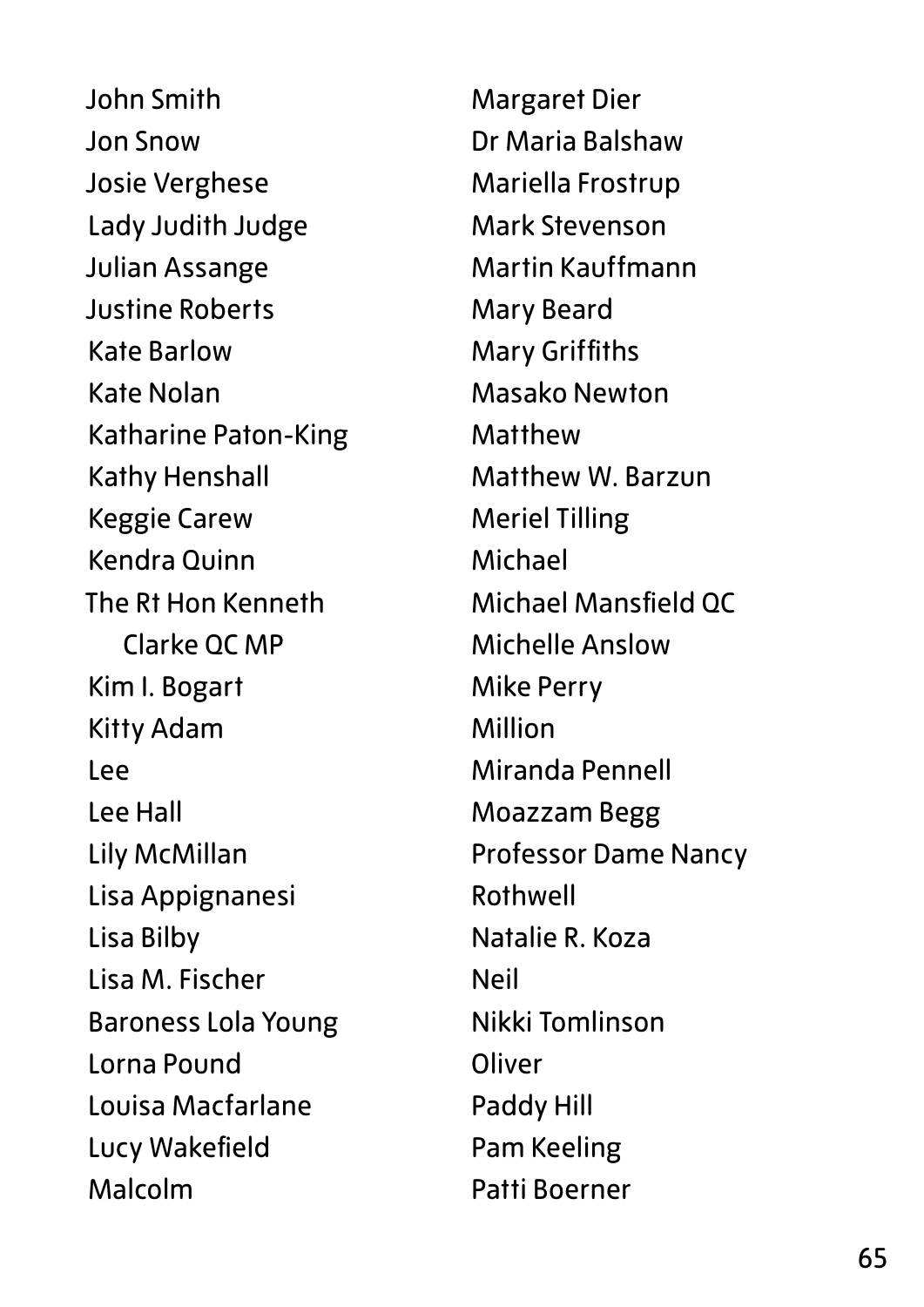Paul Paul Bonaventura Paul Brand Peter Peter B. Peter R. Peter Tatchell Philip Pullman Pippa Foulds Pittman Polly Glynn Rachel Doyle Rafaele Rebecca Carnegie Ria Bartlett Robert The Revd Dr Robin Griffith-Jones Roger Walshe Roly Keating Rose Ruth Rogers Sally Shaw Sami Jalili Sara Meanwell Sara-Jane Dennis The Rt Hon Baroness Sayeeda Warsi Scott W. Salyers Sean Fenton Shami Chakrabarti CBE Shirley Smith Baroness Shirley Williams Sian Kibblewhite Simon Hattenstone Sonja Tuttle Tate Stephanie Stephen Steve Susan Kay-Williams Susanne Jenks Susie Orbach Tanya Smith Teri Pitts Terry Baroness Tessa Blackstone Thomasina Miers Tim Marlow Tom Freshwater Tom Watson MP Tommy Tony The Lord (Valerian) Freyberg Vicken Parsons

66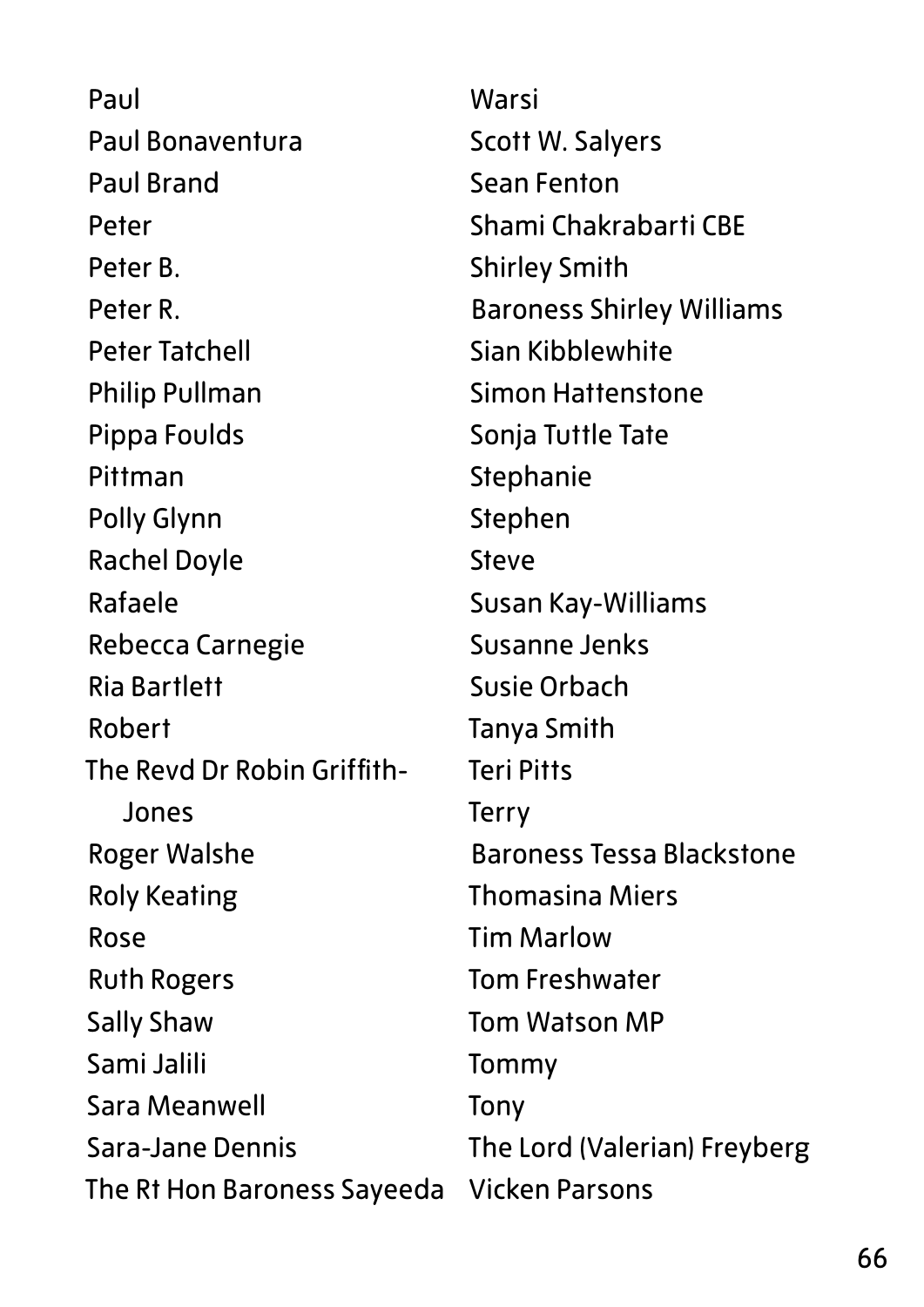Victoria Gillies Vladimyr Zita Szabo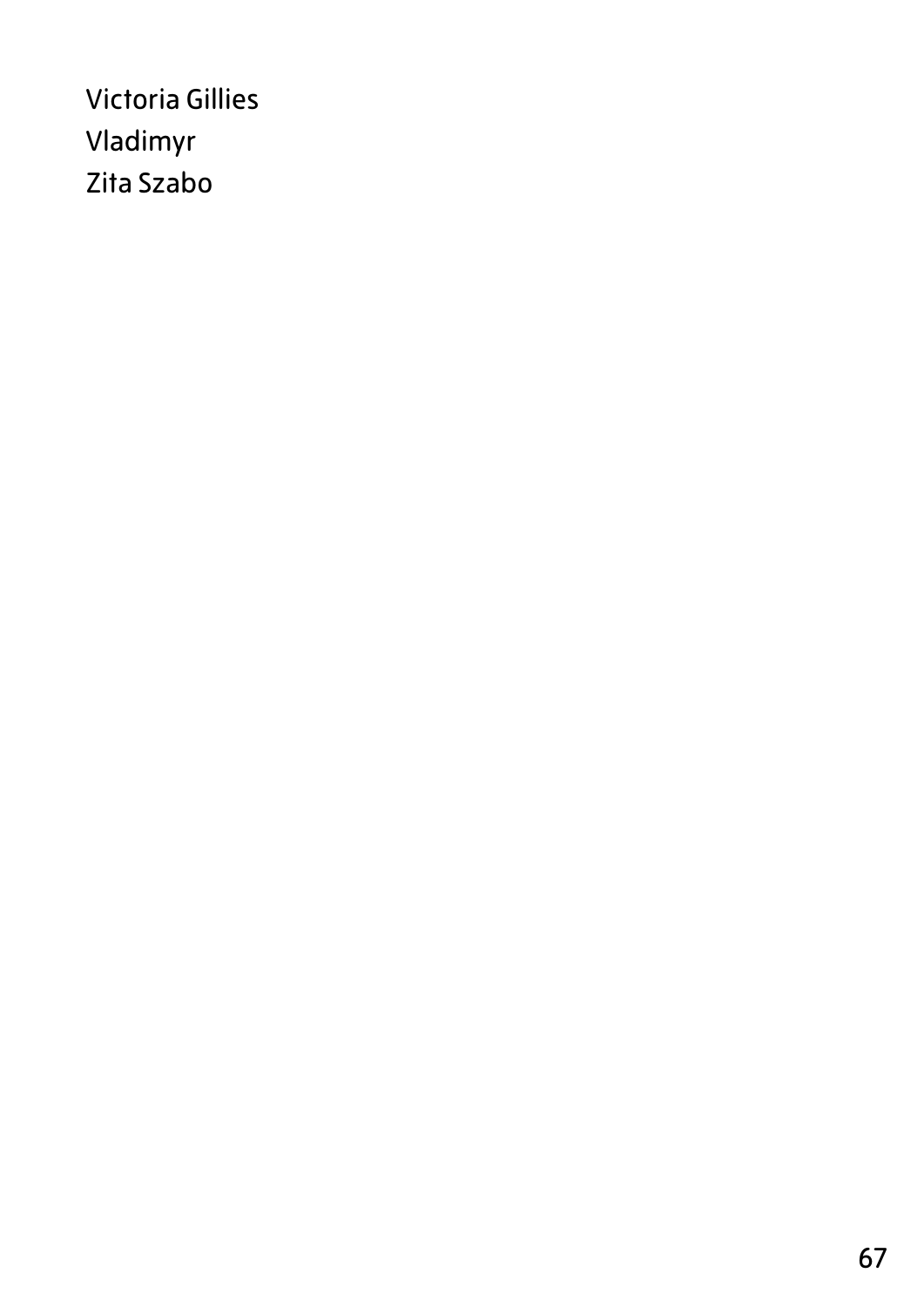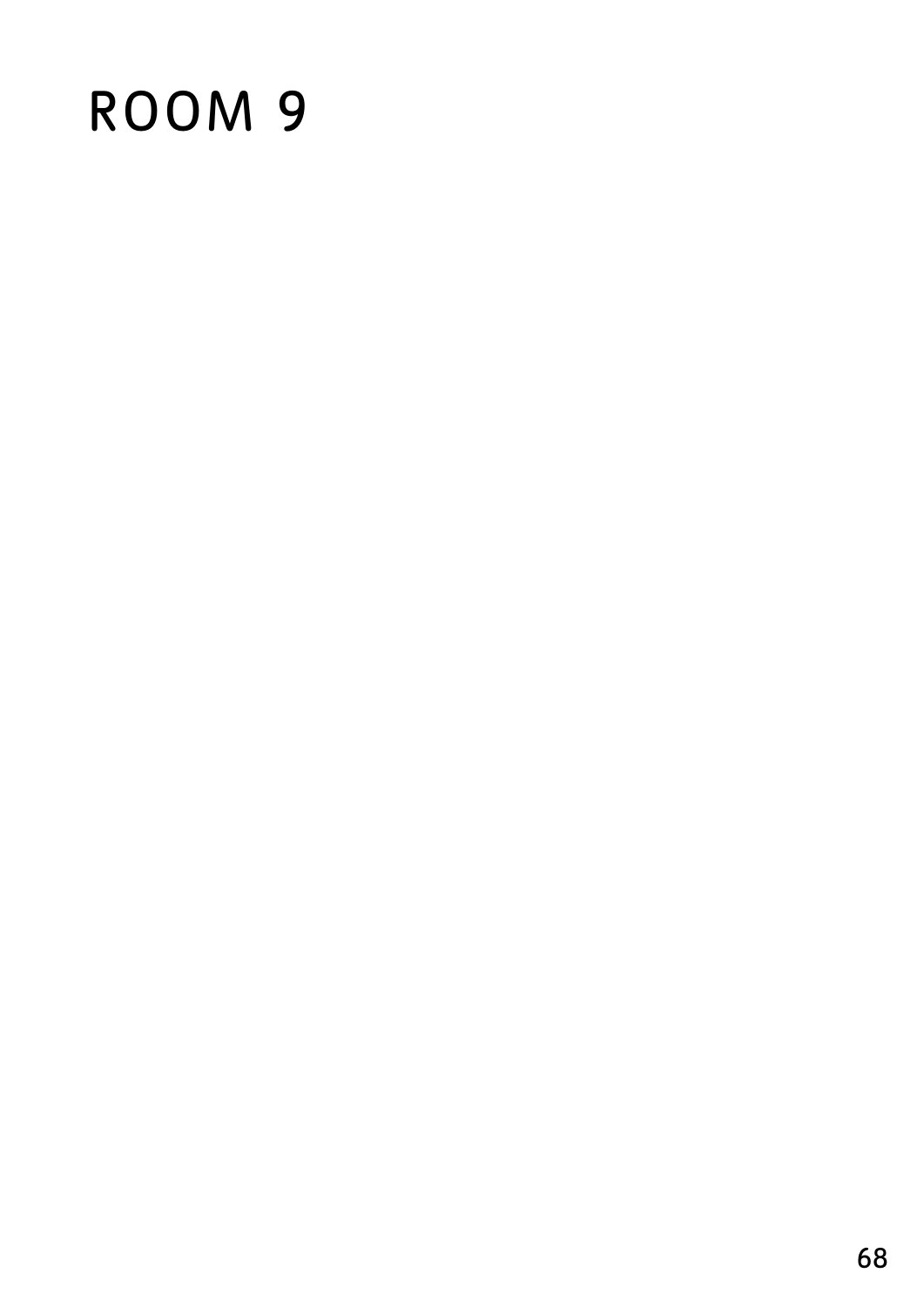#### **Wall text**

## **9 ISLAND**

'When I was a child, we had a market garden and grew large quantities of tomatoes in greenhouses. To protect them from the harsh summer sun we would whitewash the windows. Later, as an artist, I wanted to find a meaningful material to make whitewash with. The chalk from the White Cliffs of Dover has figured significantly in my work over the years. I love it as a classic drawing material and its role as a patriotic feature of our coastline. It literally marks the edge of England.

For **Island** I've painted the panes of glass of a greenhouse with white brushstrokes of cliff chalk, like chalking time. So the glasshouse becomes enclosed, inward looking, a vulnerable domain, a little England with a cliff-face veil. The **Island** in question is our own. In our time of Brexit, alienated from Europe, Britain is emptied out of Europeans just when we need them most. The spectre of the climate crisis is looming large: with crumbling coastlines and rising sea levels, things seem very precarious.

The greenhouse sits on a foundation made from worn encaustic tiles (from the Houses of Parliament) that once lined the corridors of power. Their patterns have been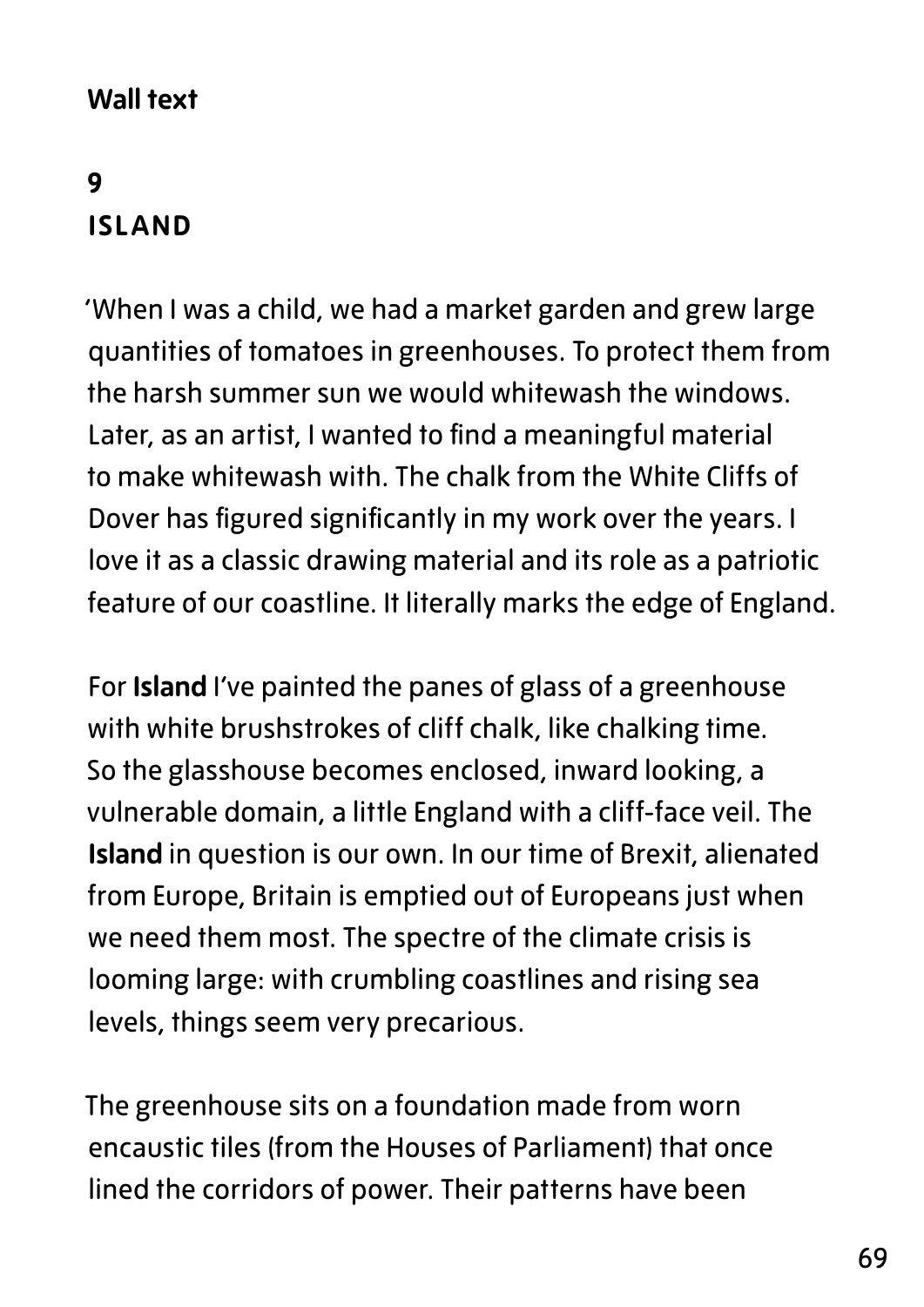rubbed away by cumulative footfalls made by MPs and Lords in the years since 1847.

The light inside the greenhouse slowly pulses, breathing in and out like a lighthouse. The white chalk strokes throw dark shadow moirés on the wall. What is white becomes black, and what was stable is now uneasily shifting.'

#### **Island**

2022

Greenhouse, glass painted with chalk from the White Cliffs of Dover, Original Pugin/Minton tiles reclaimed from the Palace of Westminster, Light

With thanks to UK Parliament

Courtesy the artist X84902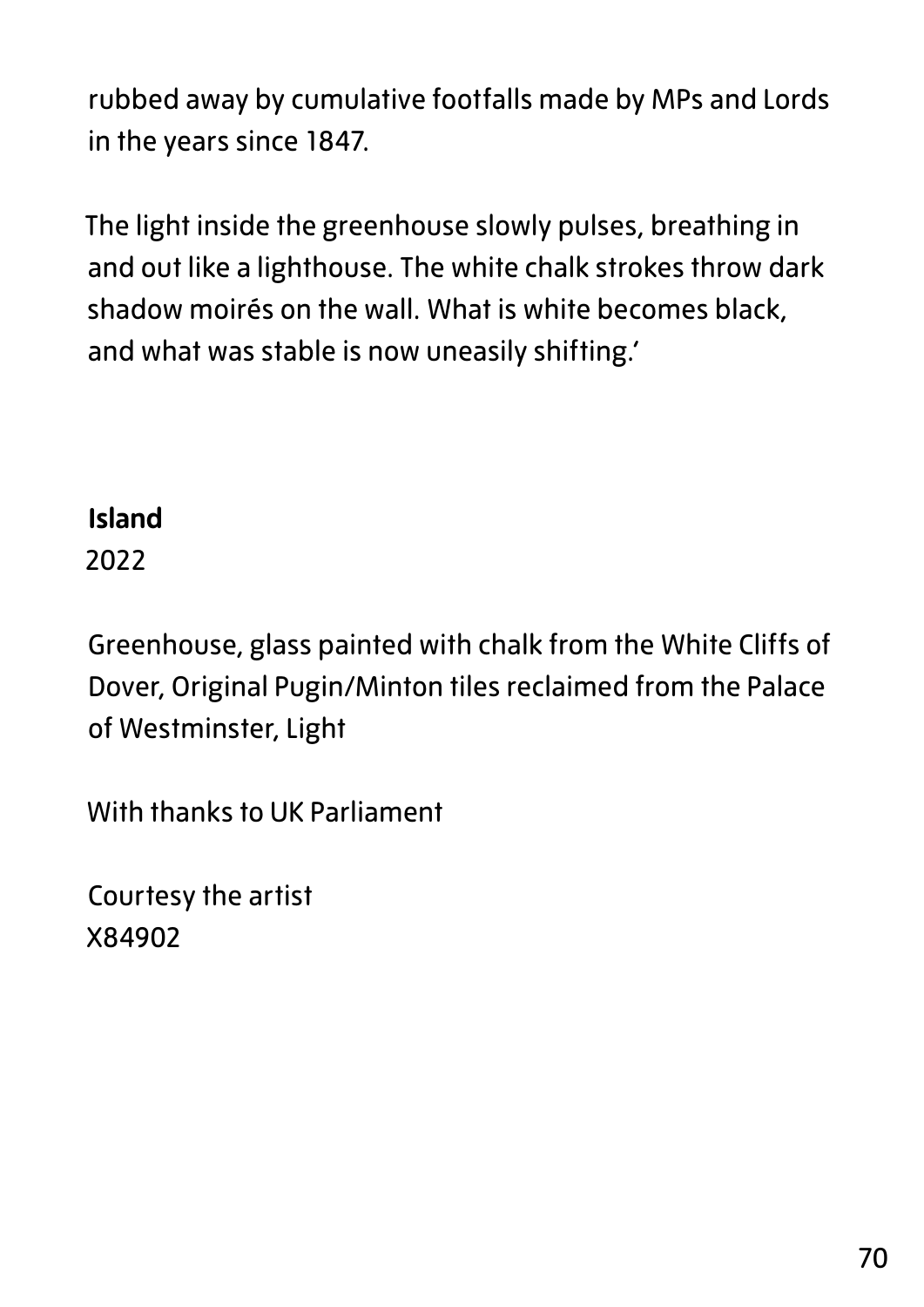# OTHER WORKS